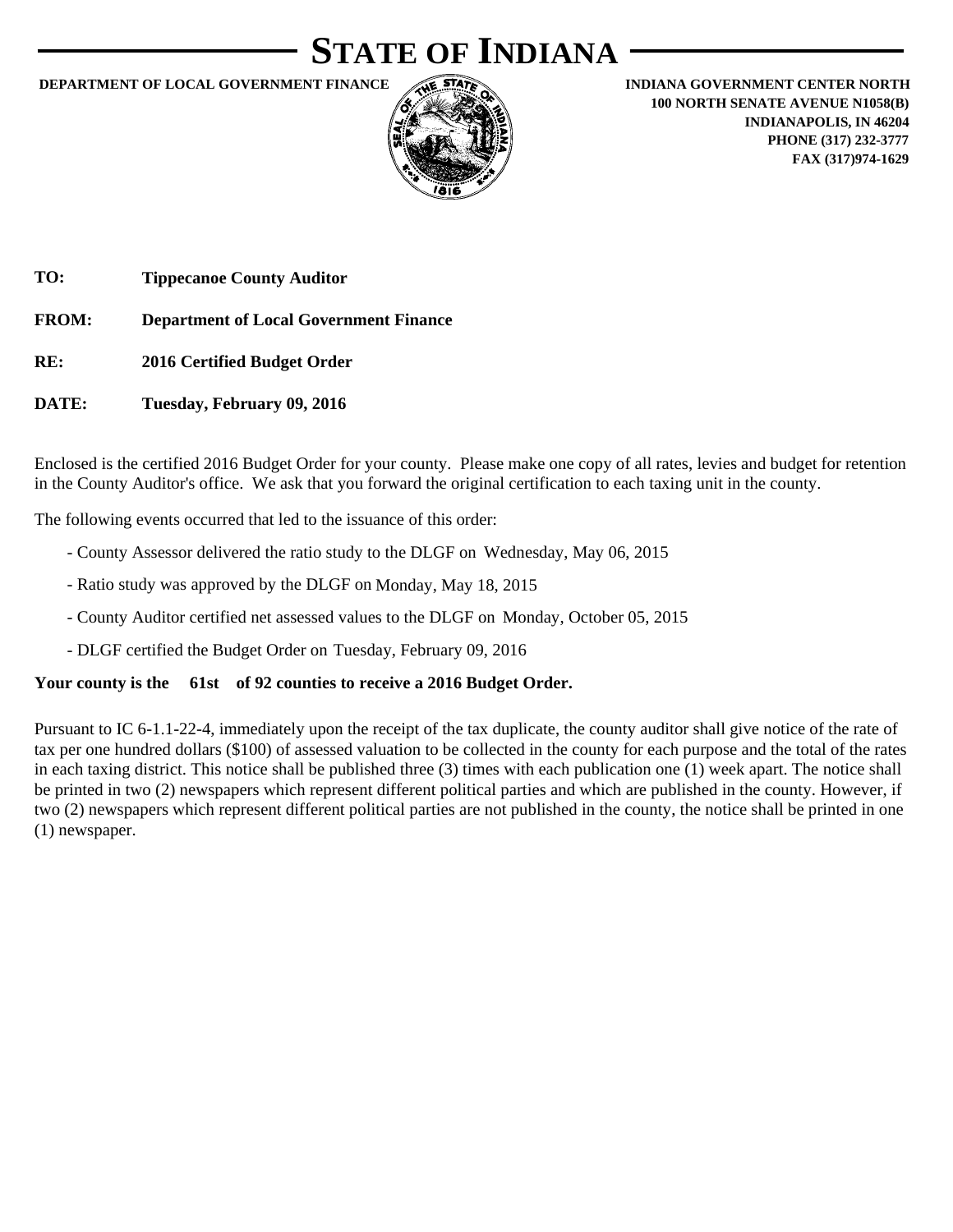#### **ORDER**

#### IN THE MATTER OF THE BUDGET AND TAX RATES FOR 2015 PAYABLE 2016 FOR **TIPPECANOE COUNTY**

THIS DEPARTMENT NOW ORDERS the attached budgets and rates for the various taxing units in the abovementioned county shall be the budgets and rates for the year 2016. The County Auditor is directed to prepare the tax duplicate in accordance with this Order. Each of the several legislative bodies and the administrative officers of each of the municipal corporations are directed to allocate the funds to be derived in such a manner that the expenditures for the ensuing year shall not exceed the amount to be derived from the attached rates and no expenditures shall exceed the maximum included in the separate and several budget classifications. Nor may alterations be made in any budget or any separate budget classifications, other than specified in this Order, except as provided for in IC 6-1.1-18-5.

The County Auditor is directed to incorporate this Order in the minutes of the Tax Adjustment Board, if applicable, and make it a part of the permanent record to be used in the preparation of the tax duplicate. The Auditor shall furnish to the administrative head of each taxing unit a certificate of information concerning the final rate and budget as it may have been adopted by the Tax Adjustment Board, if applicable, or by the order of the Department of Local Government Finance.

Dated this 9th day of February . 201 G

DEPARTMENT OF LOCAL GOVERNMENT FINANCE

Courtney L. Schaafsma, Commissioner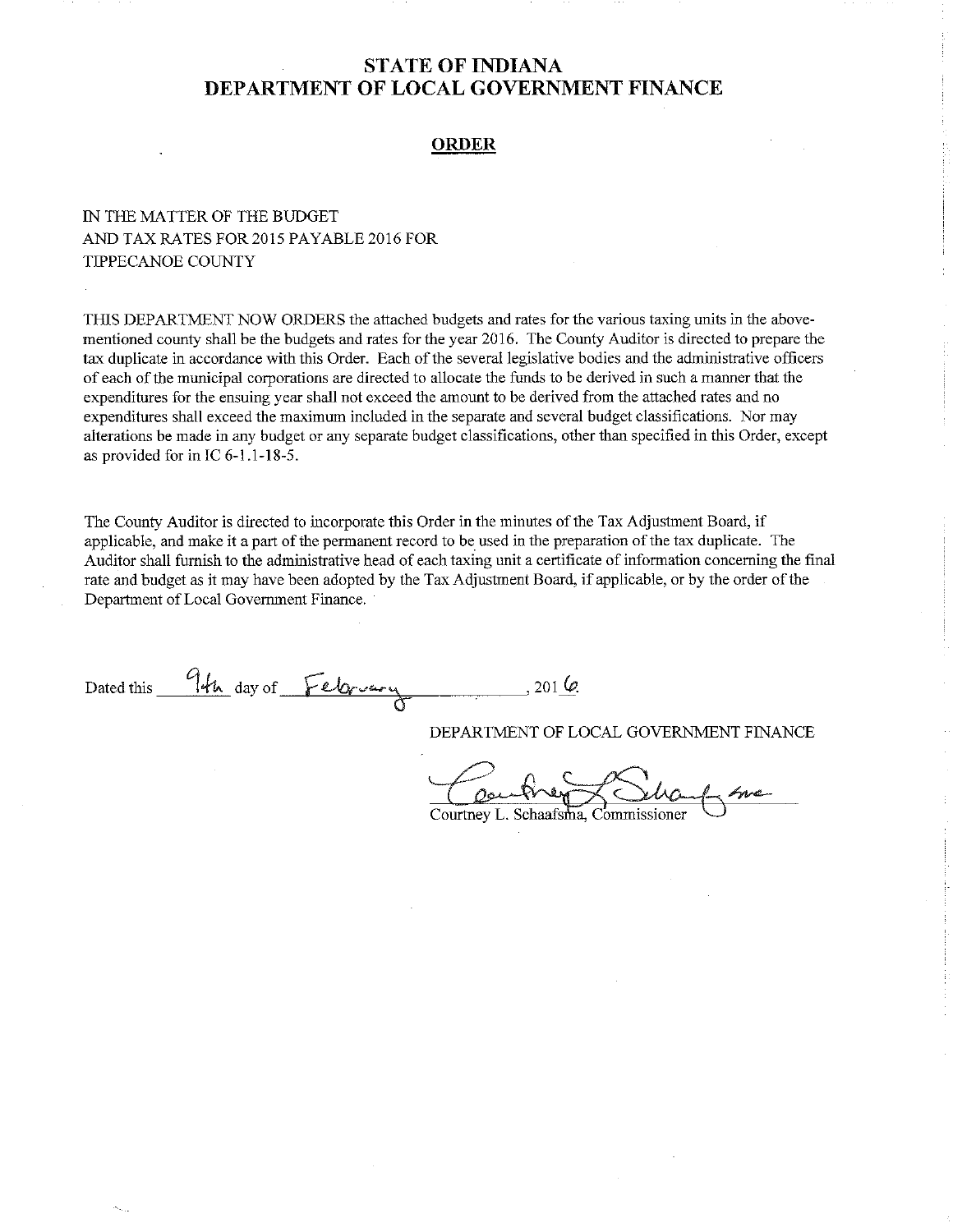### **2016 TAX RATES (Per Taxing District)**

Year: 2016

County: 79 Tippecanoe

|     |                                  |                              | 2016<br><b>DLGF-Calculated</b> | <b>ONLY</b>                  |
|-----|----------------------------------|------------------------------|--------------------------------|------------------------------|
|     | <b>Taxing District</b>           | 2016<br><b>District Rate</b> | <b>Homestead Credit</b>        | 2015<br><b>District Rate</b> |
| 001 | <b>FAIRFIELD TWP-LSC-B</b>       | 1.4378                       | 3.4022 %                       | 1.5876                       |
| 002 | <b>FAIRFIELD TWP-TSC</b>         | 1.4427                       | 3.4022 %                       | 1.4043                       |
| 003 | <b>FAIRFIELD TWP-TSC-B</b>       | 1.4896                       | 3.4022 %                       | 1.4511                       |
| 004 | LAFAYETTE-FAIRFIELD TWP-LSC-B    | 2.4224                       | 3.4022 %                       | 2.5474                       |
| 005 | LAFAYETTE-FAIRFIELD TWP-TSC-B    | 2.4742                       | 3.4022 %                       | 2.4109                       |
| 006 | <b>JACKSON TWP-TSC</b>           | 1.4417                       | 3.4022 %                       | 1.4025                       |
| 007 | <b>LAURAMIE TWP</b>              | 1.4582                       | 3.4022 %                       | 1.4197                       |
| 008 | <b>CLARKS HILL TOWN</b>          | 2.2877                       | 3.4022 %                       | 2.2337                       |
| 009 | PERRY TOWNSHIP-TSC               | 1.4369                       | 3.4022 %                       | 1.4022                       |
| 010 | PERRY TOWNSHIP-TSC-B             | 1.4838                       | 3.4022%                        | 1.4490                       |
| 011 | RANDOLPH TOWNSHIP-TSC            | 1.4943                       | 3.4022 %                       | 1.4538                       |
| 012 | SHEFFIELD TOWNSHIP-TSC           | 1.4405                       | 3.4022 %                       | 1.4057                       |
| 013 | <b>DAYTON TOWN-TSC</b>           | 1.8871                       | 3.4022 %                       | 1.8478                       |
| 014 | SHELBY TOWNSHIP-BSC              | 1.0589                       | 3.4022 %                       | 1.0599                       |
| 015 | SHELBY TOWNSHIP-TSC              | 1.4152                       | 3.4022 %                       | 1.3770                       |
| 016 | OTTERBEIN TOWN-BSC               | 2.4044                       | 3.4022 %                       | 2.2936                       |
| 017 | TIPPECANOE TOWNSHIP-TSC          | 1.4423                       | 3.4022 %                       | 1.4077                       |
| 018 | TIPPECANOE TOWNSHIP-TSC-B        | 1.4892                       | 3.4022 %                       | 1.4545                       |
| 019 | <b>BATTLE GROUND TOWN-TSC</b>    | 2.0286                       | 3.4022 %                       | 1.9217                       |
| 020 | SHADELAND TOWN-TSC               | 1.6615                       | 3.4022 %                       | 1.6064                       |
| 021 | SHADELAND-TSC-B                  | 1.7084                       | 3.4022 %                       | 1.6532                       |
| 022 | WABASH TOWNSHIP-TSC              | 1.4364                       | 3.4022 %                       | 1.4015                       |
| 023 | WABASH TOWNSHIP-TSC-B            | 1.4833                       | 3.4022 %                       | 1.4483                       |
| 024 | <b>WABASH TOWNSHIP-WLCS-B</b>    | 1.8173                       | 3.4022 %                       | 1.8304                       |
| 025 | <b>WEST LAFAYETTE CITY-TSC-B</b> | 2.4495                       | 3.4022 %                       | 2.3965                       |
| 026 | WEST LAFAYETTE CITY-WLSC-B       | 2.7835                       | 3.4022 %                       | 2.7786                       |
| 027 | WASHINGTON TOWNSHIP-TSC          | 1.4975                       | 3.4022 %                       | 1.4645                       |
| 028 | <b>WAYNE TOWNSHIP</b>            | 1.5073                       | 3.4022 %                       | 1.4805                       |
| 029 | WEST LAFAYETTE-WABASH-TSC-B      | 2.2860                       | 3.4022 %                       | 2.2567                       |
| 030 | WEA TOWNSHIP-TSC                 | 1.4692                       | 3.4022 %                       | 1.4299                       |
| 031 | WEA TOWNSHIP-TSC-B               | 1.5161                       | 3.4022 %                       | 1.4767                       |
| 032 | LAFAYETTE CITY-WEA TOWNSHIP-LS   | 2.4278                       | 3.4022%                        | 2.5518                       |

**NOTE: If applicable, conservancy district special assessment rates are not included in the above taxing district rates.**

**FOR COMPARISON**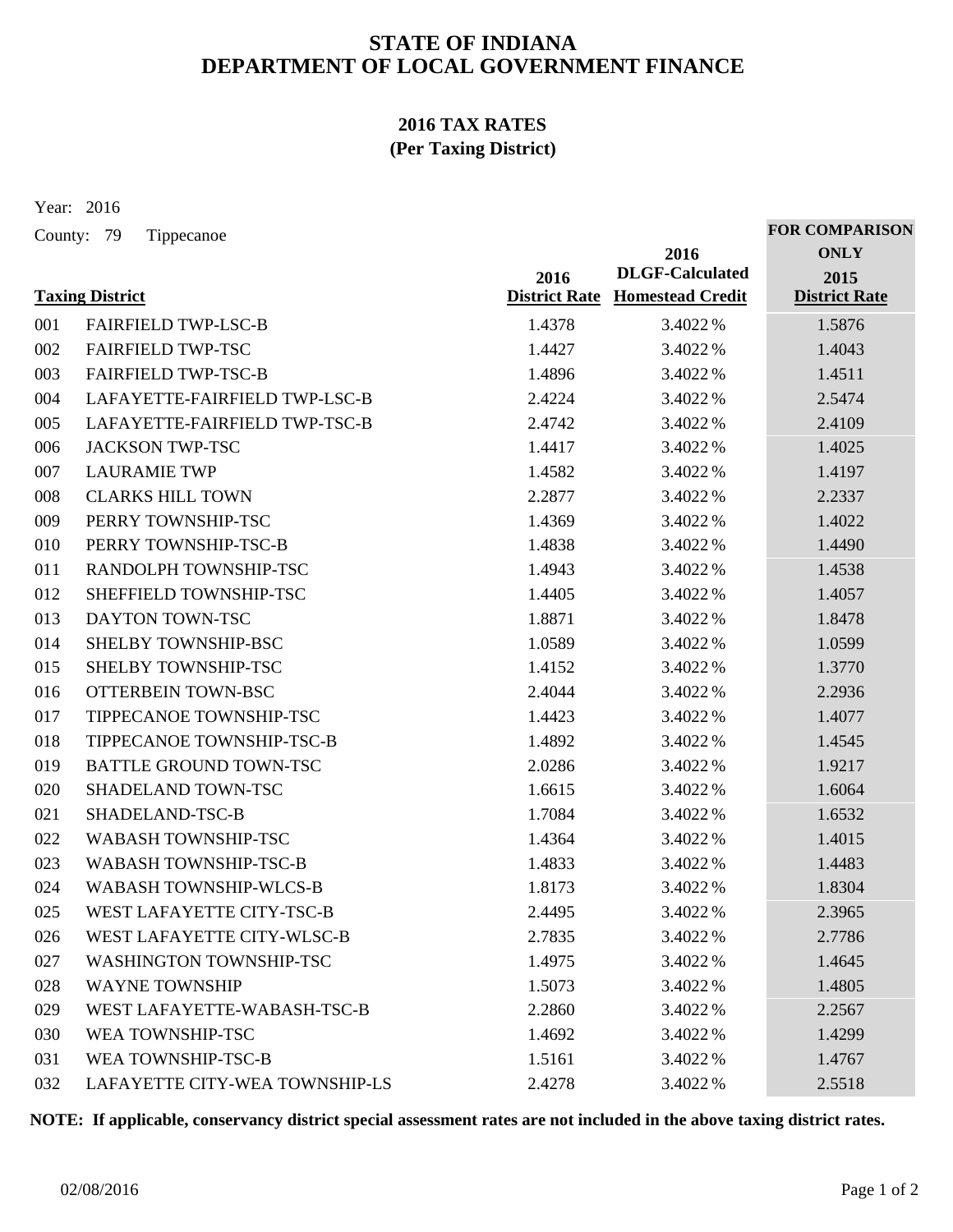### **2016 TAX RATES (Per Taxing District)**

Year: 2016

County: 79 Tippecanoe

|     | 2016<br><b>DLGF-Calculated</b><br>2016<br><b>District Rate</b><br><b>Taxing District</b><br><b>Homestead Credit</b> |        | <b>ONLY</b><br>2015<br><b>District Rate</b> |        |
|-----|---------------------------------------------------------------------------------------------------------------------|--------|---------------------------------------------|--------|
| 033 | LAFAYETTE CITY-WEA TOWNSHIP-TS                                                                                      | 2.4796 | 3.4022 %                                    | 2.4153 |
| 034 | WEST LAFAYETTE CITY-TSC-B-C                                                                                         | 2.2860 | 3.4022 %                                    | 2.2567 |
| 035 | WEST LAFAYETTE-WLSC-B-C                                                                                             | 2.6200 | 3.4022 %                                    | 2.6388 |
| 036 | <b>LAFAYETTE SHEFFIELD TSCB</b>                                                                                     | 2.4686 | 3.4022 %                                    | 2.4053 |
| 037 | LAF WEA TSC-B ANNEX                                                                                                 | 2.4796 | 3.4022 %                                    | 2.4153 |
| 038 | <b>LAFAYETTE PERRY-TSC</b>                                                                                          | 2.4650 | 3.4022 %                                    | 2.4018 |
| 039 | WEST LAFAYETTE TIPPECANOE TSC                                                                                       | 2.2922 | 3.4022 %                                    | 2.2631 |

**NOTE: If applicable, conservancy district special assessment rates are not included in the above taxing district rates.**

**FOR COMPARISON**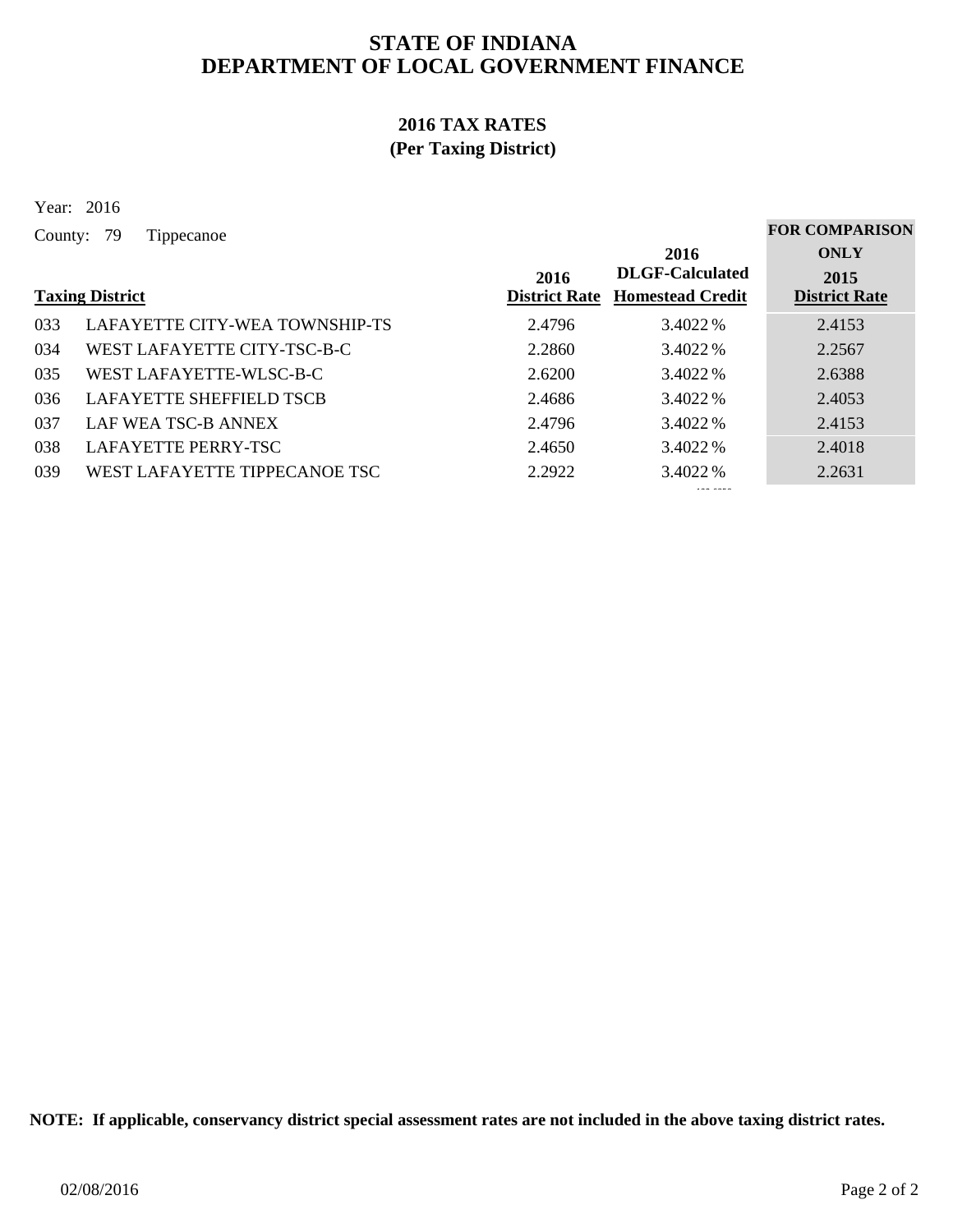#### **2016 BUDGET APPROPRIATIONS**

Year: 2016

County: 79 Tippecanoe

#### Unit 7855 LAFAYETTE SCHOOL CORPORATION

Unit Type: School

|      |                     |       |                                       |                    | Certified     |
|------|---------------------|-------|---------------------------------------|--------------------|---------------|
|      | Fund                |       | <b>Budget Class</b>                   |                    | Appropriation |
| 0180 | <b>DEBT SERVICE</b> | 51000 | Principal of Debt                     |                    | \$3,232,935   |
|      |                     | 52000 | Interest on Debt                      |                    | \$400,000     |
|      |                     | 53000 | Lease Rental                          |                    | \$7,257,666   |
|      |                     |       |                                       | <b>Fund Total:</b> | \$10,890,601  |
| 1214 | <b>SCHOOL CPF</b>   | 22000 | <b>Support Services - Instruction</b> |                    | \$1,280,000   |
|      |                     | 26200 | Maintenance of Buildings (Utilities)  |                    | \$1,549,578   |
|      |                     | 26400 | Maintenance of Equipment              |                    | \$985,000     |
|      |                     | 41000 | Land Acquisition and Development      |                    | \$166,000     |
|      |                     | 43000 | <b>Professional Services</b>          |                    | \$250,000     |
|      |                     | 45100 | Building Acquisition, Const. and Imp. |                    | \$789,974     |
|      |                     | 47000 | Purchase of Mobile or Fixed Equipment |                    | \$2,298,000   |
|      |                     |       |                                       | <b>Fund Total:</b> | \$7,318,552   |
|      |                     |       |                                       | <b>Unit Total:</b> | \$18,209,153  |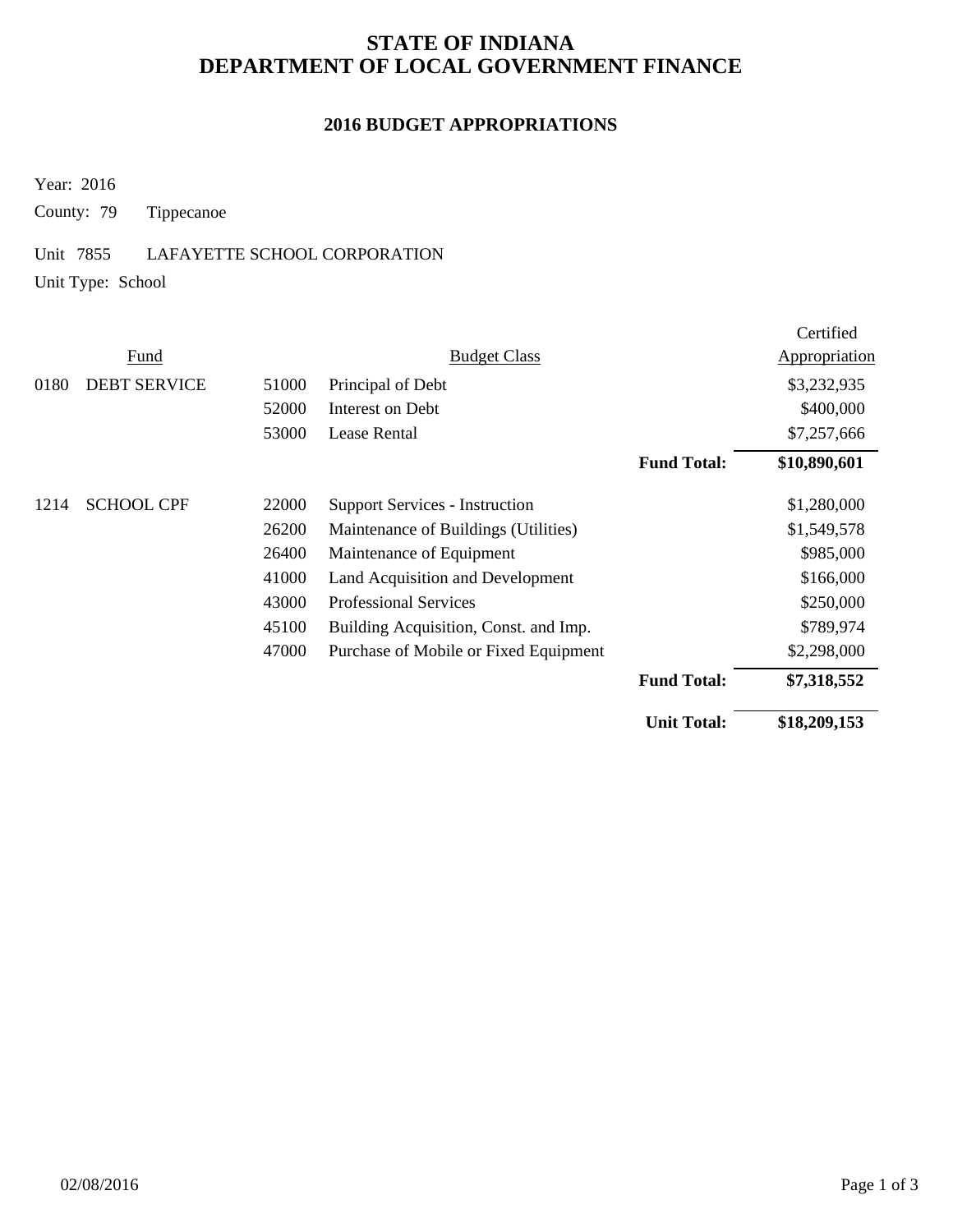#### **2016 BUDGET APPROPRIATIONS**

Year: 2016

County: 79 Tippecanoe

#### Unit 7865 TIPPECANOE SCHOOL CORPORATION

Unit Type: School

|      |                     |       |                                            |                    | Certified     |
|------|---------------------|-------|--------------------------------------------|--------------------|---------------|
|      | <b>Fund</b>         |       | <b>Budget Class</b>                        |                    | Appropriation |
| 0180 | <b>DEBT SERVICE</b> | 51600 | Other DLGF Approved Debt                   |                    | \$61,752      |
|      |                     | 52200 | <b>Temporary Loans</b>                     |                    | \$250,000     |
|      |                     | 53100 | Buildings - Principal                      |                    | \$420,510     |
|      |                     | 53150 | <b>Buildings - Interest</b>                |                    | \$665,000     |
|      |                     | 53400 | Lease Rental - Other - Principal           |                    | \$17,267,000  |
|      |                     | 53450 | Lease Rental - Other - Interest            |                    | \$0           |
|      |                     | 54200 | Common School Fund - Principal             |                    | \$677,558     |
|      |                     | 54250 | Common School Fund - Interest              |                    | \$20,613      |
|      |                     |       |                                            | <b>Fund Total:</b> | \$19,362,433  |
| 1214 | <b>SCHOOL CPF</b>   | 22000 | <b>Support Services - Instruction</b>      |                    | \$1,830,558   |
|      |                     | 25000 | <b>Support Services - Central Services</b> |                    | \$543,314     |
|      |                     | 26200 | Maintenance of Buildings (Utilities)       |                    | \$1,949,195   |
|      |                     | 26400 | Maintenance of Equipment                   |                    | \$1,592,867   |
|      |                     | 41000 | Land Acquisition and Development           |                    | \$185,792     |
|      |                     | 43000 | <b>Professional Services</b>               |                    | \$271,623     |
|      |                     | 45100 | Building Acquisition, Const. and Imp.      |                    | \$3,100,312   |
|      |                     | 45400 | <b>Sports Facilities</b>                   |                    | \$80,008      |
|      |                     | 45500 | Rent of Buildings, Facilities, and Equip.  |                    | \$265,027     |
|      |                     | 47000 | Purchase of Mobile or Fixed Equipment      |                    | \$2,245,142   |
|      |                     | 49000 | Other Facilities Acq. And Const.           |                    | \$50,005      |
|      |                     |       |                                            | <b>Fund Total:</b> | \$12,113,843  |
|      |                     |       |                                            | <b>Unit Total:</b> | \$31,476,276  |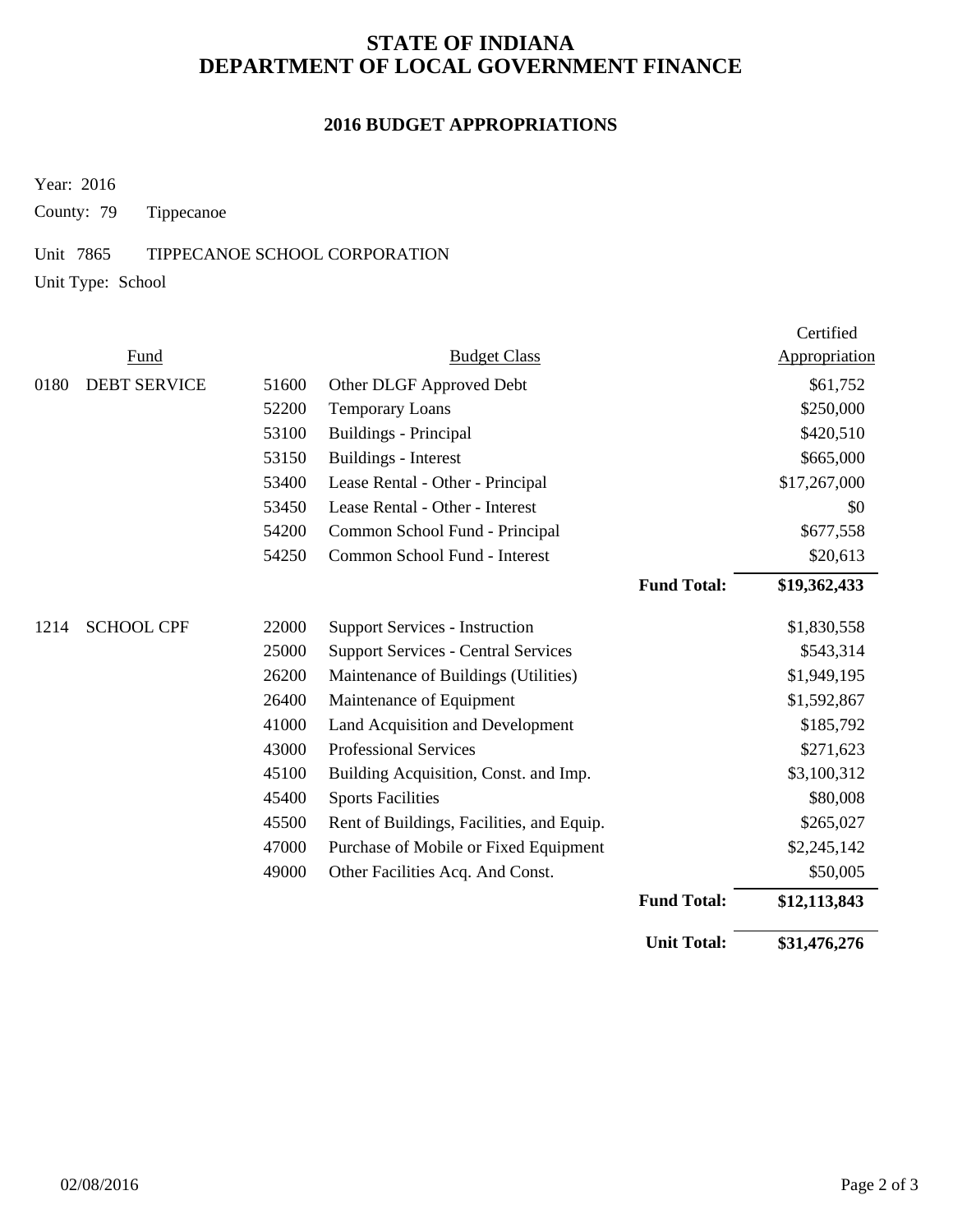#### **2016 BUDGET APPROPRIATIONS**

Year: 2016

County: 79 Tippecanoe

#### Unit 7875 WEST LAFAYETTE COMMUNITY SCHOOL CORP

Unit Type: School

|      |                     |       |                                           |                    | Certified            |
|------|---------------------|-------|-------------------------------------------|--------------------|----------------------|
|      | Fund                |       | <b>Budget Class</b>                       |                    | <b>Appropriation</b> |
| 0180 | <b>DEBT SERVICE</b> | 51000 | Principal of Debt                         |                    | \$1,100,000          |
|      |                     | 52000 | Interest on Debt                          |                    | \$50,875             |
|      |                     | 52200 | <b>Temporary Loans</b>                    |                    | \$389,818            |
|      |                     | 53000 | <b>Lease Rental</b>                       |                    | \$2,889,000          |
|      |                     | 54200 | Common School Fund - Principal            |                    | \$196,250            |
|      |                     | 54250 | Common School Fund - Interest             |                    | \$6,999              |
|      |                     | 59000 | Other Debt Services (Specify)             |                    | \$25,802             |
|      |                     |       |                                           | <b>Fund Total:</b> | \$4,658,744          |
| 1214 | <b>SCHOOL CPF</b>   | 22000 | <b>Support Services - Instruction</b>     |                    | \$715,500            |
|      |                     | 26200 | Maintenance of Buildings (Utilities)      |                    | \$363,000            |
|      |                     | 26400 | Maintenance of Equipment                  |                    | \$354,200            |
|      |                     | 26700 | Insurance                                 |                    | \$80,000             |
|      |                     | 41000 | Land Acquisition and Development          |                    | \$125,000            |
|      |                     | 43000 | <b>Professional Services</b>              |                    | \$300,000            |
|      |                     | 45100 | Building Acquisition, Const. and Imp.     |                    | \$562,300            |
|      |                     | 45400 | <b>Sports Facilities</b>                  |                    | \$55,000             |
|      |                     | 45500 | Rent of Buildings, Facilities, and Equip. |                    | \$20,000             |
|      |                     | 47000 | Purchase of Mobile or Fixed Equipment     |                    | \$575,000            |
|      |                     | 49000 | Other Facilities Acq. And Const.          |                    | \$50,000             |
|      |                     |       |                                           | <b>Fund Total:</b> | \$3,200,000          |
|      |                     |       |                                           | <b>Unit Total:</b> | \$7,858,744          |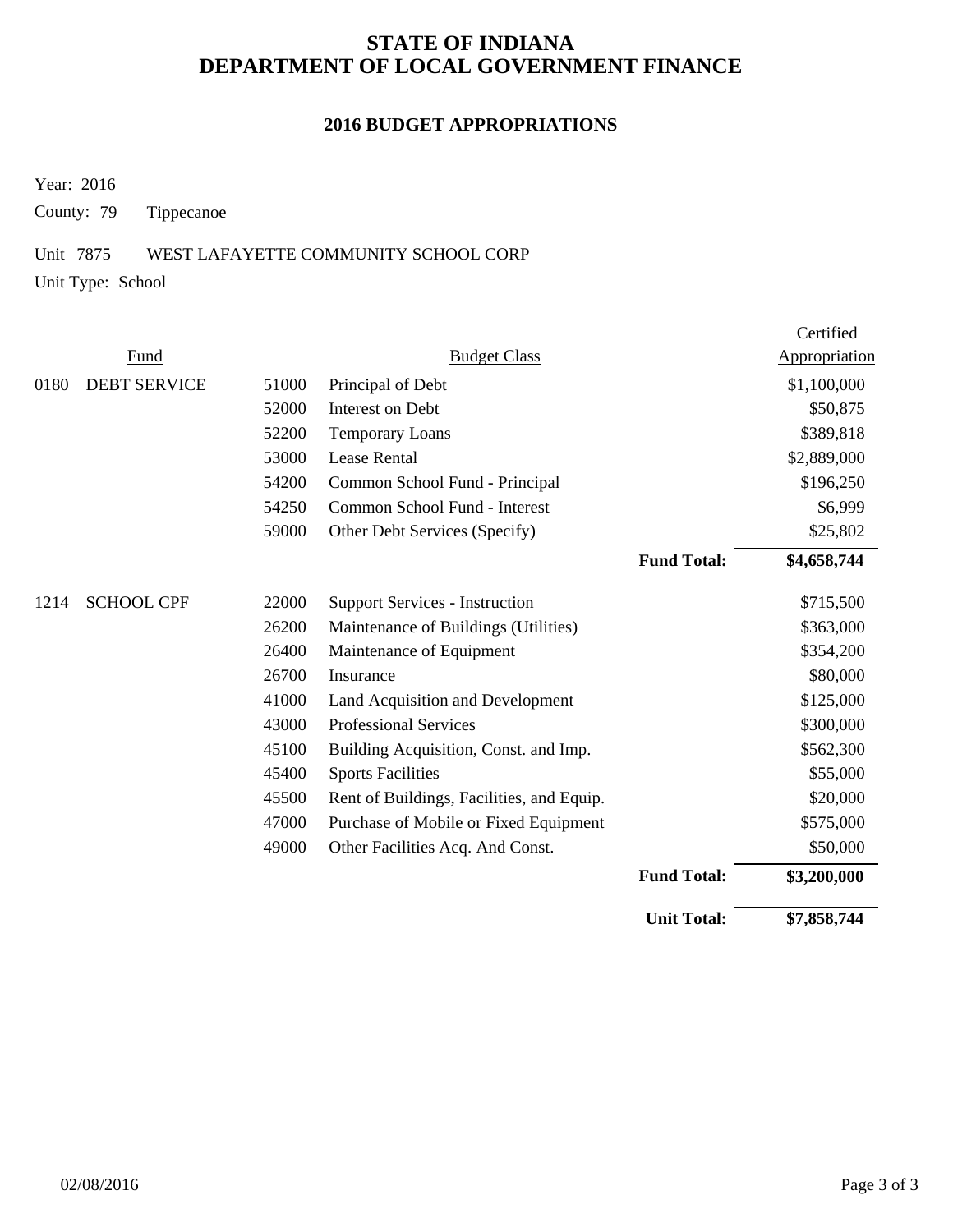#### **2016 BUDGET ORDER**

Year: 2016

County: 79 Tippecanoe

Unit: 0000 TIPPECANOE COUNTY

Unit Type: County

| Fund                                              | <b>Certified Budget</b>                                       | Certified AV    | <b>Certified Levy</b>                              | <b>Certified Rate</b> |
|---------------------------------------------------|---------------------------------------------------------------|-----------------|----------------------------------------------------|-----------------------|
| 0101 GENERAL                                      | \$34,424,723                                                  | \$7,190,535,912 | \$23,333,289                                       | \$0.3245              |
|                                                   | To fund the 2016 budget, this unit is authorized to transfer  | \$2,028         | from the Levy Excess Fund, pursuant to PL 58-1993. |                       |
| Budget approved for displayed amount.             |                                                               |                 |                                                    |                       |
|                                                   | Rate reduced to remain within statutory levy limitation.      |                 |                                                    |                       |
| 0124 2015 REASSESS                                | \$375,393                                                     | \$7,190,535,912 | \$345,146                                          | \$0.0048              |
| Budget approved for displayed amount.             |                                                               |                 |                                                    |                       |
| Rate reduced due to increased assessed valuation. |                                                               |                 |                                                    |                       |
| 0702 HIGHWAY                                      | \$4,432,772                                                   | \$7,190,535,912 | \$0                                                | \$0.0000              |
| Budget approved for displayed amount.             |                                                               |                 |                                                    |                       |
| 0706 LR &S                                        | \$932,200                                                     | \$7,190,535,912 | \$0                                                | \$0.0000              |
| Budget approved for displayed amount.             |                                                               |                 |                                                    |                       |
| 0790 CUM BRIDGE                                   | \$2,615,637                                                   | \$7,190,535,912 | \$2,516,688                                        | \$0.0350              |
|                                                   | Department of Local Government Finance approval not required. |                 |                                                    |                       |
| Rate Approved.                                    |                                                               |                 |                                                    |                       |
| 1185 JAIL L/R                                     | \$1,139,000                                                   | \$7,190,535,912 | \$632,767                                          | \$0.0088              |
| Budget approved for displayed amount.             |                                                               |                 |                                                    |                       |
| Rate reduced due to increased assessed valuation. |                                                               |                 |                                                    |                       |
| 2391 CCD                                          | \$1,973,879                                                   | \$7,190,535,912 | \$1,272,725                                        | \$0.0177              |
| Budget approved for displayed amount.             |                                                               |                 |                                                    |                       |

Cum Rate reduced according to calculation described in IC 6-1.1-18.5-9.8.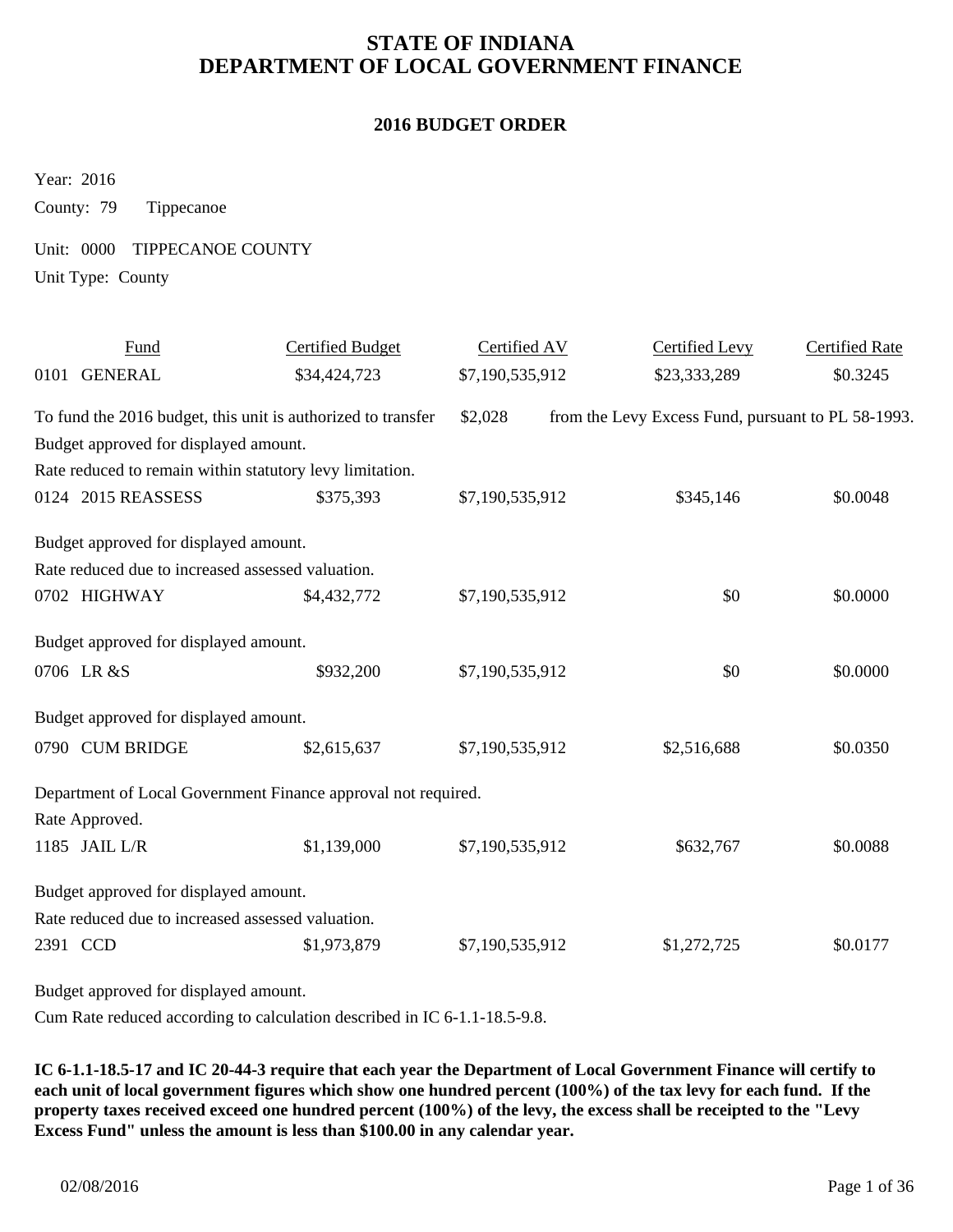### **2016 BUDGET ORDER**

Year: 2016

County: 79 Tippecanoe

Unit: 0000 TIPPECANOE COUNTY

Unit Type: County

Fund Certified Budget Certified AV Certified Levy Certified Rate

Unit Total:  $$28,100,615$  \$0.3908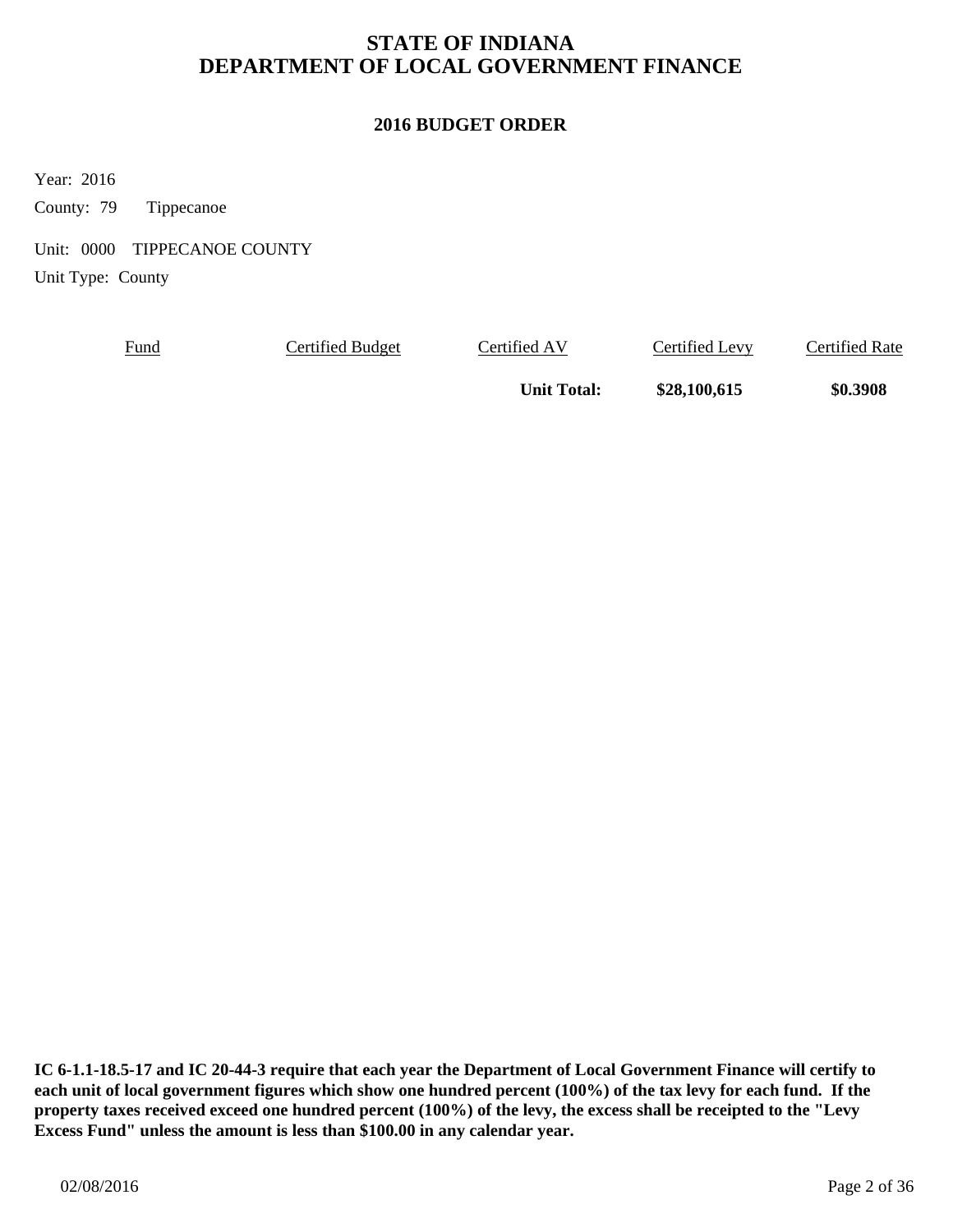#### **2016 BUDGET ORDER**

Year: 2016

County: 79 Tippecanoe

Unit: 0001 FAIRFIELD TOWNSHIP

Unit Type: Township

| Fund                                                 | <b>Certified Budget</b>                                      | Certified AV       | <b>Certified Levy</b>                              | <b>Certified Rate</b> |
|------------------------------------------------------|--------------------------------------------------------------|--------------------|----------------------------------------------------|-----------------------|
| 0061 RAINY DAY                                       | \$125,000                                                    | \$2,368,864,597    | \$0                                                | \$0.0000              |
| Budget approved for displayed amount.                |                                                              |                    |                                                    |                       |
| 0101 GENERAL                                         | \$174,470                                                    | \$2,368,864,597    | \$94,755                                           | \$0.0040              |
|                                                      | To fund the 2016 budget, this unit is authorized to transfer | \$25               | from the Levy Excess Fund, pursuant to PL 58-1993. |                       |
| Budget approved for displayed amount.                |                                                              |                    |                                                    |                       |
| Rate reduced due to application of levy excess fund. |                                                              |                    |                                                    |                       |
| 0840 TWP ASSISTANCE                                  | \$365,050                                                    | \$2,368,864,597    | \$208,460                                          | \$0.0088              |
| Budget approved for displayed amount.                |                                                              |                    |                                                    |                       |
| Rate reduced due to increased assessed valuation.    |                                                              |                    |                                                    |                       |
| 1111 FIRE                                            | \$100,000                                                    | \$214,848,704      | \$109,788                                          | \$0.0511              |
| Budget approved for displayed amount.                |                                                              |                    |                                                    |                       |
| Rate reduced due to increased assessed valuation.    |                                                              |                    |                                                    |                       |
| 1312 RECREATION                                      | \$16,000                                                     | \$2,368,864,597    | \$0                                                | \$0.0000              |
| Budget approved for displayed amount.                |                                                              |                    |                                                    |                       |
|                                                      |                                                              | <b>Unit Total:</b> | \$413,003                                          | \$0.0639              |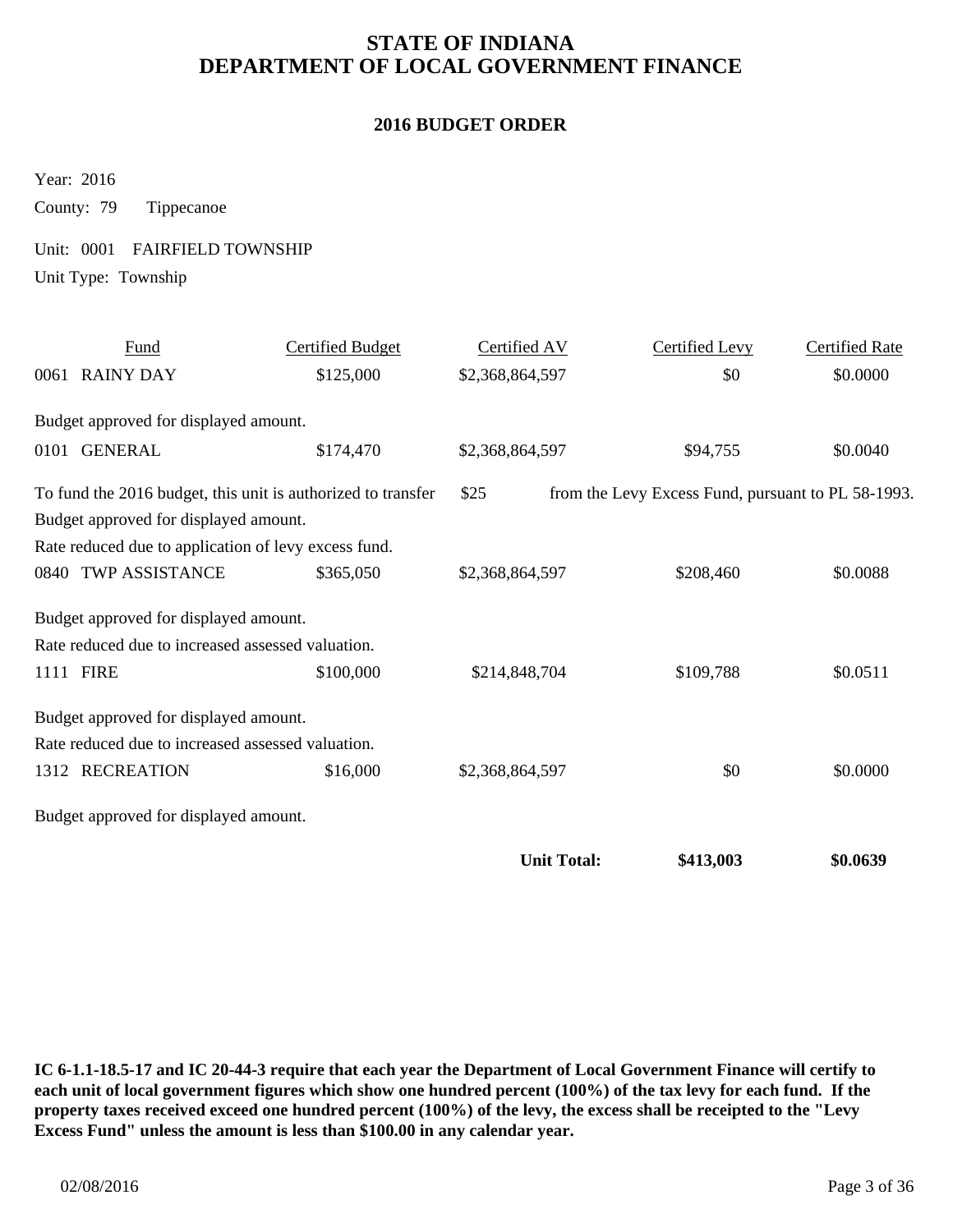#### **2016 BUDGET ORDER**

Year: 2016

County: 79 Tippecanoe

Unit: 0002 JACKSON TOWNSHIP

Unit Type: Township

| Fund                                                     | <b>Certified Budget</b>                                      | Certified AV       | Certified Levy                                     | <b>Certified Rate</b> |
|----------------------------------------------------------|--------------------------------------------------------------|--------------------|----------------------------------------------------|-----------------------|
| 0061 RAINY DAY                                           | \$900                                                        | \$81,019,043       | \$0                                                | \$0.0000              |
| Budget approved for displayed amount.                    |                                                              |                    |                                                    |                       |
| 0101 GENERAL                                             | \$46,029                                                     | \$81,019,043       | \$24,306                                           | \$0.0300              |
|                                                          | To fund the 2016 budget, this unit is authorized to transfer | \$1                | from the Levy Excess Fund, pursuant to PL 58-1993. |                       |
| Budget approved for displayed amount.                    |                                                              |                    |                                                    |                       |
| Rate reduced to remain within statutory levy limitation. |                                                              |                    |                                                    |                       |
| 0840 TWP ASSISTANCE                                      | \$7,439                                                      | \$81,019,043       | \$2,998                                            | \$0.0037              |
| Budget approved for displayed amount.                    |                                                              |                    |                                                    |                       |
| Rate reduced due to increased assessed valuation.        |                                                              |                    |                                                    |                       |
| 1111 FIRE                                                | \$25,956                                                     | \$81,019,043       | \$23,658                                           | \$0.0292              |
| Budget approved for displayed amount.                    |                                                              |                    |                                                    |                       |
| Rate reduced to remain within statutory levy limitation. |                                                              |                    |                                                    |                       |
|                                                          |                                                              | <b>Unit Total:</b> | \$50,962                                           | \$0.0629              |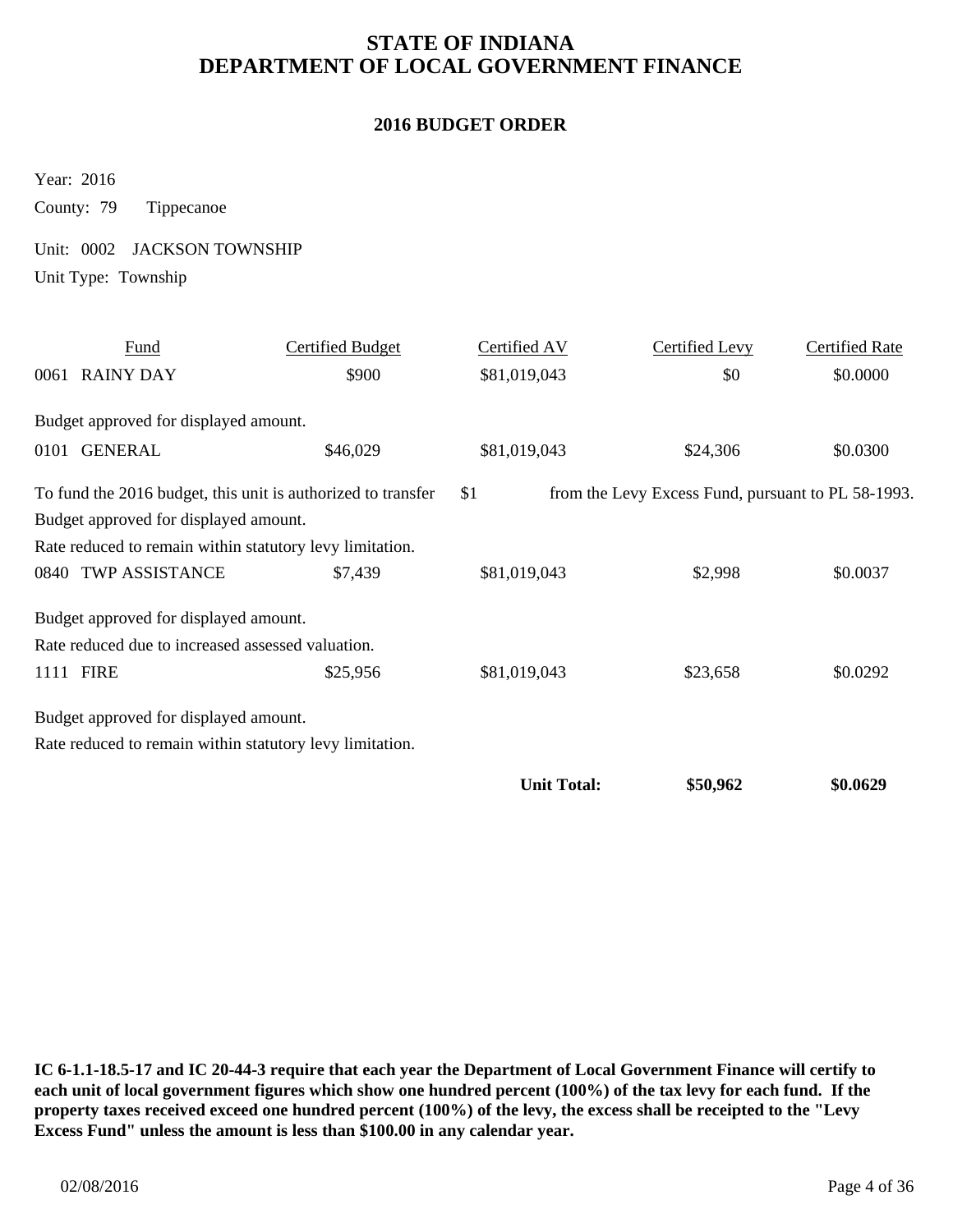#### **2016 BUDGET ORDER**

Year: 2016

County: 79 Tippecanoe

Unit: 0003 LAURAMIE TOWNSHIP

Unit Type: Township

| Fund                                                     | <b>Certified Budget</b>                                      | Certified AV       | Certified Levy                                     | <b>Certified Rate</b> |
|----------------------------------------------------------|--------------------------------------------------------------|--------------------|----------------------------------------------------|-----------------------|
| 0101 GENERAL                                             | \$69,597                                                     | \$153,011,660      | \$24,482                                           | \$0.0160              |
|                                                          | To fund the 2016 budget, this unit is authorized to transfer | \$7                | from the Levy Excess Fund, pursuant to PL 58-1993. |                       |
| Budget approved for displayed amount.                    |                                                              |                    |                                                    |                       |
| Rate reduced due to increased assessed valuation.        |                                                              |                    |                                                    |                       |
| 0840 TWP ASSISTANCE                                      | \$13,900                                                     | \$153,011,660      | \$2,448                                            | \$0.0016              |
| Budget approved for displayed amount.                    |                                                              |                    |                                                    |                       |
| Rate reduced due to increased assessed valuation.        |                                                              |                    |                                                    |                       |
| 1111 FIRE                                                | \$96,000                                                     | \$144,269,596      | \$68,672                                           | \$0.0476              |
| Budget approved for displayed amount.                    |                                                              |                    |                                                    |                       |
| Rate reduced to remain within statutory levy limitation. |                                                              |                    |                                                    |                       |
| 1190 CUM FIRE(TWP)                                       | \$54,000                                                     | \$144,269,596      | \$16,591                                           | \$0.0115              |
| Budget approved for displayed amount.                    |                                                              |                    |                                                    |                       |
| Rate Approved.                                           |                                                              |                    |                                                    |                       |
| 1312 RECREATION                                          | \$11,200                                                     | \$153,011,660      | \$4,131                                            | \$0.0027              |
| Budget approved for displayed amount.                    |                                                              |                    |                                                    |                       |
| Rate reduced to remain within statutory levy limitation. |                                                              |                    |                                                    |                       |
|                                                          |                                                              | <b>Unit Total:</b> | \$116,324                                          | \$0.0794              |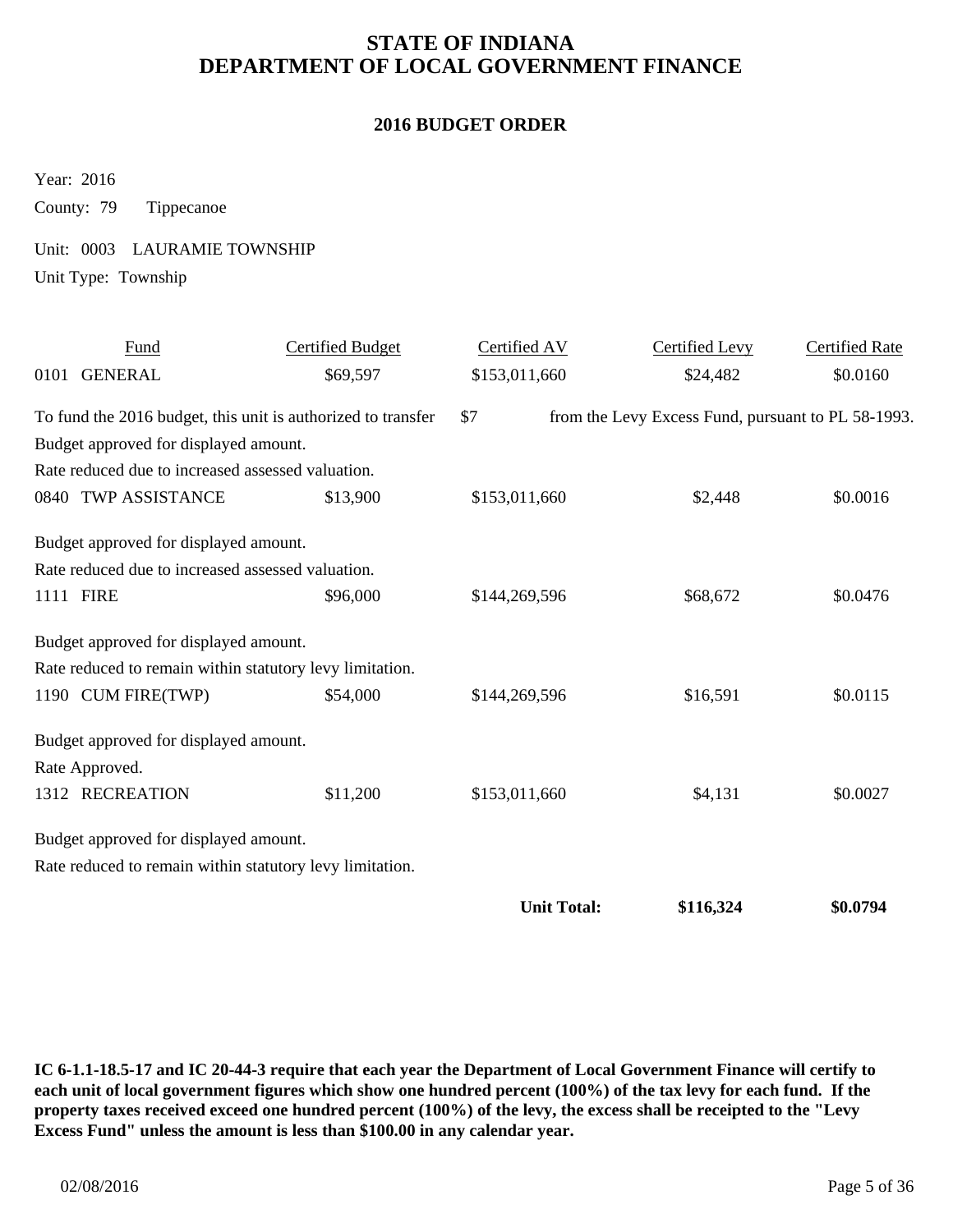#### **2016 BUDGET ORDER**

Year: 2016

County: 79 Tippecanoe

Unit: 0004 PERRY TOWNSHIP

Unit Type: Township

|      | Fund                                                         | Certified Budget | Certified AV       | Certified Levy                                     | <b>Certified Rate</b> |
|------|--------------------------------------------------------------|------------------|--------------------|----------------------------------------------------|-----------------------|
| 0101 | <b>GENERAL</b>                                               | \$33,570         | \$329,798,208      | \$8,575                                            | \$0.0026              |
|      | To fund the 2016 budget, this unit is authorized to transfer |                  | \$20               | from the Levy Excess Fund, pursuant to PL 58-1993. |                       |
|      | Budget approved for displayed amount.                        |                  |                    |                                                    |                       |
|      | Rate reduced due to increased assessed valuation.            |                  |                    |                                                    |                       |
|      | 0840 TWP ASSISTANCE                                          | \$4,515          | \$329,798,208      | \$3,298                                            | \$0.0010              |
|      | Budget approved for displayed amount.                        |                  |                    |                                                    |                       |
|      | Rate reduced due to increased assessed valuation.            |                  |                    |                                                    |                       |
|      | 1312 RECREATION                                              | \$1,200          | \$329,798,208      | \$0                                                | \$0.0000              |
|      | Budget approved for displayed amount.                        |                  |                    |                                                    |                       |
|      |                                                              |                  | <b>Unit Total:</b> | \$11,873                                           | \$0.0036              |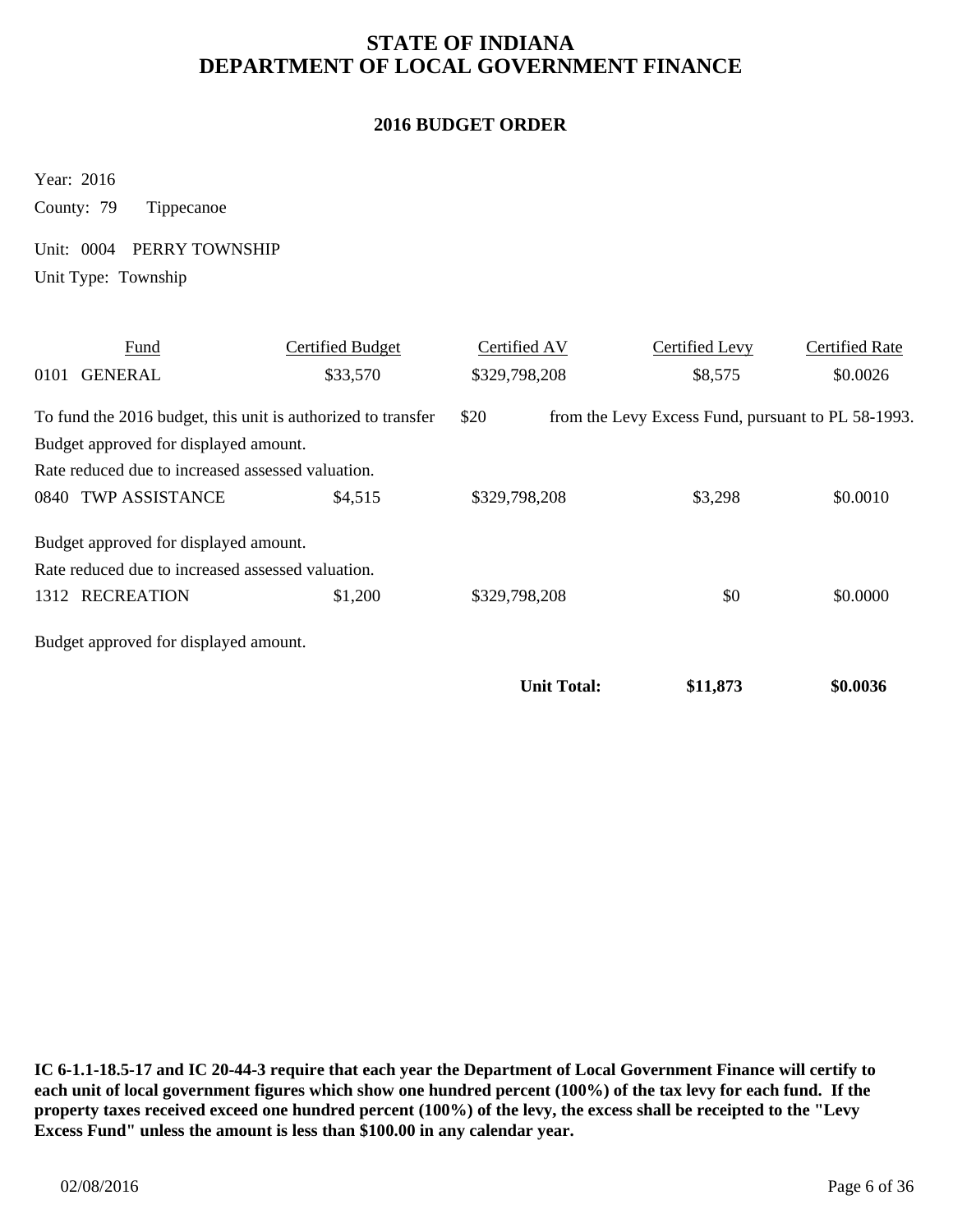#### **2016 BUDGET ORDER**

Year: 2016

County: 79 Tippecanoe

Unit: 0005 RANDOLPH TOWNSHIP

Unit Type: Township

|      | Fund                                              | <b>Certified Budget</b>                                                   | Certified AV       | <b>Certified Levy</b>                              | <b>Certified Rate</b> |
|------|---------------------------------------------------|---------------------------------------------------------------------------|--------------------|----------------------------------------------------|-----------------------|
| 0101 | <b>GENERAL</b>                                    | \$60,917                                                                  | \$74,568,646       | \$31,468                                           | \$0.0422              |
|      |                                                   | To fund the 2016 budget, this unit is authorized to transfer              | \$5                | from the Levy Excess Fund, pursuant to PL 58-1993. |                       |
|      | Budget approved for displayed amount.             |                                                                           |                    |                                                    |                       |
|      | Rate reduced due to increased assessed valuation. |                                                                           |                    |                                                    |                       |
|      | 0840 TWP ASSISTANCE                               | \$5,700                                                                   | \$74,568,646       | \$1,044                                            | \$0.0014              |
|      | Budget approved for displayed amount.             |                                                                           |                    |                                                    |                       |
|      |                                                   | Rate reduced to remain within statutory levy limitation.                  |                    |                                                    |                       |
|      | 1111 FIRE                                         | \$63,000                                                                  | \$74,568,646       | \$41,758                                           | \$0.0560              |
|      | Budget approved for displayed amount.             |                                                                           |                    |                                                    |                       |
|      |                                                   | Rate reduced to remain within statutory levy limitation.                  |                    |                                                    |                       |
|      | 1190 CUM FIRE(TWP)                                | \$20,000                                                                  | \$74,568,646       | \$11,856                                           | \$0.0159              |
|      | Budget approved for displayed amount.             |                                                                           |                    |                                                    |                       |
|      |                                                   | Cum Rate reduced according to calculation described in IC 6-1.1-18.5-9.8. |                    |                                                    |                       |
|      |                                                   |                                                                           | <b>Unit Total:</b> | \$86,126                                           | \$0.1155              |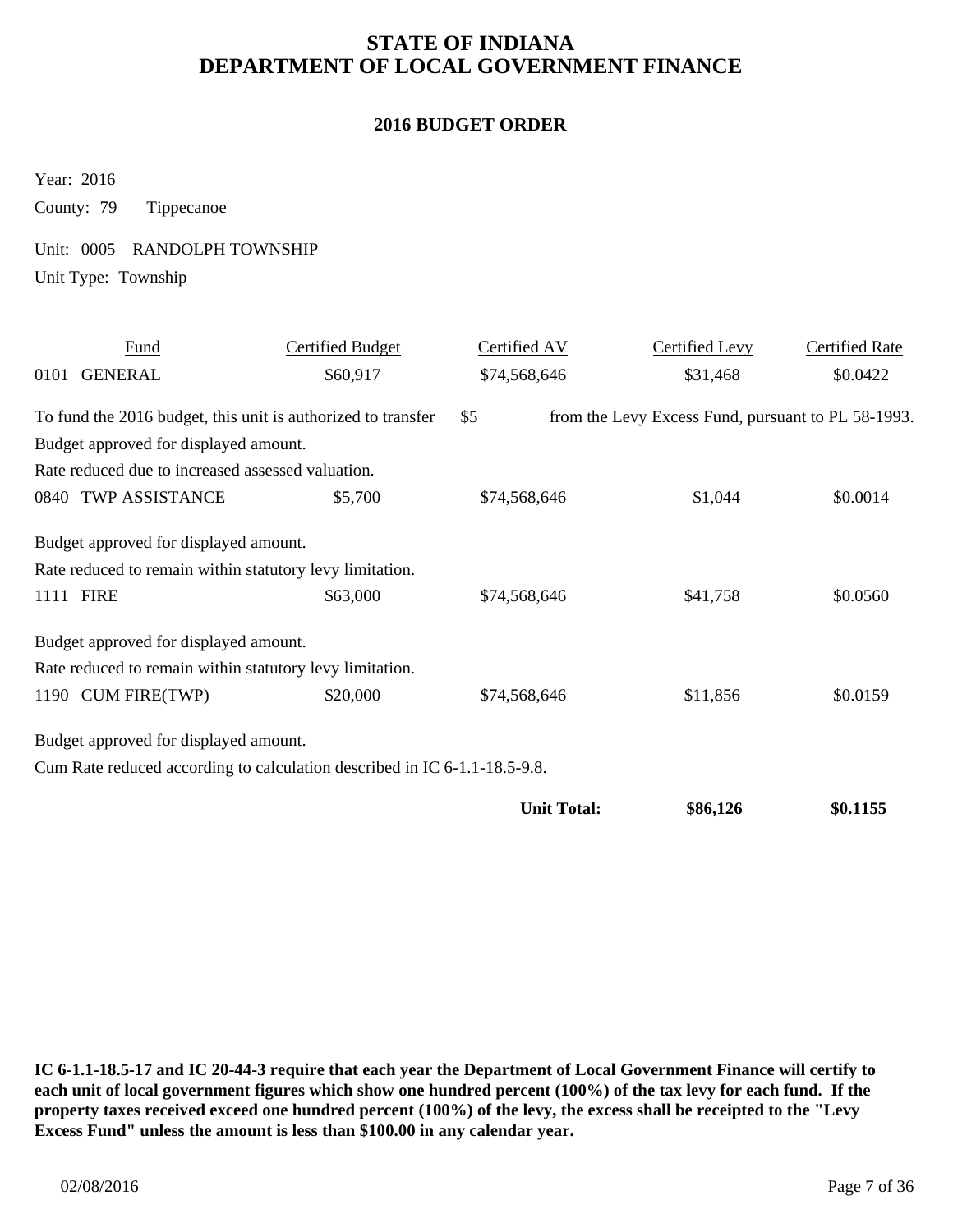#### **2016 BUDGET ORDER**

Year: 2016

County: 79 Tippecanoe

Unit: 0006 SHEFFIELD TOWNSHIP

Unit Type: Township

|      | Fund                                                         | Certified Budget | Certified AV       | Certified Levy                                     | Certified Rate |
|------|--------------------------------------------------------------|------------------|--------------------|----------------------------------------------------|----------------|
| 0101 | <b>GENERAL</b>                                               | \$54,033         | \$402,074,016      | \$28,949                                           | \$0.0072       |
|      | To fund the 2016 budget, this unit is authorized to transfer |                  | \$8                | from the Levy Excess Fund, pursuant to PL 58-1993. |                |
|      | Budget approved for displayed amount.                        |                  |                    |                                                    |                |
|      | Rate reduced to remain within statutory levy limitation.     |                  |                    |                                                    |                |
|      | 0840 TWP ASSISTANCE                                          | \$12,250         | \$402,074,016      | \$0                                                | \$0.0000       |
|      | Budget approved for displayed amount.                        |                  |                    |                                                    |                |
|      |                                                              |                  | <b>Unit Total:</b> | \$28,949                                           | \$0.0072       |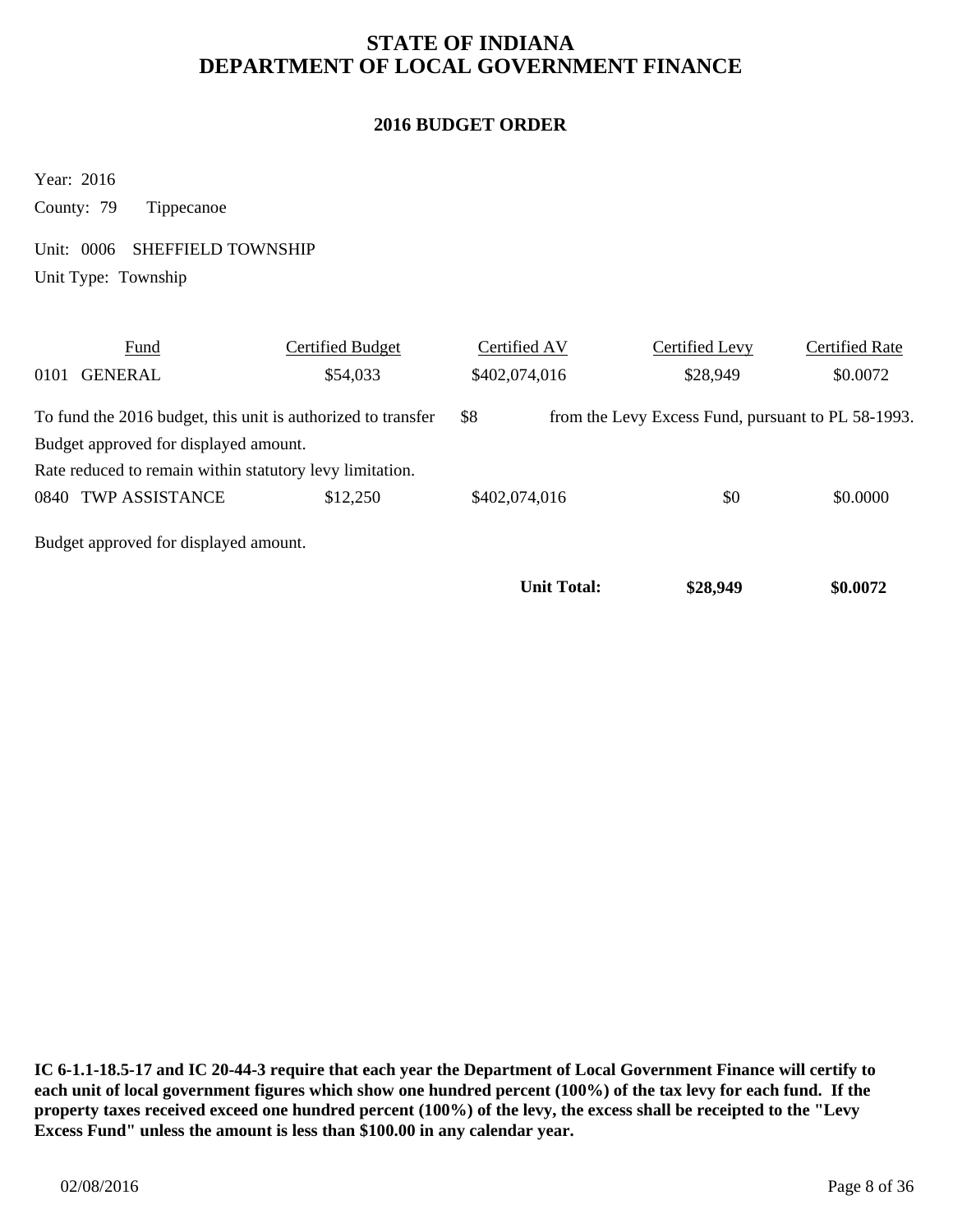#### **2016 BUDGET ORDER**

Year: 2016

County: 79 Tippecanoe

Unit: 0007 SHELBY TOWNSHIP

Unit Type: Township

| Fund                                                                                              | Certified Budget | Certified AV  | Certified Levy                                     | <b>Certified Rate</b> |
|---------------------------------------------------------------------------------------------------|------------------|---------------|----------------------------------------------------|-----------------------|
| 0061 RAINY DAY                                                                                    | \$200            | \$169,258,356 | \$0                                                | \$0.0000              |
| Budget has been decreased because projected revenues are insufficient to fund the adopted budget. |                  |               |                                                    |                       |
| 0101 GENERAL                                                                                      | \$29,329         | \$169,258,356 | \$11,171                                           | \$0.0066              |
| To fund the 2016 budget, this unit is authorized to transfer                                      |                  | \$5           | from the Levy Excess Fund, pursuant to PL 58-1993. |                       |
| Budget has been decreased because projected revenues are insufficient to fund the adopted budget. |                  |               |                                                    |                       |
| Rate reduced to remain within statutory levy limitation.                                          |                  |               |                                                    |                       |
| 0840 TWP ASSISTANCE                                                                               | \$9,050          | \$169,258,356 | \$0                                                | \$0.0000              |
| Budget approved for displayed amount.                                                             |                  |               |                                                    |                       |
| 1111 FIRE                                                                                         | \$33,500         | \$158,330,424 | \$25,650                                           | \$0.0162              |
| Budget approved for displayed amount.                                                             |                  |               |                                                    |                       |
| Rate reduced to remain within statutory levy limitation.                                          |                  |               |                                                    |                       |
| 1190 CUM FIRE(TWP)                                                                                | \$90,905         | \$158,330,424 | \$21,533                                           | \$0.0136              |
| Budget has been decreased because projected revenues are insufficient to fund the adopted budget. |                  |               |                                                    |                       |

Cum Rate reduced according to calculation described in IC 6-1.1-18.5-9.8.

| <b>Unit Total:</b> | \$58,354 | \$0.0364 |
|--------------------|----------|----------|
|--------------------|----------|----------|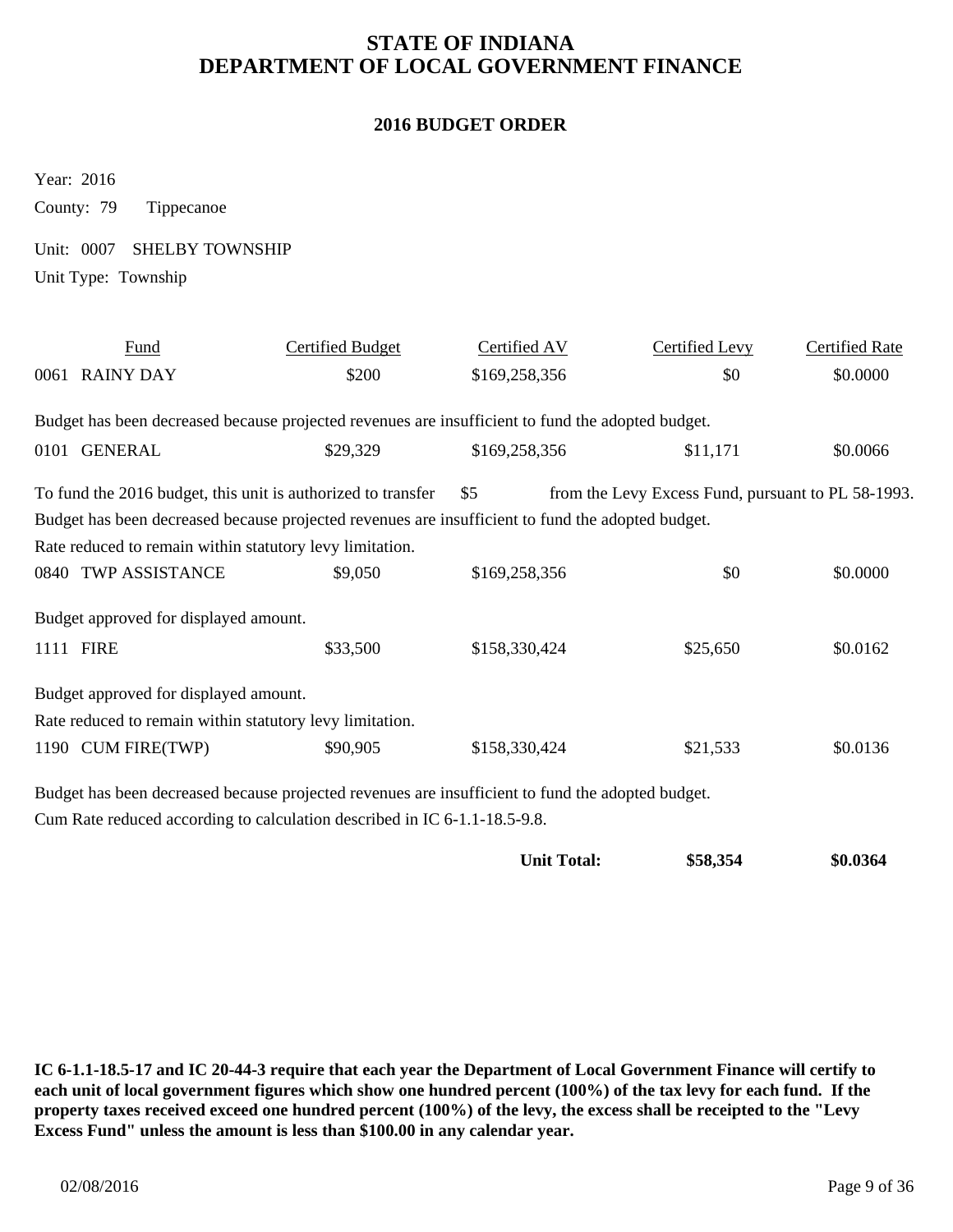#### **2016 BUDGET ORDER**

Year: 2016

County: 79 Tippecanoe

Unit: 0008 TIPPECANOE TOWNSHIP

Unit Type: Township

| <b>Fund</b>                                              | Certified Budget                                                                                  | Certified AV       | <b>Certified Levy</b>                              | <b>Certified Rate</b> |
|----------------------------------------------------------|---------------------------------------------------------------------------------------------------|--------------------|----------------------------------------------------|-----------------------|
| 0101 GENERAL                                             | \$64,642                                                                                          | \$386,147,163      | \$27,416                                           | \$0.0071              |
|                                                          | To fund the 2016 budget, this unit is authorized to transfer                                      | \$28               | from the Levy Excess Fund, pursuant to PL 58-1993. |                       |
| Budget approved for displayed amount.                    |                                                                                                   |                    |                                                    |                       |
| Rate reduced to remain within statutory levy limitation. |                                                                                                   |                    |                                                    |                       |
| 0840 TWP ASSISTANCE                                      | \$26,662                                                                                          | \$386,147,163      | \$7,337                                            | \$0.0019              |
|                                                          | Budget has been decreased because projected revenues are insufficient to fund the adopted budget. |                    |                                                    |                       |
| Rate reduced due to increased assessed valuation.        |                                                                                                   |                    |                                                    |                       |
| 8604 SP FIRE TER GEN                                     | \$344,000                                                                                         | \$897,760,553      | \$235,213                                          | \$0.0262              |
| Budget approved for displayed amount.                    |                                                                                                   |                    |                                                    |                       |
| Rate reduced to remain within statutory levy limitation. |                                                                                                   |                    |                                                    |                       |
| 8692 SP FIRE TER EQU                                     | \$730,000                                                                                         | \$897,760,553      | \$254,066                                          | \$0.0283              |
| Budget approved for displayed amount.                    |                                                                                                   |                    |                                                    |                       |
|                                                          | Cum Rate reduced according to calculation described in IC 6-1.1-18.5-9.8.                         |                    |                                                    |                       |
|                                                          |                                                                                                   | <b>Unit Total:</b> | \$524,032                                          | \$0.0635              |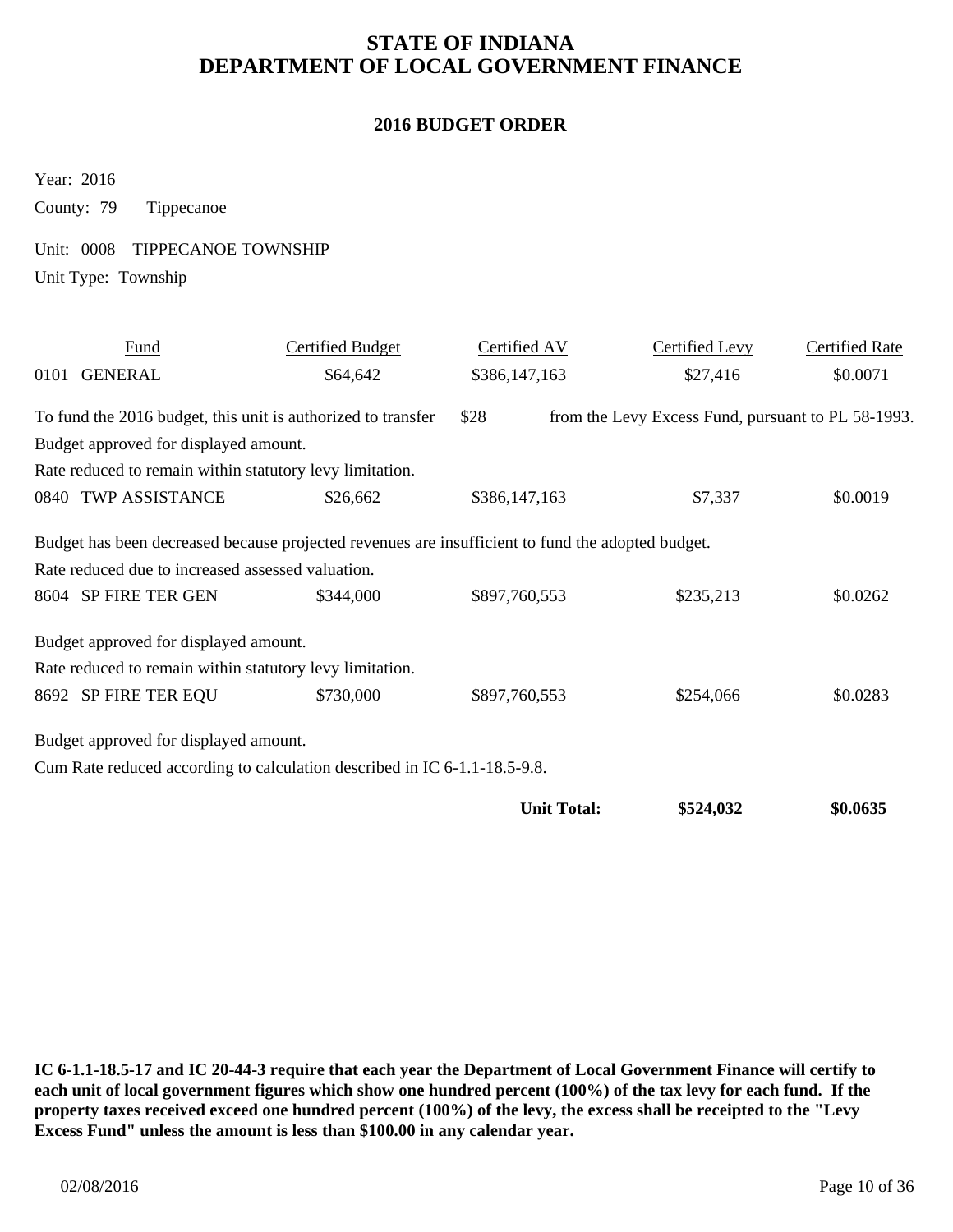#### **2016 BUDGET ORDER**

Year: 2016 County: 79 Tippecanoe

Unit: 0009 UNION TOWNSHIP

Unit Type: Township

|      | Fund                                                         | Certified Budget | Certified AV  |                    | Certified Levy                                     | Certified Rate |
|------|--------------------------------------------------------------|------------------|---------------|--------------------|----------------------------------------------------|----------------|
| 0101 | <b>GENERAL</b>                                               | \$100,585        | \$165,307,454 |                    | \$36,864                                           | \$0.0223       |
|      | To fund the 2016 budget, this unit is authorized to transfer |                  | \$1           |                    | from the Levy Excess Fund, pursuant to PL 58-1993. |                |
|      | Budget approved for displayed amount.                        |                  |               |                    |                                                    |                |
|      | Rate reduced due to increased assessed valuation.            |                  |               |                    |                                                    |                |
|      | 0840 TWP ASSISTANCE                                          | \$25,000         | \$165,307,454 |                    | \$4,959                                            | \$0.0030       |
|      | Budget approved for displayed amount.                        |                  |               |                    |                                                    |                |
|      | Rate reduced due to increased assessed valuation.            |                  |               |                    |                                                    |                |
|      |                                                              |                  |               | <b>Unit Total:</b> | \$41,823                                           | \$0.0253       |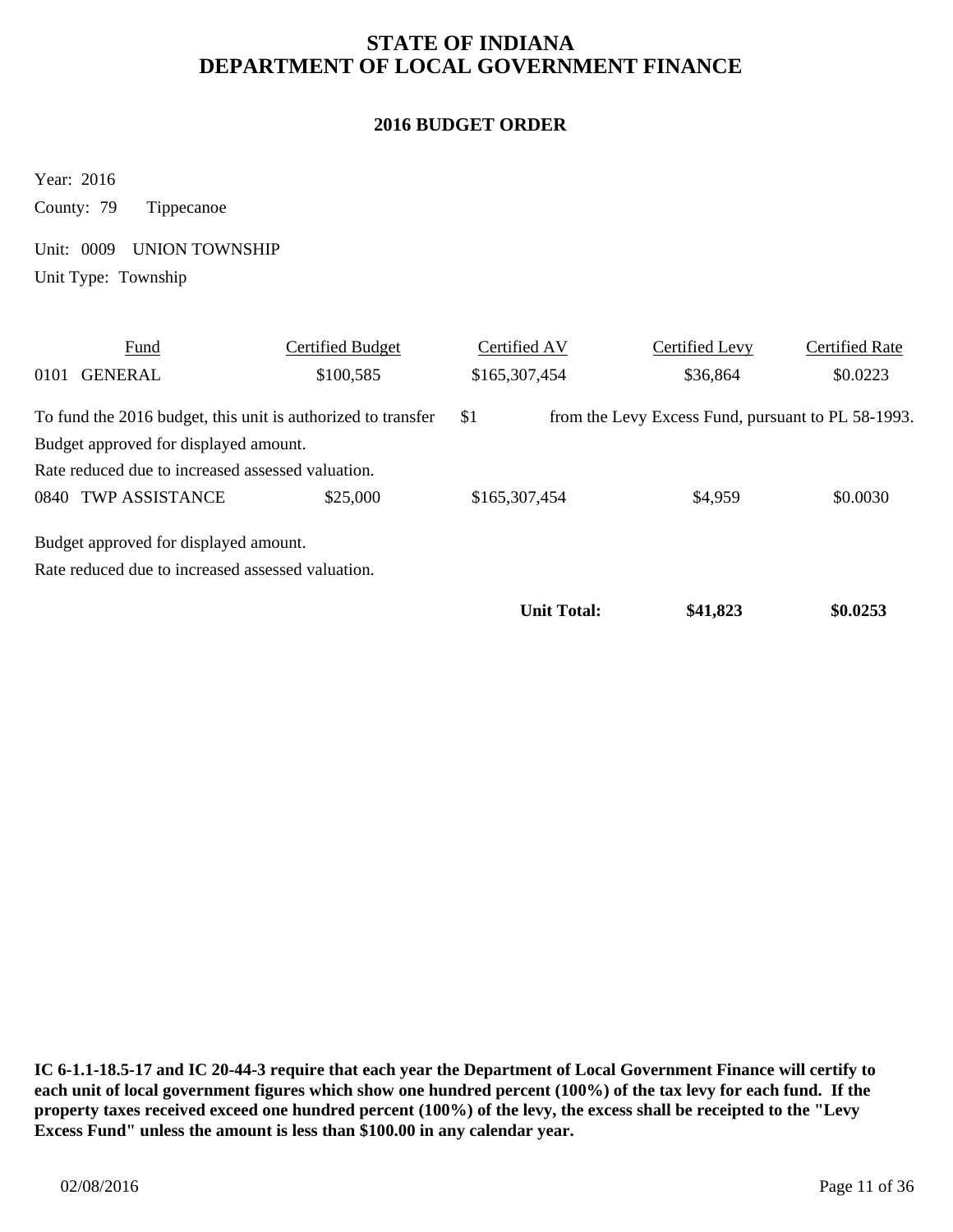#### **2016 BUDGET ORDER**

Year: 2016

County: 79 Tippecanoe

Unit: 0010 WABASH TOWNSHIP

Unit Type: Township

| Fund                                                     | <b>Certified Budget</b>                                                                           | Certified AV       | <b>Certified Levy</b>                              | <b>Certified Rate</b> |
|----------------------------------------------------------|---------------------------------------------------------------------------------------------------|--------------------|----------------------------------------------------|-----------------------|
| 0061 RAINY DAY                                           | \$38,733                                                                                          | \$1,826,843,030    | \$0                                                | \$0.0000              |
|                                                          | Budget has been decreased because projected revenues are insufficient to fund the adopted budget. |                    |                                                    |                       |
| 0101 GENERAL                                             | \$105,490                                                                                         | \$1,826,843,030    | \$27,403                                           | \$0.0015              |
|                                                          | To fund the 2016 budget, this unit is authorized to transfer                                      | \$41               | from the Levy Excess Fund, pursuant to PL 58-1993. |                       |
| Budget approved for displayed amount.                    |                                                                                                   |                    |                                                    |                       |
| Rate reduced due to increased assessed valuation.        |                                                                                                   |                    |                                                    |                       |
| 0840 TWP ASSISTANCE                                      | \$30,275                                                                                          | \$1,826,843,030    | \$23,749                                           | \$0.0013              |
|                                                          | Budget has been decreased because projected revenues are insufficient to fund the adopted budget. |                    |                                                    |                       |
| Rate reduced due to increased assessed valuation.        |                                                                                                   |                    |                                                    |                       |
| 1111 FIRE                                                | \$238,748                                                                                         | \$729,340,023      | \$169,936                                          | \$0.0233              |
|                                                          | To fund the 2016 budget, this unit is authorized to transfer                                      | \$2,588            | from the Levy Excess Fund, pursuant to PL 58-1993. |                       |
|                                                          | Budget has been decreased because projected revenues are insufficient to fund the adopted budget. |                    |                                                    |                       |
| Rate reduced to remain within statutory levy limitation. |                                                                                                   |                    |                                                    |                       |
| 1182 FIRE EQUIP DEBT                                     | \$143,342                                                                                         | \$729,340,023      | \$118,882                                          | \$0.0163              |
| Budget approved for displayed amount.                    |                                                                                                   |                    |                                                    |                       |
| Rate reduced due to increased assessed valuation.        |                                                                                                   |                    |                                                    |                       |
| 1190 CUM FIRE(TWP)                                       | \$220,000                                                                                         | \$729,340,023      | \$110,860                                          | \$0.0152              |
| Budget approved for displayed amount.                    |                                                                                                   |                    |                                                    |                       |
|                                                          | Cum Rate reduced according to calculation described in IC 6-1.1-18.5-9.8.                         |                    |                                                    |                       |
|                                                          |                                                                                                   | <b>Unit Total:</b> | \$450,830                                          | \$0.0576              |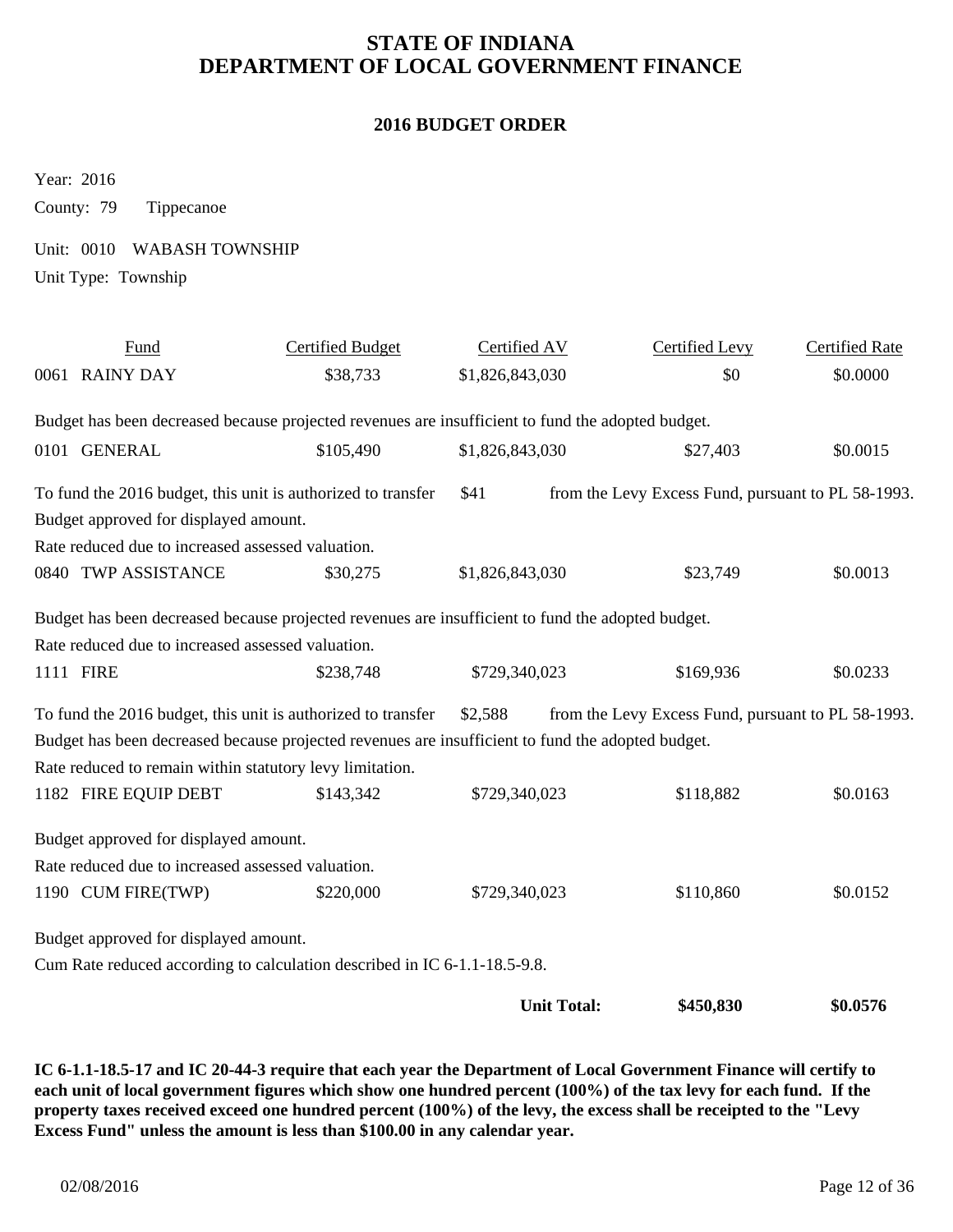#### **2016 BUDGET ORDER**

Year: 2016

County: 79 Tippecanoe

Unit: 0011 WASHINGTON TOWNSHIP

Unit Type: Township

|      | Fund                                                         | <b>Certified Budget</b> | Certified AV       | Certified Levy                                     | <b>Certified Rate</b> |
|------|--------------------------------------------------------------|-------------------------|--------------------|----------------------------------------------------|-----------------------|
| 0101 | <b>GENERAL</b>                                               | \$72,250                | \$111,410,162      | \$36,431                                           | \$0.0327              |
|      | To fund the 2016 budget, this unit is authorized to transfer |                         | \$18               | from the Levy Excess Fund, pursuant to PL 58-1993. |                       |
|      | Budget approved for displayed amount.                        |                         |                    |                                                    |                       |
|      | Rate reduced due to increased assessed valuation.            |                         |                    |                                                    |                       |
|      | 0840 TWP ASSISTANCE                                          | \$13,000                | \$111,410,162      | \$12,367                                           | \$0.0111              |
|      | Budget approved for displayed amount.                        |                         |                    |                                                    |                       |
|      | Rate reduced due to increased assessed valuation.            |                         |                    |                                                    |                       |
|      | 1312 RECREATION                                              | \$50,000                | \$111,410,162      | \$22,728                                           | \$0.0204              |
|      | Budget approved for displayed amount.                        |                         |                    |                                                    |                       |
|      | Rate reduced due to increased assessed valuation.            |                         |                    |                                                    |                       |
|      |                                                              |                         | <b>Unit Total:</b> | \$71,526                                           | \$0.0642              |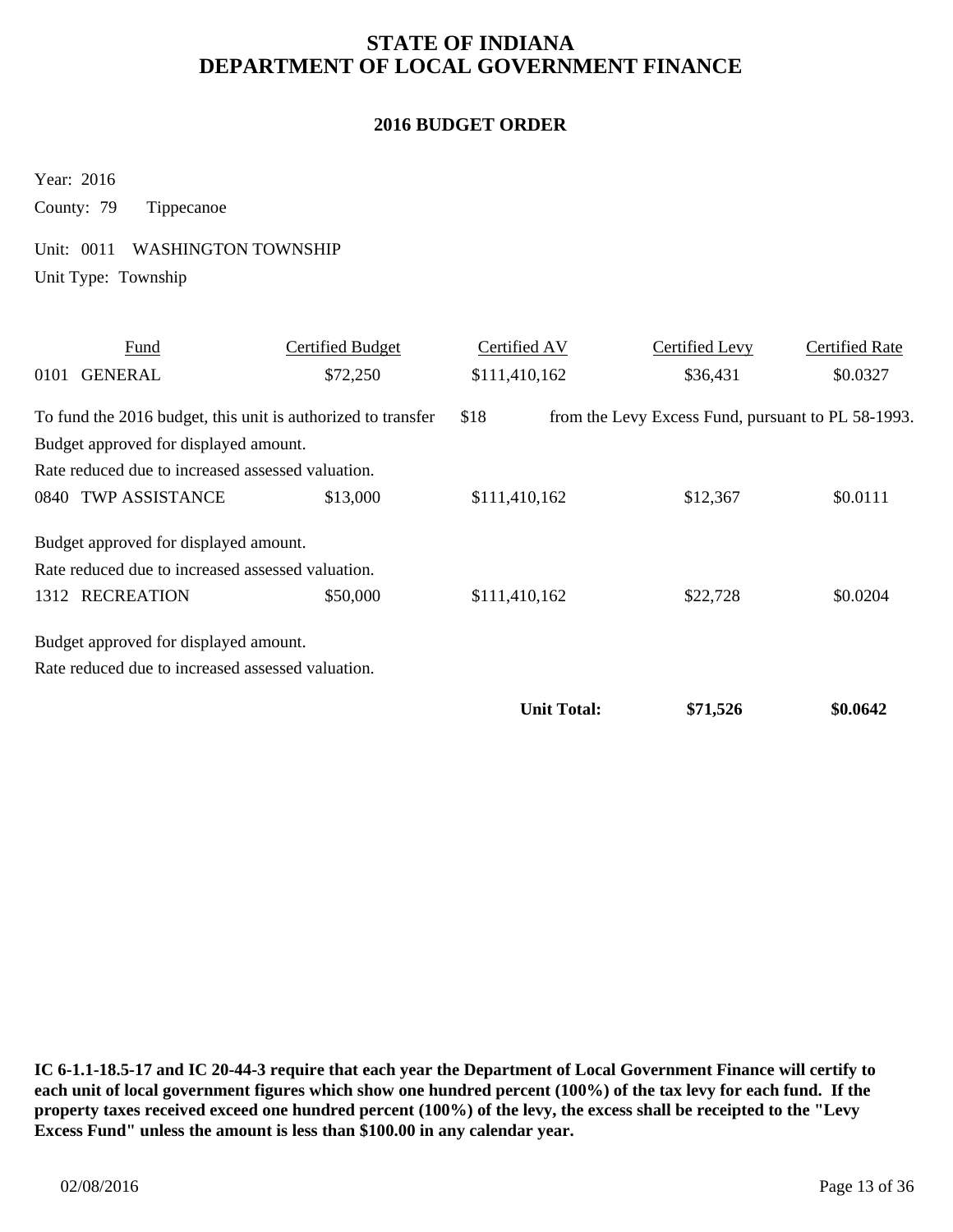#### **2016 BUDGET ORDER**

Year: 2016

County: 79 Tippecanoe

Unit: 0012 WAYNE TOWNSHIP

Unit Type: Township

| Fund                                                     | <b>Certified Budget</b>                                                   | Certified AV       | <b>Certified Levy</b>                              | <b>Certified Rate</b> |
|----------------------------------------------------------|---------------------------------------------------------------------------|--------------------|----------------------------------------------------|-----------------------|
| 0061 RAINY DAY                                           | \$1,500                                                                   | \$89,873,590       | \$0                                                | \$0.0000              |
| Budget approved for displayed amount.                    |                                                                           |                    |                                                    |                       |
| 0101 GENERAL                                             | \$25,100                                                                  | \$89,873,590       | \$6,022                                            | \$0.0067              |
|                                                          | To fund the 2016 budget, this unit is authorized to transfer              | \$6                | from the Levy Excess Fund, pursuant to PL 58-1993. |                       |
| Budget approved for displayed amount.                    |                                                                           |                    |                                                    |                       |
| Rate reduced to remain within statutory levy limitation. |                                                                           |                    |                                                    |                       |
| 0840 TWP ASSISTANCE                                      | \$10,500                                                                  | \$89,873,590       | \$0                                                | \$0.0000              |
| Budget approved for displayed amount.                    |                                                                           |                    |                                                    |                       |
| 1111 FIRE                                                | \$116,100                                                                 | \$89,873,590       | \$50,599                                           | \$0.0563              |
| Budget approved for displayed amount.                    |                                                                           |                    |                                                    |                       |
| Rate reduced to remain within statutory levy limitation. |                                                                           |                    |                                                    |                       |
| 1182 FIRE EQUIP DEBT                                     | \$54,988                                                                  | \$89,873,590       | \$48,082                                           | \$0.0535              |
| Budget approved for displayed amount.                    |                                                                           |                    |                                                    |                       |
| Rate reduced due to increased assessed valuation.        |                                                                           |                    |                                                    |                       |
| 1190 CUM FIRE(TWP)                                       | \$16,000                                                                  | \$89,873,590       | \$10,785                                           | \$0.0120              |
| Budget approved for displayed amount.                    |                                                                           |                    |                                                    |                       |
|                                                          | Cum Rate reduced according to calculation described in IC 6-1.1-18.5-9.8. |                    |                                                    |                       |
|                                                          |                                                                           | <b>Unit Total:</b> | \$115,488                                          | \$0.1285              |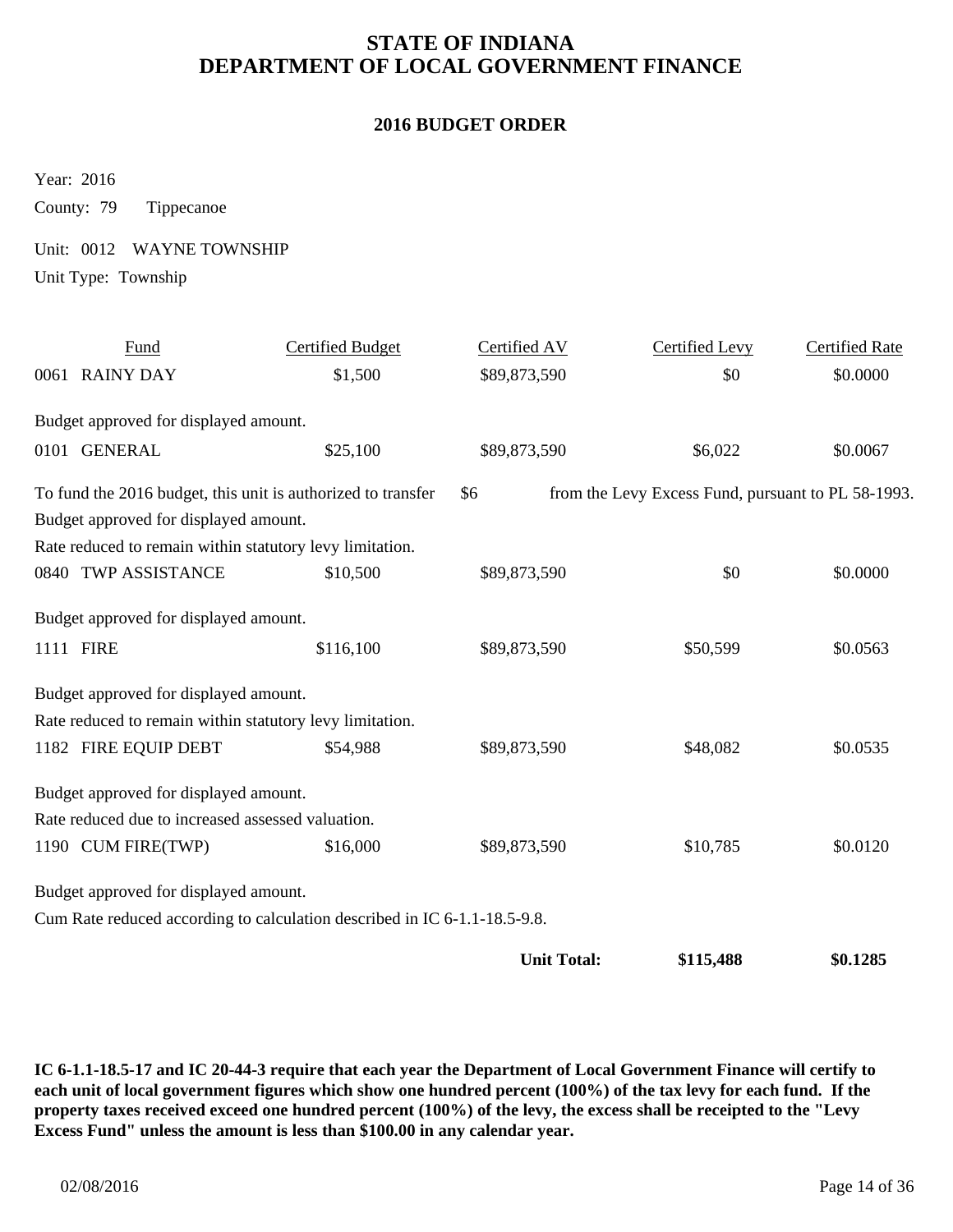#### **2016 BUDGET ORDER**

Year: 2016

County: 79 Tippecanoe

Unit: 0013 WEA TOWNSHIP

Unit Type: Township

| Fund                                                         | <b>Certified Budget</b> | Certified AV       | <b>Certified Levy</b>                              | <b>Certified Rate</b> |
|--------------------------------------------------------------|-------------------------|--------------------|----------------------------------------------------|-----------------------|
| 0061 RAINY DAY                                               | \$23,500                | \$1,032,359,987    | \$0                                                | \$0.0000              |
| Budget approved for displayed amount.                        |                         |                    |                                                    |                       |
| 0101 GENERAL                                                 | \$83,445                | \$1,032,359,987    | \$50,586                                           | \$0.0049              |
| To fund the 2016 budget, this unit is authorized to transfer |                         | \$42               | from the Levy Excess Fund, pursuant to PL 58-1993. |                       |
| Budget approved for displayed amount.                        |                         |                    |                                                    |                       |
| Rate reduced due to increased assessed valuation.            |                         |                    |                                                    |                       |
| 0840 TWP ASSISTANCE                                          | \$84,720                | \$1,032,359,987    | \$69,168                                           | \$0.0067              |
| Budget approved for displayed amount.                        |                         |                    |                                                    |                       |
| Rate reduced due to increased assessed valuation.            |                         |                    |                                                    |                       |
| 1111 FIRE                                                    | \$271,500               | \$344,079,648      | \$186,147                                          | \$0.0541              |
| To fund the 2016 budget, this unit is authorized to transfer |                         | \$1,137            | from the Levy Excess Fund, pursuant to PL 58-1993. |                       |
| Budget approved for displayed amount.                        |                         |                    |                                                    |                       |
| Rate reduced to remain within statutory levy limitation.     |                         |                    |                                                    |                       |
| 1190 CUM FIRE(TWP)                                           | \$300,000               | \$344,079,648      | \$62,278                                           | \$0.0181              |
| Budget approved for displayed amount.                        |                         |                    |                                                    |                       |
| Rate Approved.                                               |                         |                    |                                                    |                       |
| 1312 RECREATION                                              | \$77,875                | \$1,032,359,987    | \$68,136                                           | \$0.0066              |
| Budget approved for displayed amount.                        |                         |                    |                                                    |                       |
| Rate reduced due to increased assessed valuation.            |                         |                    |                                                    |                       |
|                                                              |                         |                    |                                                    |                       |
|                                                              |                         | <b>Unit Total:</b> | \$436,315                                          | \$0.0904              |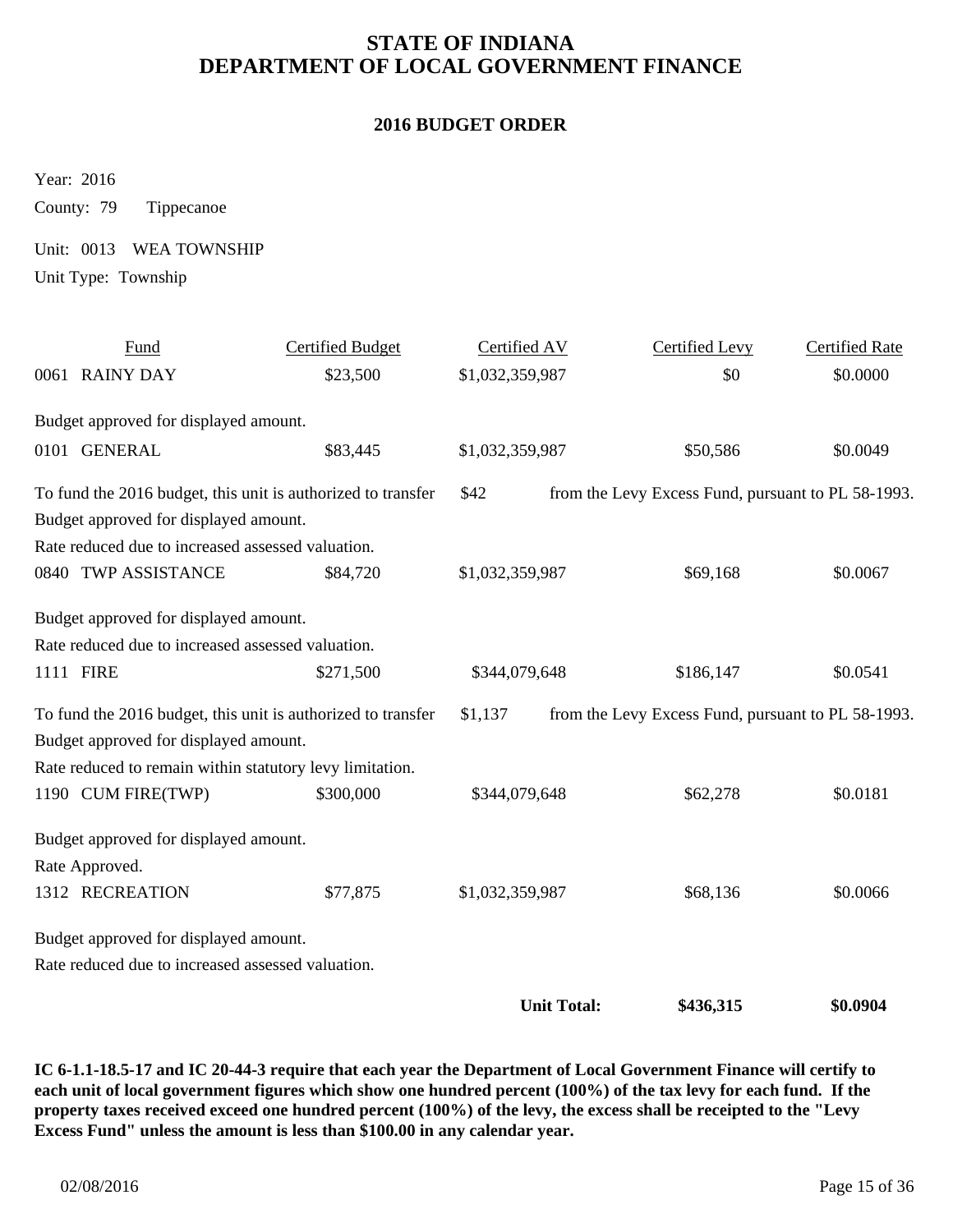#### **2016 BUDGET ORDER**

Year: 2016

County: 79 Tippecanoe

Unit: 0109 LAFAYETTE CIVIL CITY

Unit Type: City/Town

| Fund                                                                                              | <b>Certified Budget</b> | Certified AV    | <b>Certified Levy</b>                              | <b>Certified Rate</b> |
|---------------------------------------------------------------------------------------------------|-------------------------|-----------------|----------------------------------------------------|-----------------------|
| 0101 GENERAL                                                                                      | \$36,771,365            | \$3,096,090,188 | \$24,217,617                                       | \$0.7822              |
| To fund the 2016 budget, this unit is authorized to transfer                                      |                         | \$1,087         | from the Levy Excess Fund, pursuant to PL 58-1993. |                       |
| Budget approved for displayed amount.                                                             |                         |                 |                                                    |                       |
| Rate reduced to remain within statutory levy limitation.                                          |                         |                 |                                                    |                       |
| 0341 FIRE PENSION                                                                                 | \$2,601,135             | \$3,096,090,188 | \$0                                                | \$0.0000              |
| Budget approved for displayed amount.                                                             |                         |                 |                                                    |                       |
| 0342 POLICE PENSION                                                                               | \$1,530,475             | \$3,096,090,188 | \$0                                                | \$0.0000              |
| Budget approved for displayed amount.                                                             |                         |                 |                                                    |                       |
| 0605 BAND                                                                                         | \$22,381                | \$3,096,090,188 | \$21,673                                           | \$0.0007              |
| Budget has been decreased because projected revenues are insufficient to fund the adopted budget. |                         |                 |                                                    |                       |
| Rate reduced due to increased assessed valuation.                                                 |                         |                 |                                                    |                       |
| 0706 LR &S                                                                                        | \$535,000               | \$3,096,090,188 | \$0                                                | \$0.0000              |
| Budget approved for displayed amount.                                                             |                         |                 |                                                    |                       |
| 0708 MVH                                                                                          | \$5,436,290             | \$3,096,090,188 | \$2,483,064                                        | \$0.0802              |
| Budget approved for displayed amount.                                                             |                         |                 |                                                    |                       |
| Rate reduced to remain within statutory levy limitation.                                          |                         |                 |                                                    |                       |
| 1301 PARK & REC                                                                                   | \$3,689,065             | \$3,096,090,188 | \$3,402,603                                        | \$0.1099              |
| Budget approved for displayed amount.                                                             |                         |                 |                                                    |                       |

Rate reduced to remain within statutory levy limitation.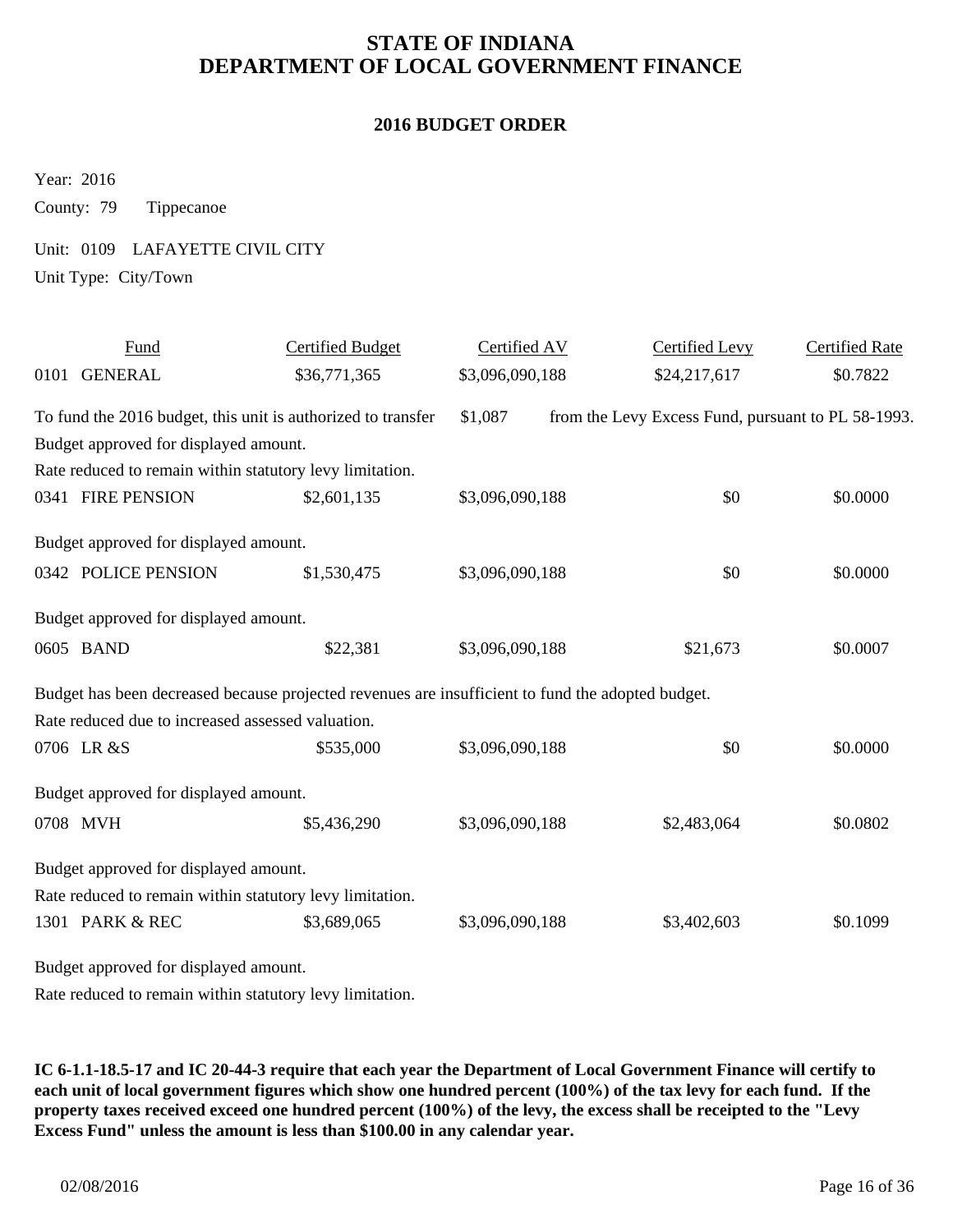#### **2016 BUDGET ORDER**

Year: 2016

County: 79 Tippecanoe

Unit: 0109 LAFAYETTE CIVIL CITY

Unit Type: City/Town

| Fund                                              | Certified Budget                                         | Certified AV                                                                                        | Certified Levy | <b>Certified Rate</b> |
|---------------------------------------------------|----------------------------------------------------------|-----------------------------------------------------------------------------------------------------|----------------|-----------------------|
| 1380 PARK BOND                                    | \$935,480                                                | \$3,096,090,188                                                                                     | \$885,482      | \$0.0286              |
| Budget approved for displayed amount.             |                                                          |                                                                                                     |                |                       |
| Rate reduced due to increased assessed valuation. |                                                          |                                                                                                     |                |                       |
| 2379 CCI                                          | \$190,000                                                | \$3,096,090,188                                                                                     | \$0            | \$0.0000              |
| Budget approved for displayed amount.             |                                                          |                                                                                                     |                |                       |
| 2391 CCD                                          | \$926,856                                                | \$3,096,090,188                                                                                     | \$619,218      | \$0.0200              |
|                                                   |                                                          | Budget has been decreased because projected revenues are insufficient to fund the adopted budget.   |                |                       |
|                                                   |                                                          | Cumulative fund rate cannot be increased over previous years rate until the fund is re-established. |                |                       |
| 2430 REDEV-GEN                                    | \$482,500                                                | \$3,096,090,188                                                                                     | \$436,549      | \$0.0141              |
| Budget approved for displayed amount.             |                                                          |                                                                                                     |                |                       |
|                                                   | Rate reduced to remain within statutory levy limitation. |                                                                                                     |                |                       |
|                                                   |                                                          | <b>Unit Total:</b>                                                                                  | \$32,066,206   | \$1.0357              |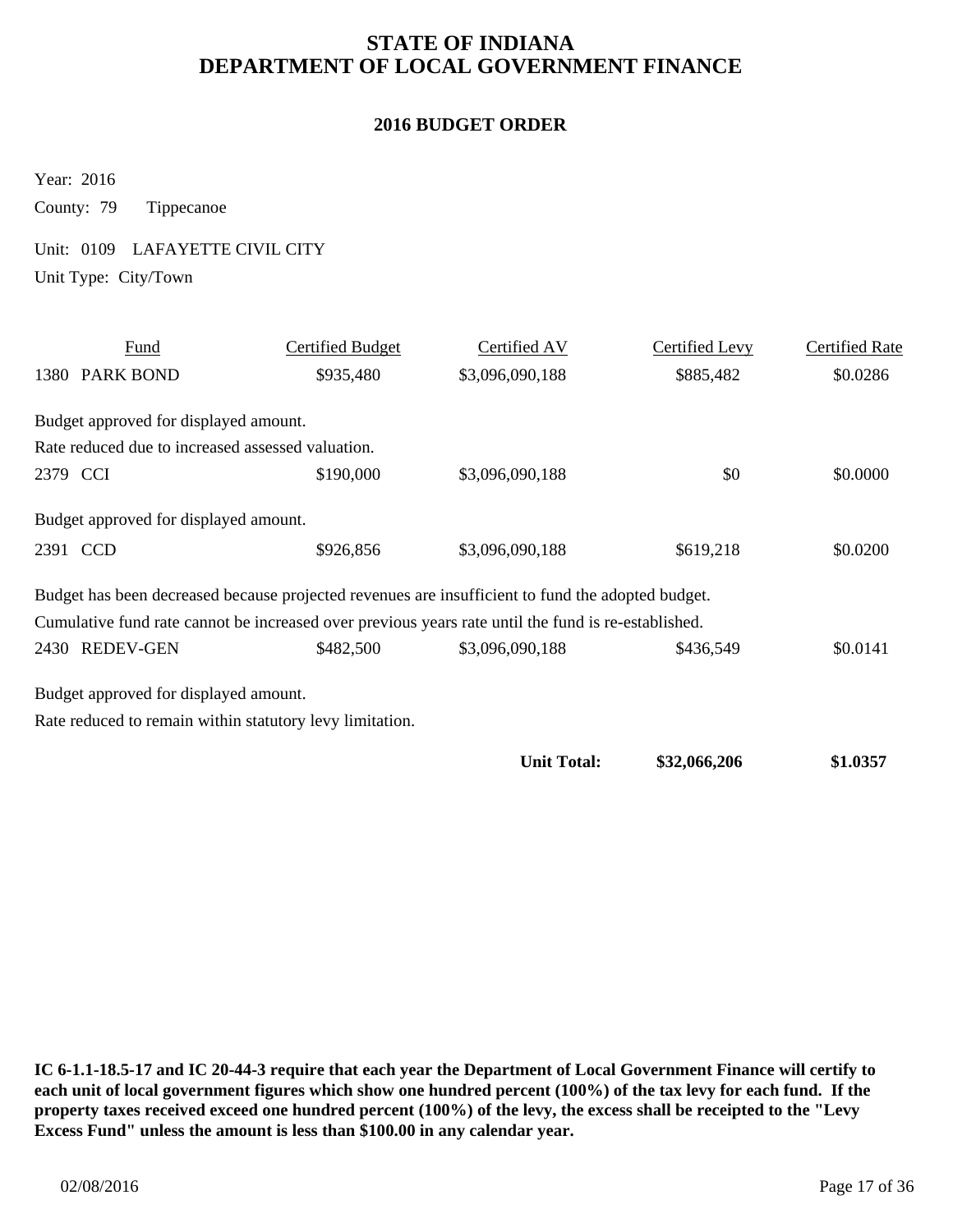#### **2016 BUDGET ORDER**

Year: 2016

County: 79 Tippecanoe

Unit: 0302 WEST LAFAYETTE CIVIL CITY

Unit Type: City/Town

| Fund                                                         | <b>Certified Budget</b>                                                                             | Certified AV    | Certified Levy                                     | <b>Certified Rate</b> |
|--------------------------------------------------------------|-----------------------------------------------------------------------------------------------------|-----------------|----------------------------------------------------|-----------------------|
| 0101 GENERAL                                                 | \$13,139,394                                                                                        | \$1,132,403,193 | \$8,140,847                                        | \$0.7189              |
| To fund the 2016 budget, this unit is authorized to transfer |                                                                                                     | \$576           | from the Levy Excess Fund, pursuant to PL 58-1993. |                       |
| Budget approved for displayed amount.                        |                                                                                                     |                 |                                                    |                       |
| Rate reduced to remain within statutory levy limitation.     |                                                                                                     |                 |                                                    |                       |
| 0341 FIRE PENSION                                            | \$666,955                                                                                           | \$1,132,403,193 | \$0                                                | \$0.0000              |
| Budget approved for displayed amount.                        |                                                                                                     |                 |                                                    |                       |
| 0342 POLICE PENSION                                          | \$801,539                                                                                           | \$1,132,403,193 | \$0                                                | \$0.0000              |
| Budget approved for displayed amount.                        |                                                                                                     |                 |                                                    |                       |
| 0706 LR &S                                                   | \$351,700                                                                                           | \$1,132,403,193 | \$0                                                | \$0.0000              |
| Budget approved for displayed amount.                        |                                                                                                     |                 |                                                    |                       |
| 0708 MVH                                                     | \$1,594,945                                                                                         | \$1,132,403,193 | \$0                                                | \$0.0000              |
| Budget approved for displayed amount.                        |                                                                                                     |                 |                                                    |                       |
| 1191 CUM FIRE SPEC                                           | \$38,000                                                                                            | \$1,132,403,193 | \$28,310                                           | \$0.0025              |
| Budget approved for displayed amount.                        |                                                                                                     |                 |                                                    |                       |
|                                                              | Cumulative fund rate cannot be increased over previous years rate until the fund is re-established. |                 |                                                    |                       |
| 1301 PARK & REC                                              | \$1,501,567                                                                                         | \$1,132,403,193 | \$977,264                                          | \$0.0863              |
| Budget approved for displayed amount.                        |                                                                                                     |                 |                                                    |                       |

Rate reduced to remain within statutory levy limitation.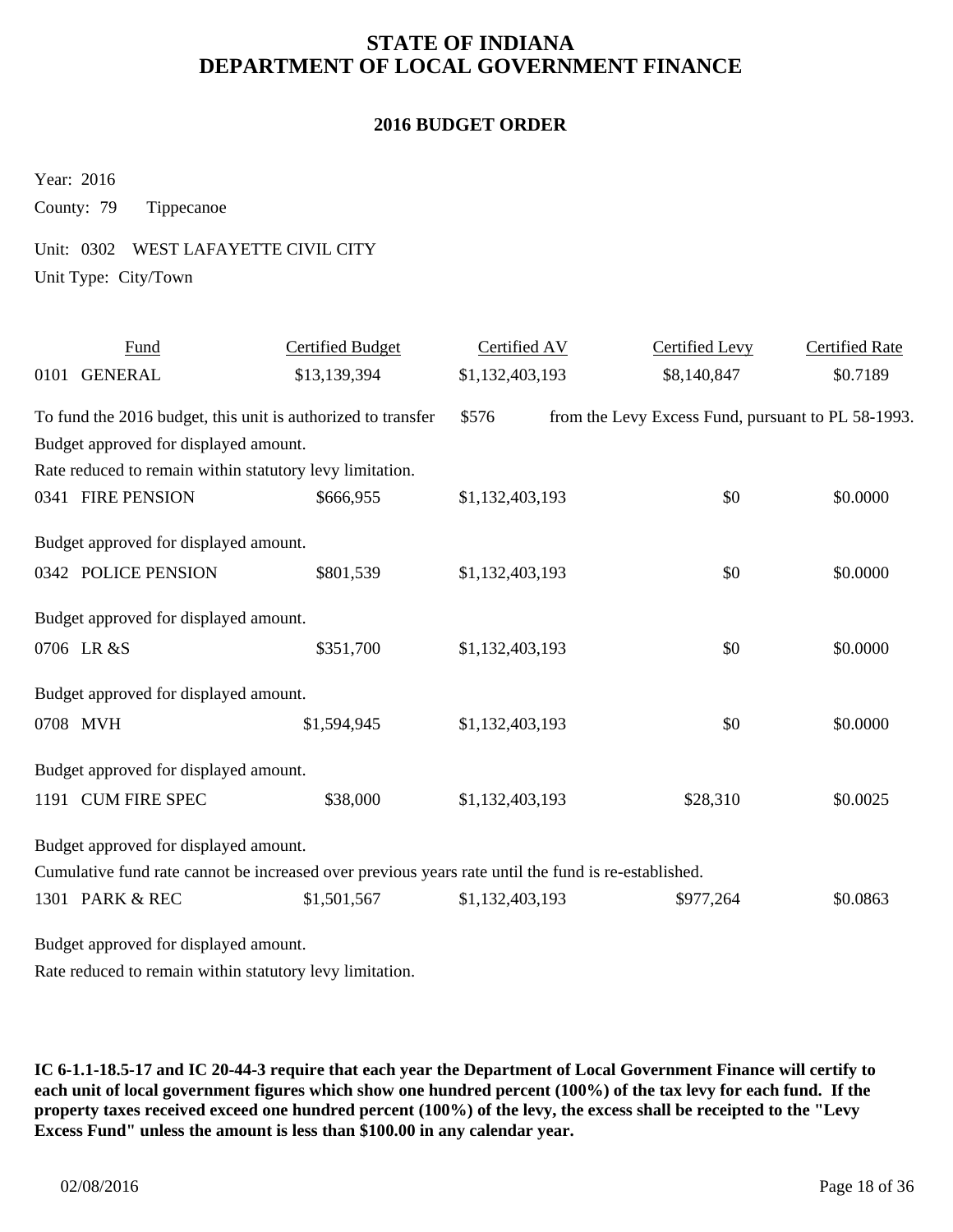#### **2016 BUDGET ORDER**

Year: 2016

County: 79 Tippecanoe

Unit: 0302 WEST LAFAYETTE CIVIL CITY

Unit Type: City/Town

| <b>Fund</b>                           | Certified Budget | Certified AV    | Certified Levy | Certified Rate |
|---------------------------------------|------------------|-----------------|----------------|----------------|
| 2391 CCD                              | \$801,431        | \$1,132,403,193 | \$563,937      | \$0.0498       |
| Budget approved for displayed amount. |                  |                 |                |                |

Cum Rate reduced according to calculation described in IC 6-1.1-18.5-9.8.

**Unit Total: \$9,710,358** \$0.8575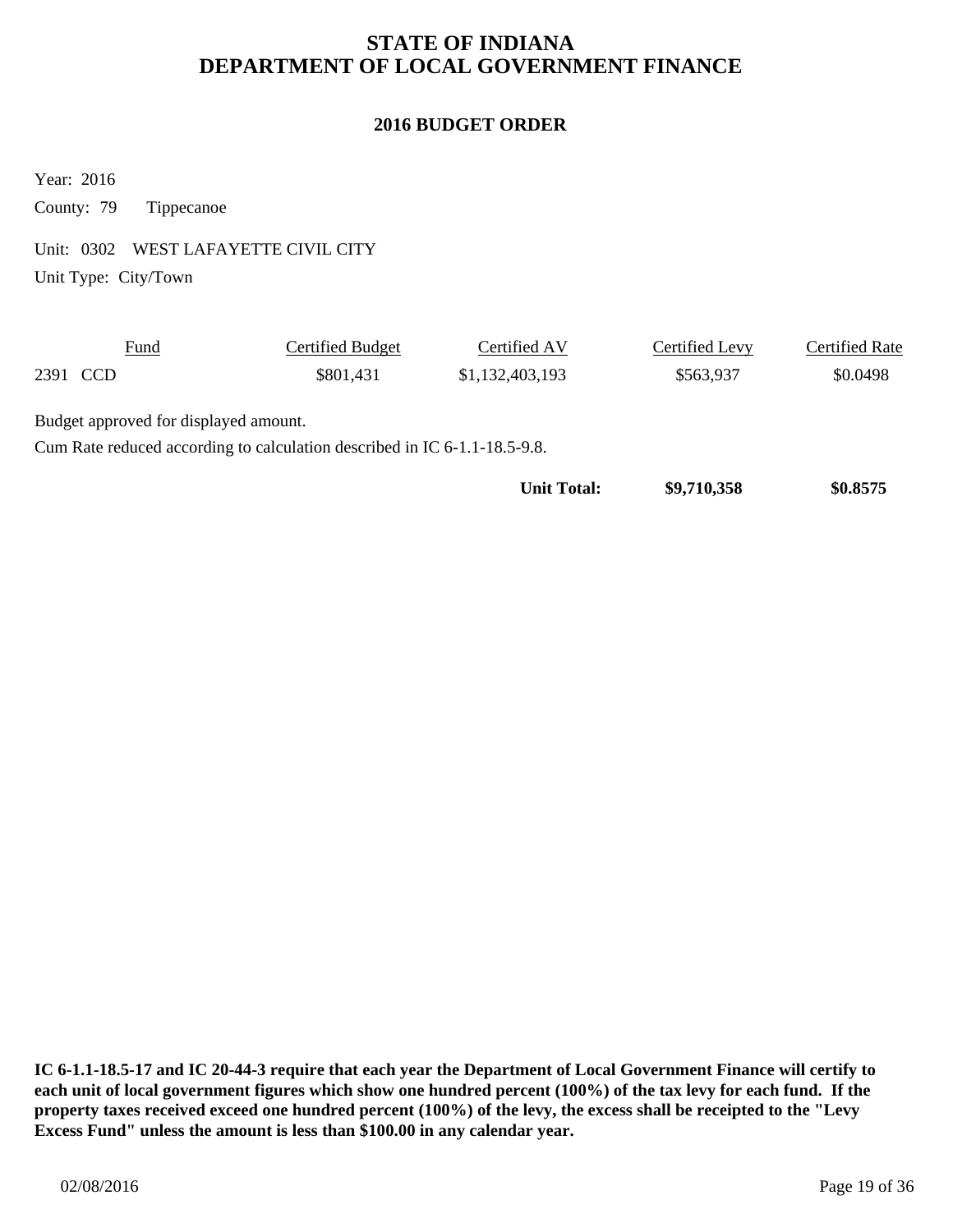#### **2016 BUDGET ORDER**

Year: 2016

County: 79 Tippecanoe

Unit: 0534 OTTERBEIN CIVIL TOWN Unit Type: City/Town

|          | Fund                                                     | Certified Budget | Certified AV | Certified Levy | <b>Certified Rate</b> |
|----------|----------------------------------------------------------|------------------|--------------|----------------|-----------------------|
|          | 0061 RAINY DAY                                           | \$0              | \$10,927,932 | \$0            | \$0.0000              |
| 0101     | <b>GENERAL</b>                                           | \$0              | \$10,927,932 | \$131,146      | \$1.2001              |
|          | Rate reduced to remain within statutory levy limitation. |                  |              |                |                       |
|          | 0706 LR &S                                               | \$0              | \$10,927,932 | \$0            | \$0.0000              |
|          | 0708 MVH                                                 | \$0              | \$10,927,932 | \$0            | \$0.0000              |
| 2379 CCI |                                                          | \$0              | \$10,927,932 | \$0            | \$0.0000              |
| 2391     | <b>CCD</b>                                               | \$0              | \$10,927,932 | \$4,557        | \$0.0417              |

Cum Rate reduced according to calculation described in IC 6-1.1-18.5-9.8.

| \$1.2418  |
|-----------|
| \$135,703 |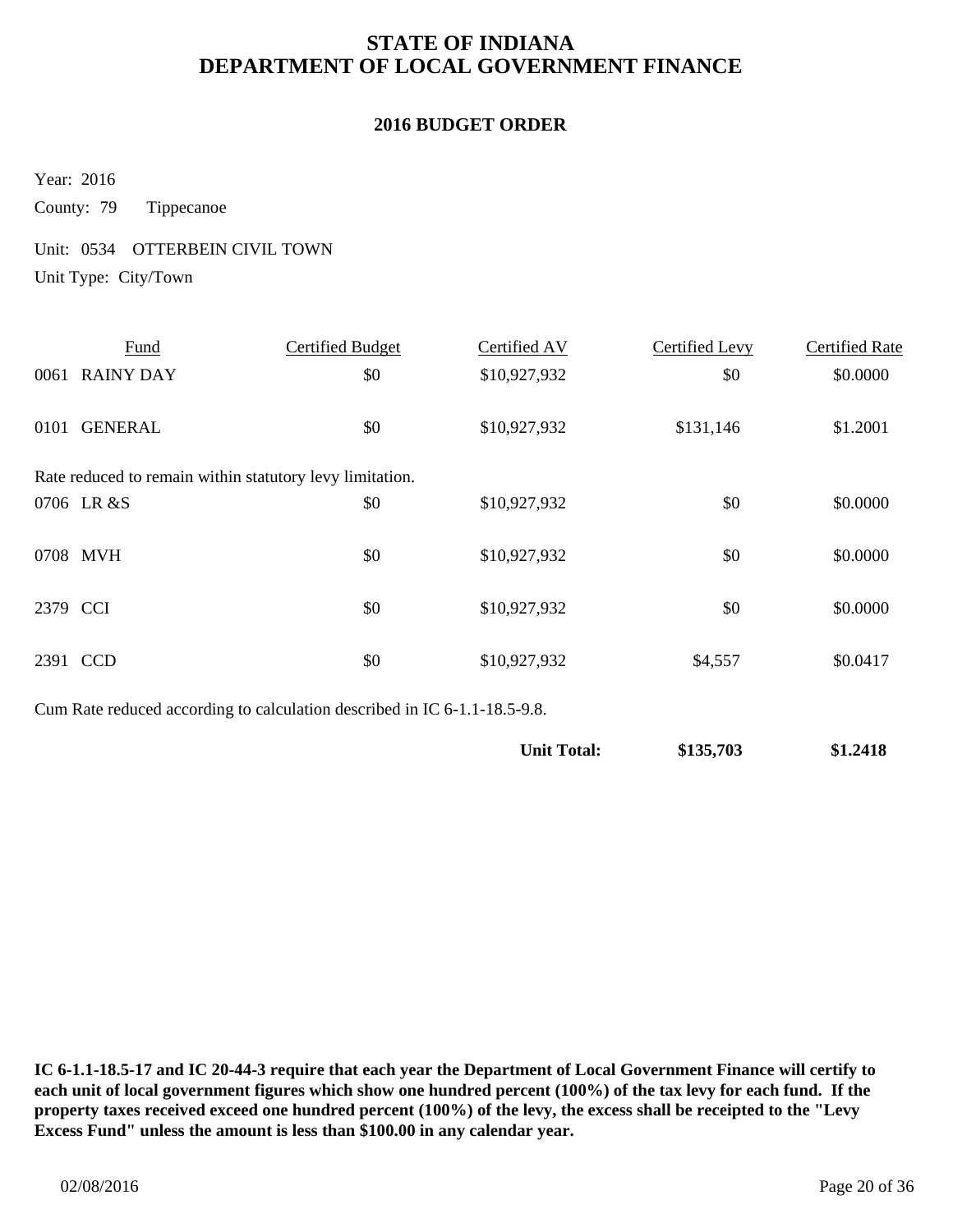#### **2016 BUDGET ORDER**

Year: 2016

County: 79 Tippecanoe

Unit: 0890 BATTLE GROUND CIVIL TOWN

Unit Type: City/Town

| Fund                                  | <b>Certified Budget</b>                                                                           | Certified AV       | <b>Certified Levy</b>                              | <b>Certified Rate</b> |
|---------------------------------------|---------------------------------------------------------------------------------------------------|--------------------|----------------------------------------------------|-----------------------|
| 0061 RAINY DAY                        | \$9,000                                                                                           | \$59,663,875       | \$0                                                | \$0.0000              |
| Budget approved for displayed amount. |                                                                                                   |                    |                                                    |                       |
| 0101 GENERAL                          | \$489,300                                                                                         | \$59,663,875       | \$249,992                                          | \$0.4190              |
|                                       | To fund the 2016 budget, this unit is authorized to transfer                                      | \$27               | from the Levy Excess Fund, pursuant to PL 58-1993. |                       |
| Budget approved for displayed amount. |                                                                                                   |                    |                                                    |                       |
|                                       | Rate reduced due to increased assessed valuation.                                                 |                    |                                                    |                       |
| 0706 LR &S                            | \$29,167                                                                                          | \$59,663,875       | \$0                                                | \$0.0000              |
|                                       | Budget has been decreased because projected revenues are insufficient to fund the adopted budget. |                    |                                                    |                       |
| 0708 MVH                              | \$199,030                                                                                         | \$59,663,875       | \$69,986                                           | \$0.1173              |
| Budget approved for displayed amount. |                                                                                                   |                    |                                                    |                       |
|                                       | Rate reduced due to increased assessed valuation.                                                 |                    |                                                    |                       |
| 2379 CCI                              | \$18,745                                                                                          | \$59,663,875       | \$0                                                | \$0.0000              |
| Budget approved for displayed amount. |                                                                                                   |                    |                                                    |                       |
| 2391 CCD                              | \$40,000                                                                                          | \$59,663,875       | \$29,832                                           | \$0.0500              |
| Budget approved for displayed amount. |                                                                                                   |                    |                                                    |                       |
|                                       | Cum Rate reduced according to calculation described in IC 6-1.1-18.5-9.8.                         |                    |                                                    |                       |
|                                       |                                                                                                   | <b>Unit Total:</b> | \$349,810                                          | \$0.5863              |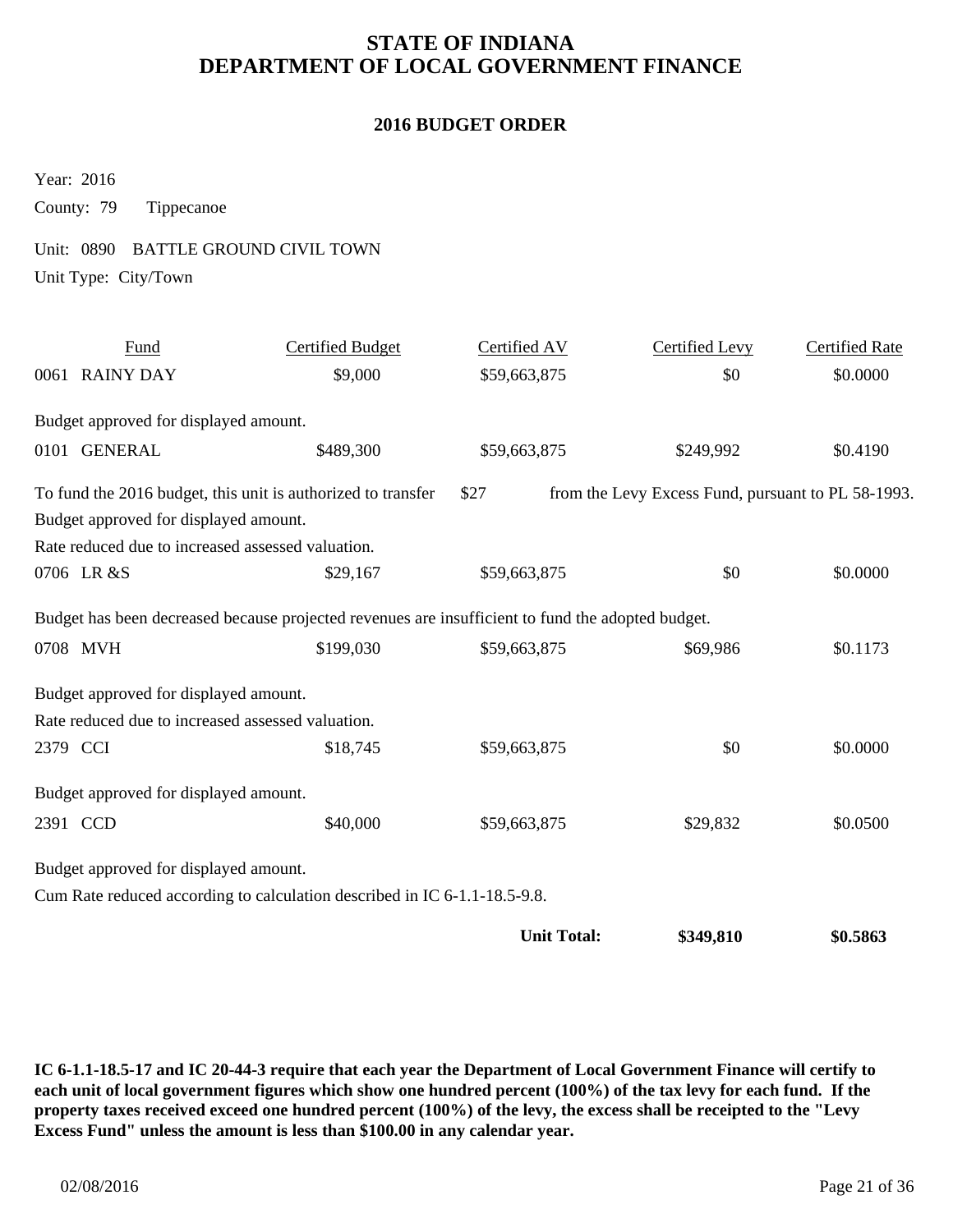#### **2016 BUDGET ORDER**

Year: 2016

County: 79 Tippecanoe

Unit: 0891 CLARKS HILL CIVIL TOWN

Unit Type: City/Town

| Fund                                                         | <b>Certified Budget</b>                                                                                       | Certified AV       | Certified Levy                                     | <b>Certified Rate</b> |
|--------------------------------------------------------------|---------------------------------------------------------------------------------------------------------------|--------------------|----------------------------------------------------|-----------------------|
| 0101 GENERAL                                                 | \$128,368                                                                                                     | \$8,742,064        | \$76,624                                           | \$0.8765              |
| To fund the 2016 budget, this unit is authorized to transfer |                                                                                                               | \$5                | from the Levy Excess Fund, pursuant to PL 58-1993. |                       |
| Budget approved for displayed amount.                        |                                                                                                               |                    |                                                    |                       |
| Rate reduced to remain within statutory levy limitation.     |                                                                                                               |                    |                                                    |                       |
| 0706 LR &S                                                   | \$11,030                                                                                                      | \$8,742,064        | \$0                                                | \$0.0000              |
| 0708 MVH                                                     | Budget has been decreased because projected revenues are insufficient to fund the adopted budget.<br>\$26,404 | \$8,742,064        | \$0                                                | \$0.0000              |
|                                                              | Budget has been decreased because projected revenues are insufficient to fund the adopted budget.             |                    |                                                    |                       |
| 2379 CCI                                                     | \$6,500                                                                                                       | \$8,742,064        | \$0                                                | \$0.0000              |
| Budget approved for displayed amount.                        |                                                                                                               |                    |                                                    |                       |
| 2391 CCD                                                     | \$2,000                                                                                                       | \$8,742,064        | \$1,058                                            | \$0.0121              |
| Budget approved for displayed amount.                        |                                                                                                               |                    |                                                    |                       |
|                                                              | Cum Rate reduced according to calculation described in IC 6-1.1-18.5-9.8.                                     |                    |                                                    |                       |
|                                                              |                                                                                                               | <b>Unit Total:</b> | \$77,682                                           | \$0.8886              |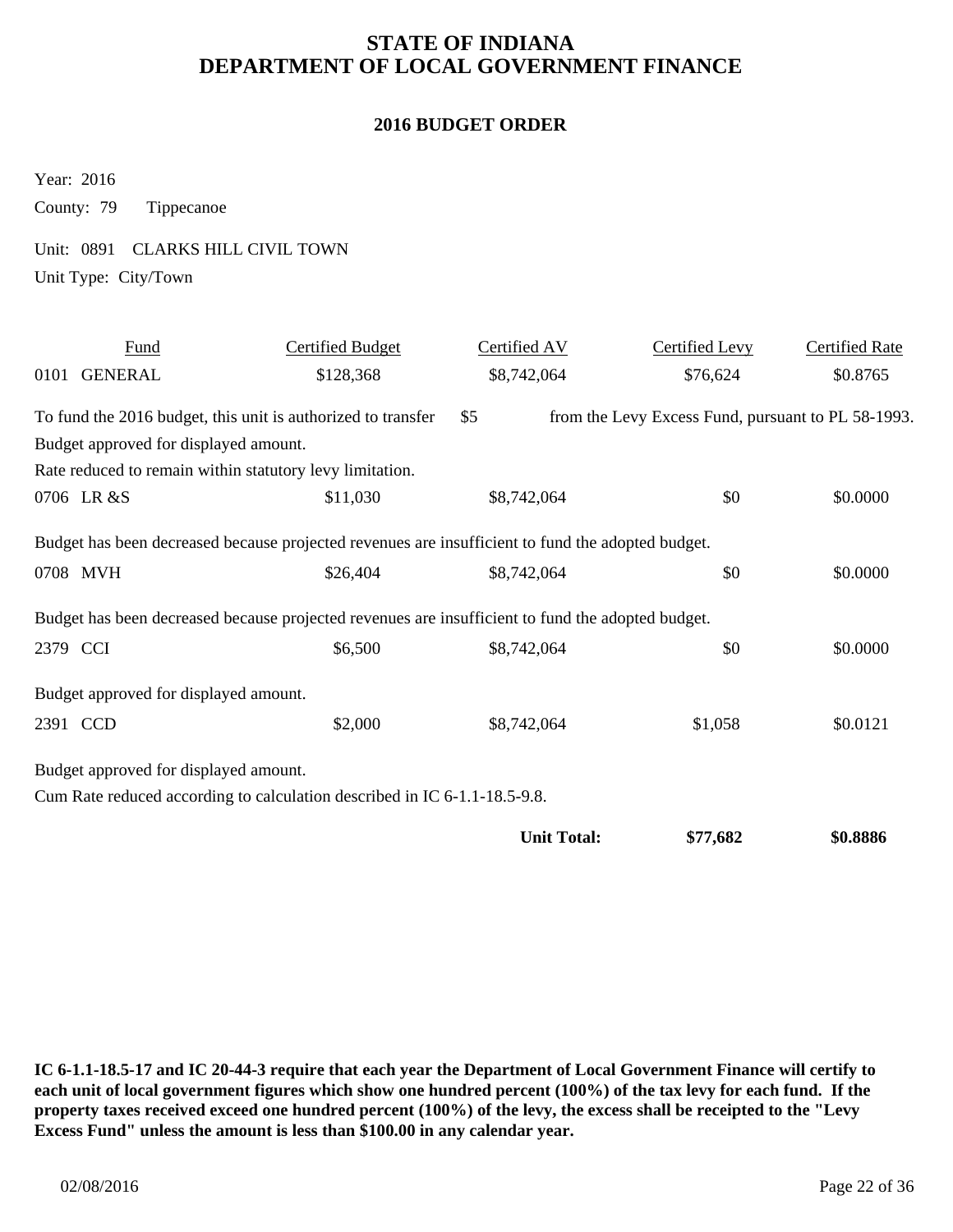#### **2016 BUDGET ORDER**

Year: 2016

County: 79 Tippecanoe

Unit: 0957 DAYTON CIVIL TOWN

Unit Type: City/Town

| Fund                                                     | <b>Certified Budget</b>                                      | Certified AV       | <b>Certified Levy</b>                              | <b>Certified Rate</b> |
|----------------------------------------------------------|--------------------------------------------------------------|--------------------|----------------------------------------------------|-----------------------|
| 0101 GENERAL                                             | \$353,948                                                    | \$42,974,854       | \$197,126                                          | \$0.4587              |
|                                                          | To fund the 2016 budget, this unit is authorized to transfer | \$14               | from the Levy Excess Fund, pursuant to PL 58-1993. |                       |
| Budget approved for displayed amount.                    |                                                              |                    |                                                    |                       |
| Rate reduced to remain within statutory levy limitation. |                                                              |                    |                                                    |                       |
| 0706 LR &S                                               | \$21,630                                                     | \$42,974,854       | \$0                                                | \$0.0000              |
| Budget approved for displayed amount.                    |                                                              |                    |                                                    |                       |
| 0708 MVH                                                 | \$120,510                                                    | \$42,974,854       | \$9,970                                            | \$0.0232              |
| Budget approved for displayed amount.                    |                                                              |                    |                                                    |                       |
| Rate reduced due to increased assessed valuation.        |                                                              |                    |                                                    |                       |
| 2379 CCI                                                 | \$20,600                                                     | \$42,974,854       | \$0                                                | \$0.0000              |
| Budget approved for displayed amount.                    |                                                              |                    |                                                    |                       |
| 2391 CCD                                                 | \$23,628                                                     | \$42,974,854       | \$8,251                                            | \$0.0192              |
| Budget approved for displayed amount.                    |                                                              |                    |                                                    |                       |
| Rate Approved.                                           |                                                              |                    |                                                    |                       |
|                                                          |                                                              | <b>Unit Total:</b> | \$215,347                                          | \$0.5011              |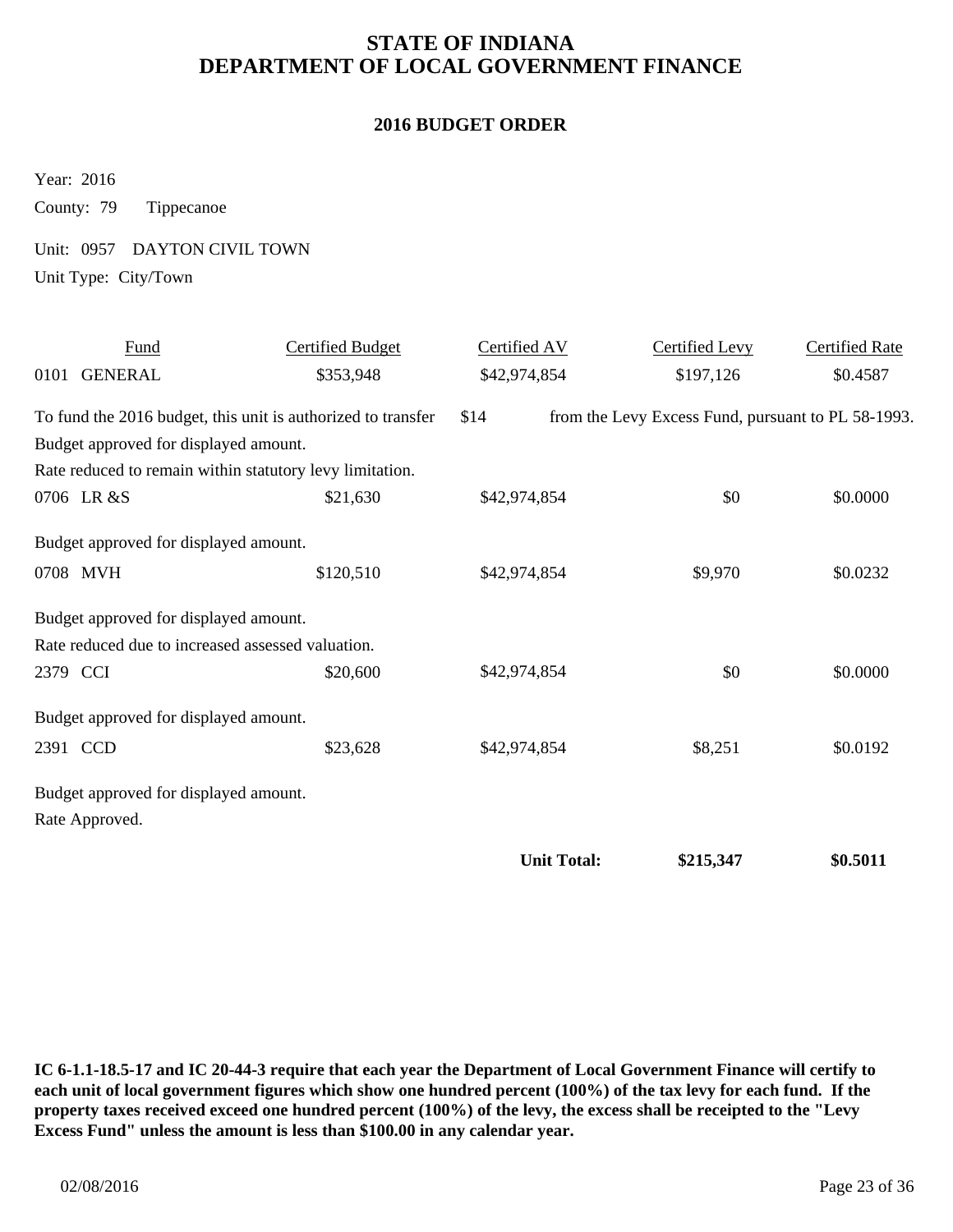#### **2016 BUDGET ORDER**

Year: 2016

County: 79 Tippecanoe

Unit: 0964 SHADELAND CIVIL TOWN Unit Type: City/Town

Fund Certified Budget Certified AV Certified Levy Certified Rate 0061 RAINY DAY \$30,000 \$165,307,454 \$0 \$0.0000 \$0.0000 Budget approved for displayed amount. \$165,307,454 0101 GENERAL \$287,500 \$165,307,454 \$172,912 \$0.1046 Budget approved for displayed amount. Rate reduced to remain within statutory levy limitation. To fund the 2016 budget, this unit is authorized to transfer \$11 from the Levy Excess Fund, pursuant to PL 58-1993. \$165,307,454 0706 LR &S \$38,000 \$165,307,454 \$0 \$0.0000 Budget approved for displayed amount. 0708 MVH \$299,600 \$165,307,454 \$173,738 \$0.1051 Budget approved for displayed amount. Rate reduced due to increased assessed valuation. 2379 CCI \$40,000 \$165,307,454 \$0 \$0.0000 Budget approved for displayed amount. 2391 CCD \$120,000 \$165,307,454 \$78,852 \$0.0477 Budget approved for displayed amount. Cum Rate reduced according to calculation described in IC 6-1.1-18.5-9.8. \$165,307,454 **Unit Total:** \$425,502 \$0.2574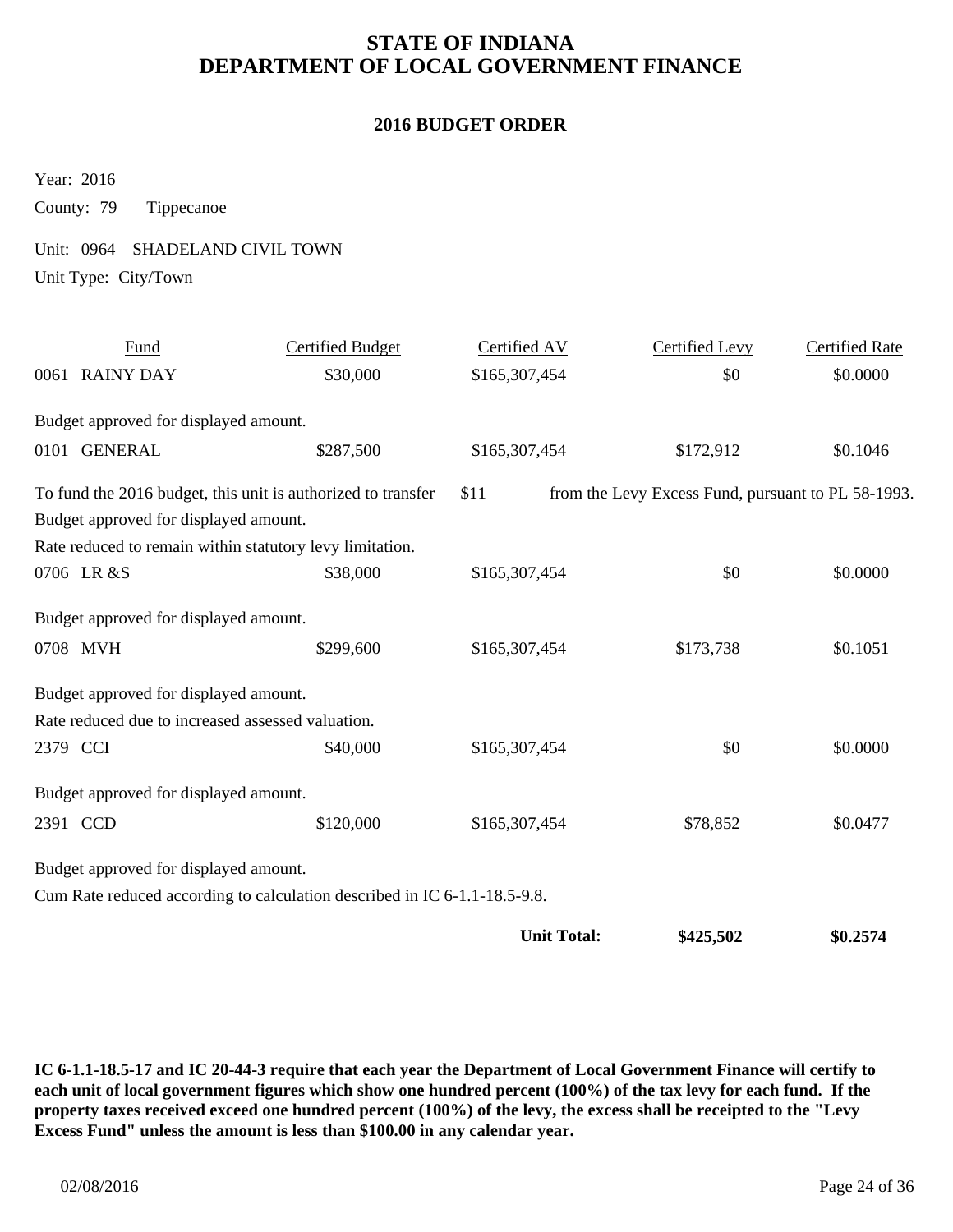#### **2016 BUDGET ORDER**

Year: 2016

County: 79 Tippecanoe

#### Unit: 0395 BENTON COMMUNITY SCHOOL CORPORATION

Unit Type: School

| Fund                                                                      | <b>Certified Budget</b> | Certified AV  | Certified Levy | <b>Certified Rate</b> |  |  |  |
|---------------------------------------------------------------------------|-------------------------|---------------|----------------|-----------------------|--|--|--|
| 0061 RAINY DAY                                                            | \$0                     | \$145,758,206 | \$0            | \$0.0000              |  |  |  |
| 0101 GENERAL                                                              | \$0                     | \$145,758,206 | \$0            | \$0.0000              |  |  |  |
| 0180 DEBT SERVICE                                                         | \$0                     | \$145,758,206 | \$252,599      | \$0.1733              |  |  |  |
| Rate reduced due to overestimate of necessary expenditures.               |                         |               |                |                       |  |  |  |
| 0186 SCH PENSION DEB                                                      | \$0                     | \$145,758,206 | \$27,257       | \$0.0187              |  |  |  |
| Rate reduced per unit request.                                            |                         |               |                |                       |  |  |  |
| 1214 SCHOOL CPF                                                           | \$0                     | \$145,758,206 | \$294,140      | \$0.2018              |  |  |  |
| Cum Rate reduced according to calculation described in IC 6-1.1-18.5-9.8. |                         |               |                |                       |  |  |  |
| 6301 TRANSPORTATION                                                       | \$0                     | \$145,758,206 | \$210,475      | \$0.1444              |  |  |  |
| Rate reduced to remain within statutory levy limitation.                  |                         |               |                |                       |  |  |  |
| 6302 BUS REPLACEMENT                                                      | \$0                     | \$145,758,206 | \$43,873       | \$0.0301              |  |  |  |
| Rate reduced to remain within statutory levy limitation.                  |                         |               |                |                       |  |  |  |

**Unit Total: \$828,344 \$0.5683**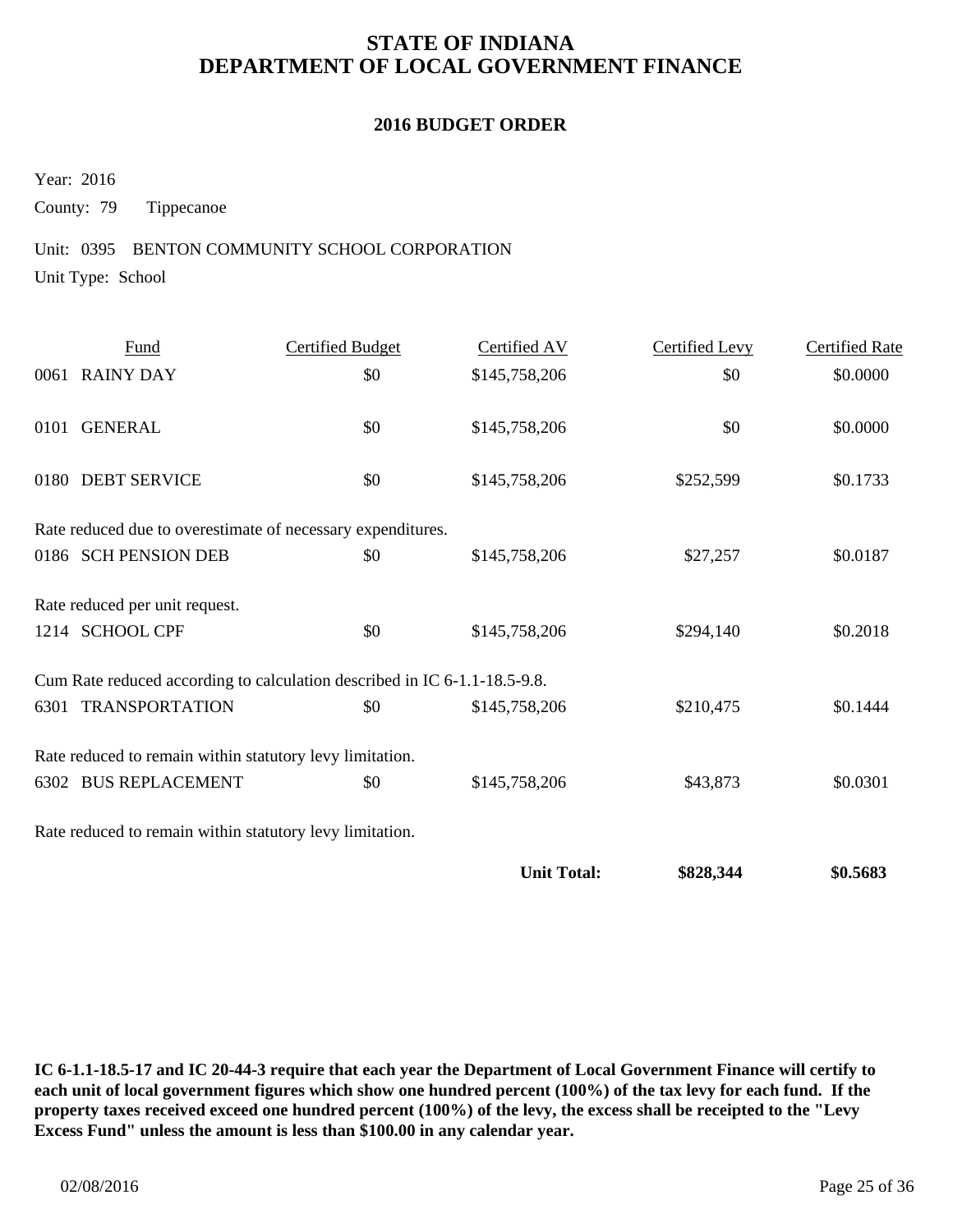#### **2016 BUDGET ORDER**

Year: 2016

County: 79 Tippecanoe

#### Unit: 7855 LAFAYETTE SCHOOL CORPORATION

Unit Type: School

| Fund                                                                                              | <b>Certified Budget</b> | Certified AV       | <b>Certified Levy</b>                              | <b>Certified Rate</b> |
|---------------------------------------------------------------------------------------------------|-------------------------|--------------------|----------------------------------------------------|-----------------------|
| 0021 REFERENDUM SCH                                                                               | \$500,000               | \$2,115,893,368    | \$0                                                | \$0.0000              |
| Budget approved for displayed amount.                                                             |                         |                    |                                                    |                       |
| 0101 GENERAL                                                                                      | \$53,437,650            | \$2,115,893,368    | \$0                                                | \$0.0000              |
| Budget approved for displayed amount.                                                             |                         |                    |                                                    |                       |
| 0180 DEBT SERVICE                                                                                 | \$10,890,601            | \$2,115,893,368    | \$7,828,805                                        | \$0.3700              |
| Budget has been reduced and approved for the displayed amt.                                       |                         |                    |                                                    |                       |
| Rate reduced due to reduction of operating balance according to IC 6-1.1-17-22.                   |                         |                    |                                                    |                       |
| 1214 SCHOOL CPF                                                                                   | \$7,318,552             | \$2,115,893,368    | \$6,250,349                                        | \$0.2954              |
| Budget has been decreased because projected revenues are insufficient to fund the adopted budget. |                         |                    |                                                    |                       |
| Cum Rate reduced according to calculation described in IC 6-1.1-18.5-9.8.                         |                         |                    |                                                    |                       |
| 6301 TRANSPORTATION                                                                               | \$3,679,890             | \$2,115,893,368    | \$3,423,515                                        | \$0.1618              |
| To fund the 2016 budget, this unit is authorized to transfer                                      |                         | \$1,564            | from the Levy Excess Fund, pursuant to PL 58-1993. |                       |
| Budget approved for displayed amount.                                                             |                         |                    |                                                    |                       |
| Rate reduced to remain within statutory levy limitation.                                          |                         |                    |                                                    |                       |
| 6302 BUS REPLACEMENT                                                                              | \$1,180,000             | \$2,115,893,368    | \$964,847                                          | \$0.0456              |
| Budget approved for displayed amount.                                                             |                         |                    |                                                    |                       |
| Unit received an adjustment due to IC 6-1.1-17-16(i). Penalty applied.                            |                         |                    |                                                    |                       |
|                                                                                                   |                         | <b>Unit Total:</b> | \$18,467,516                                       | \$0.8728              |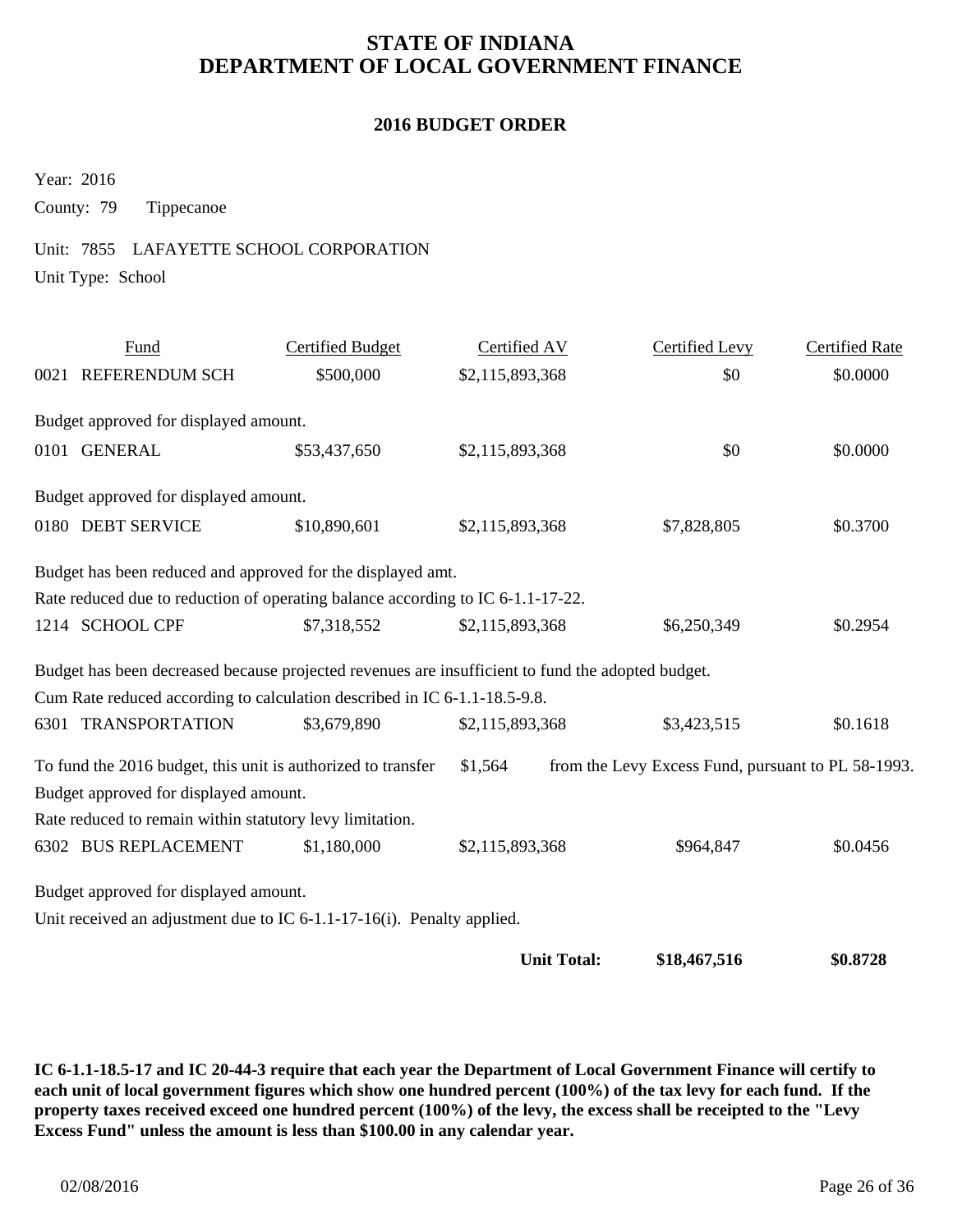#### **2016 BUDGET ORDER**

Year: 2016

County: 79 Tippecanoe

#### Unit: 7865 TIPPECANOE SCHOOL CORPORATION

Unit Type: School

| Fund                                                                                              | <b>Certified Budget</b> | Certified AV    |                    | Certified Levy                                     | <b>Certified Rate</b> |
|---------------------------------------------------------------------------------------------------|-------------------------|-----------------|--------------------|----------------------------------------------------|-----------------------|
| 0061 RAINY DAY                                                                                    | \$3,799,878             | \$3,993,360,311 |                    | \$0                                                | \$0.0000              |
| Budget approved for displayed amount.                                                             |                         |                 |                    |                                                    |                       |
| 0101 GENERAL                                                                                      | \$82,109,871            | \$3,993,360,311 |                    | \$0                                                | \$0.0000              |
| Budget approved for displayed amount.                                                             |                         |                 |                    |                                                    |                       |
| 0180 DEBT SERVICE                                                                                 | \$19,362,433            | \$3,993,360,311 |                    | \$18,369,457                                       | \$0.4600              |
| Budget has been reduced and approved for the displayed amt.                                       |                         |                 |                    |                                                    |                       |
| Rate reduced due to overestimate of necessary expenditures.                                       |                         |                 |                    |                                                    |                       |
| 1214 SCHOOL CPF                                                                                   | \$12,113,843            | \$3,993,360,311 |                    | \$11,109,528                                       | \$0.2782              |
| Budget has been decreased because projected revenues are insufficient to fund the adopted budget. |                         |                 |                    |                                                    |                       |
| Cum Rate reduced according to calculation described in IC 6-1.1-18.5-9.8.                         |                         |                 |                    |                                                    |                       |
| 6301 TRANSPORTATION                                                                               | \$6,864,260             | \$3,993,360,311 |                    | \$5,866,246                                        | \$0.1469              |
| To fund the 2016 budget, this unit is authorized to transfer                                      |                         | \$4,079         |                    | from the Levy Excess Fund, pursuant to PL 58-1993. |                       |
| Budget approved for displayed amount.                                                             |                         |                 |                    |                                                    |                       |
| Rate reduced to remain within statutory levy limitation.                                          |                         |                 |                    |                                                    |                       |
| 6302 BUS REPLACEMENT                                                                              | \$1,928,164             | \$3,993,360,311 |                    | \$1,577,377                                        | \$0.0395              |
| Budget has been reduced and approved for the displayed amt.                                       |                         |                 |                    |                                                    |                       |
| Rate reduced to remain within statutory levy limitation.                                          |                         |                 |                    |                                                    |                       |
|                                                                                                   |                         |                 | <b>Unit Total:</b> | \$36,922,608                                       | \$0.9246              |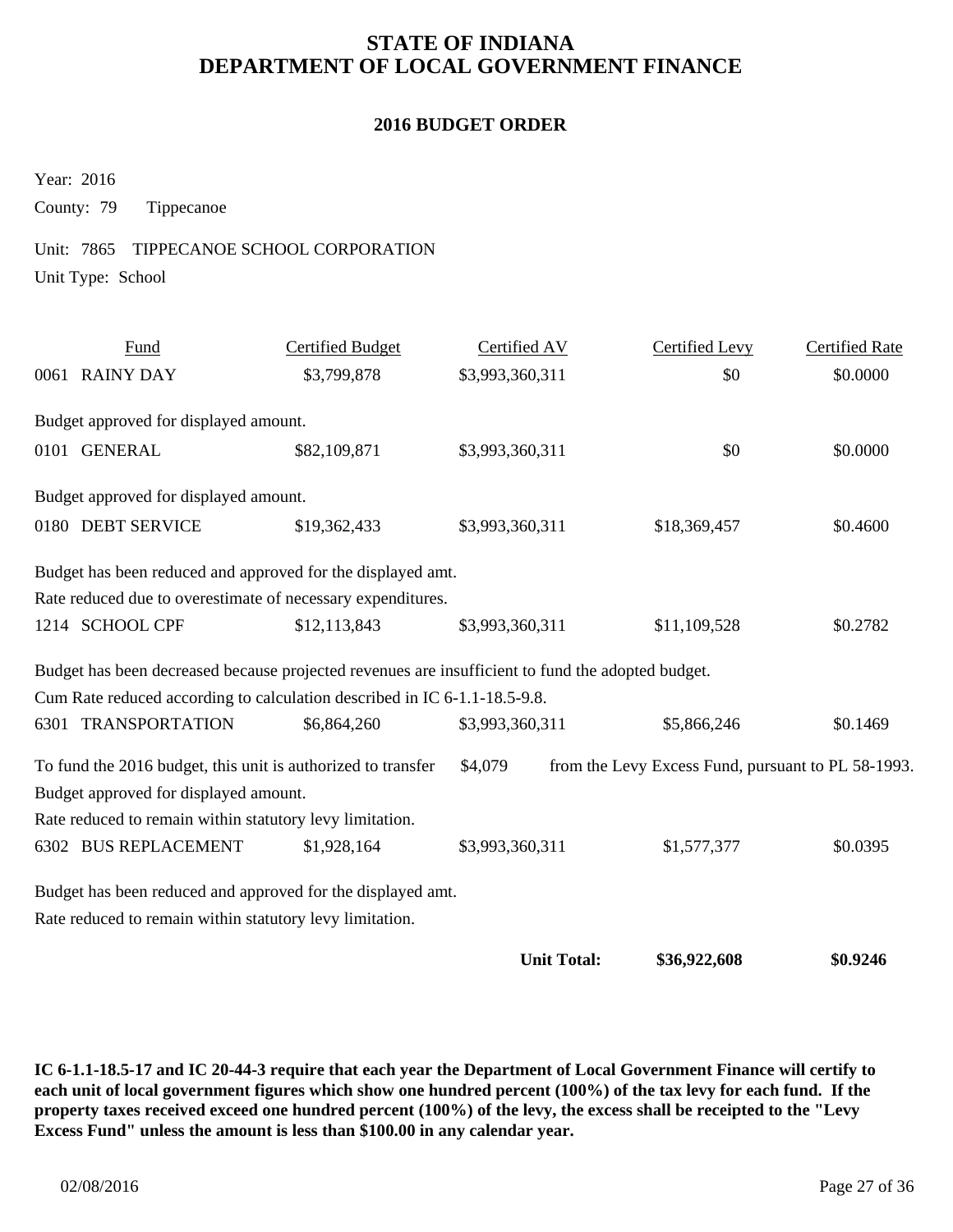#### **2016 BUDGET ORDER**

Year: 2016

County: 79 Tippecanoe

#### Unit: 7875 WEST LAFAYETTE COMMUNITY SCHOOL CORP

Unit Type: School

| Fund                                                                                              | <b>Certified Budget</b> | Certified AV    | Certified Levy                                     | <b>Certified Rate</b> |
|---------------------------------------------------------------------------------------------------|-------------------------|-----------------|----------------------------------------------------|-----------------------|
| 0022 REF SCH POST09                                                                               | \$5,700,000             | \$1,235,904,587 | \$4,572,847                                        | \$0.3700              |
| Budget approved for displayed amount.                                                             |                         |                 |                                                    |                       |
| Rate reduced per unit request.                                                                    |                         |                 |                                                    |                       |
| 0061 RAINY DAY                                                                                    | \$1,499,166             | \$935,524,027   | \$0                                                | \$0.0000              |
| Budget has been decreased because projected revenues are insufficient to fund the adopted budget. |                         |                 |                                                    |                       |
| 0101 GENERAL                                                                                      | \$15,993,000            | \$935,524,027   | \$0                                                | \$0.0000              |
| Budget approved for displayed amount.                                                             |                         |                 |                                                    |                       |
| 0180 DEBT SERVICE                                                                                 | \$4,658,744             | \$935,524,027   | \$5,028,442                                        | \$0.5375              |
| Budget approved for displayed amount.                                                             |                         |                 |                                                    |                       |
| Rate reduced due to reduction of operating balance according to IC 6-1.1-17-22.                   |                         |                 |                                                    |                       |
| 1214 SCHOOL CPF                                                                                   | \$3,200,000             | \$935,524,027   | \$2,222,805                                        | \$0.2376              |
| Budget approved for displayed amount.                                                             |                         |                 |                                                    |                       |
| Cum Rate reduced according to calculation described in IC 6-1.1-18.5-9.8.                         |                         |                 |                                                    |                       |
| 6301 TRANSPORTATION                                                                               | \$725,000               | \$935,524,027   | \$688,546                                          | \$0.0736              |
| To fund the 2016 budget, this unit is authorized to transfer                                      |                         | \$942           | from the Levy Excess Fund, pursuant to PL 58-1993. |                       |
| Budget approved for displayed amount.                                                             |                         |                 |                                                    |                       |
| Rate reduced to remain within statutory levy limitation.                                          |                         |                 |                                                    |                       |
| 6302 BUS REPLACEMENT                                                                              | \$341,700               | \$935,524,027   | \$373,274                                          | \$0.0399              |
| Rudget approved for dividend amount                                                               |                         |                 |                                                    |                       |

Budget approved for displayed amount.

Rate reduced to remain within statutory levy limitation.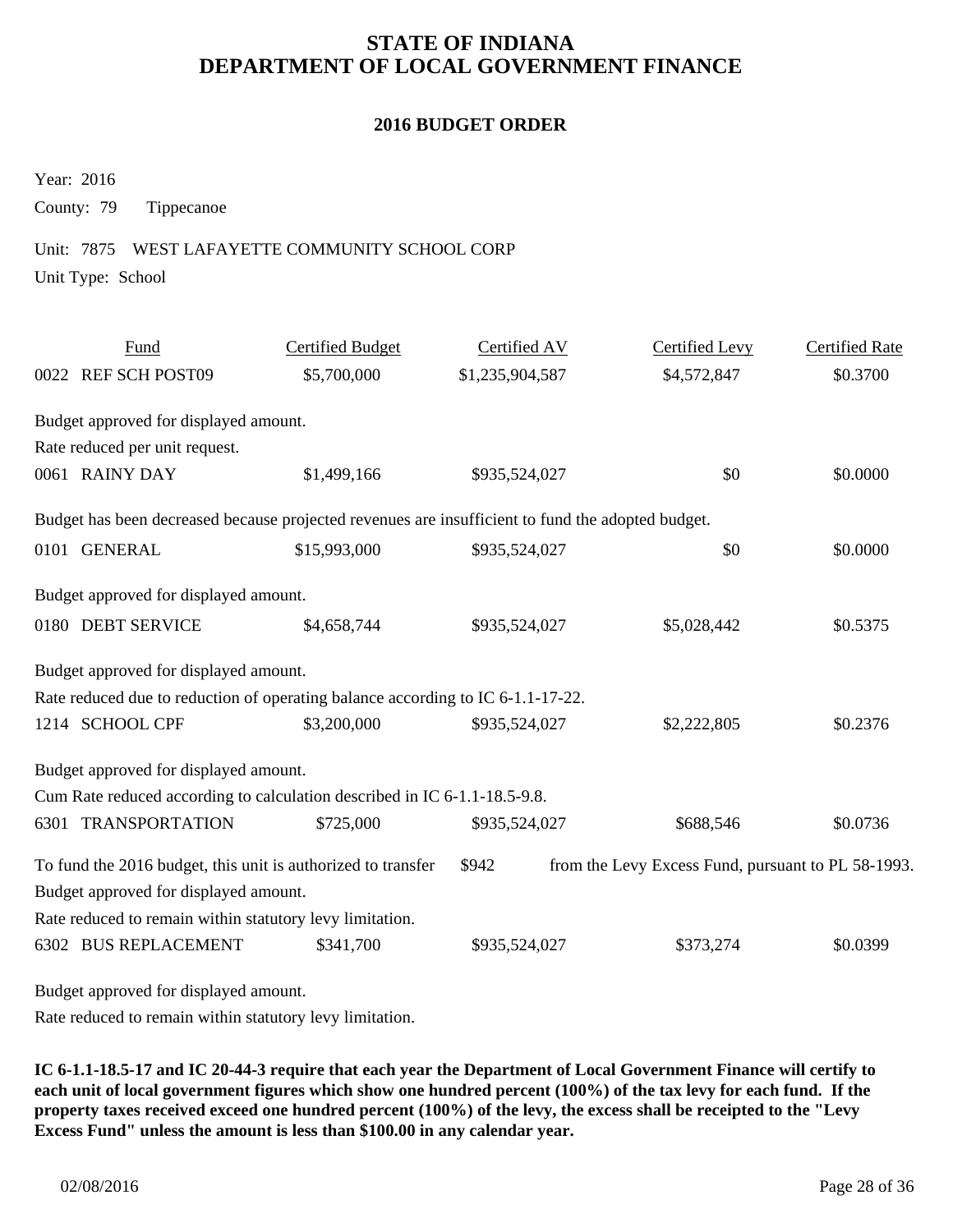#### **2016 BUDGET ORDER**

Year: 2016

County: 79 Tippecanoe

Unit: 7875 WEST LAFAYETTE COMMUNITY SCHOOL CORP

Unit Type: School

| <u>Fund</u> | Certified Budget | Certified AV       | Certified Levy | Certified Rate |
|-------------|------------------|--------------------|----------------|----------------|
|             |                  | <b>Unit Total:</b> | \$12,885,914   | \$1.2586       |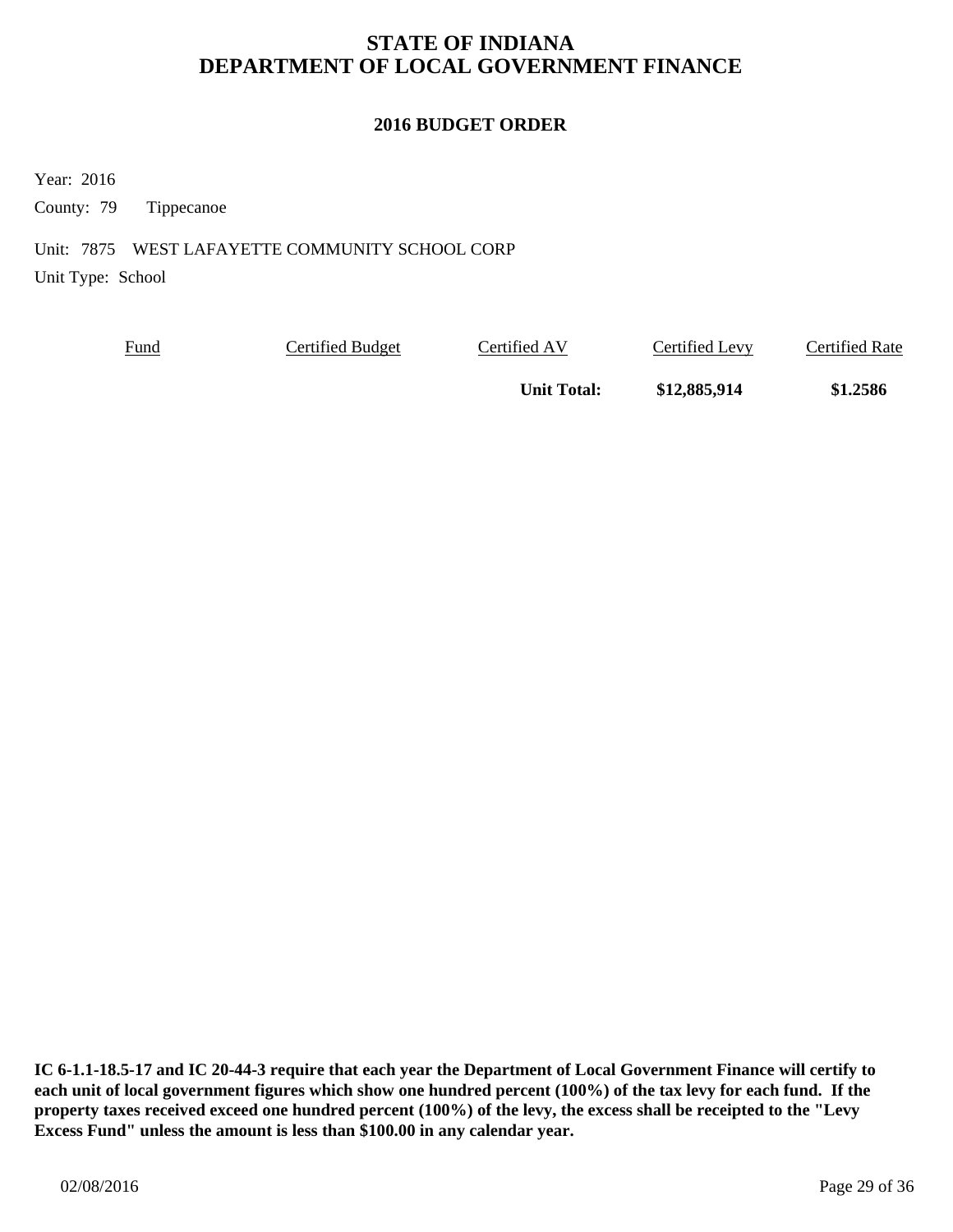#### **2016 BUDGET ORDER**

Year: 2016

County: 79 Tippecanoe

Unit: 0009 OTTERBEIN PUBLIC LIBRARY

Unit Type: Library

|      | Fund                                                                            | Certified Budget | Certified AV       | Certified Levy | <b>Certified Rate</b> |
|------|---------------------------------------------------------------------------------|------------------|--------------------|----------------|-----------------------|
|      | 0061 RAINY DAY                                                                  | \$0              | \$10,927,932       | \$0            | \$0.0000              |
| 0101 | <b>GENERAL</b>                                                                  | \$0              | \$10,927,932       | \$8,994        | \$0.0823              |
|      | Rate reduced to remain within statutory levy limitation.                        |                  |                    |                |                       |
|      | 0180 DEBT SERVICE                                                               | \$0              | \$10,927,932       | \$12,196       | \$0.1116              |
|      | Rate reduced due to reduction of operating balance according to IC 6-1.1-17-22. |                  |                    |                |                       |
|      | 2011 LIRF                                                                       | \$0              | \$10,927,932       | \$0            | \$0.0000              |
|      |                                                                                 |                  | <b>Unit Total:</b> | \$21,190       | \$0.1939              |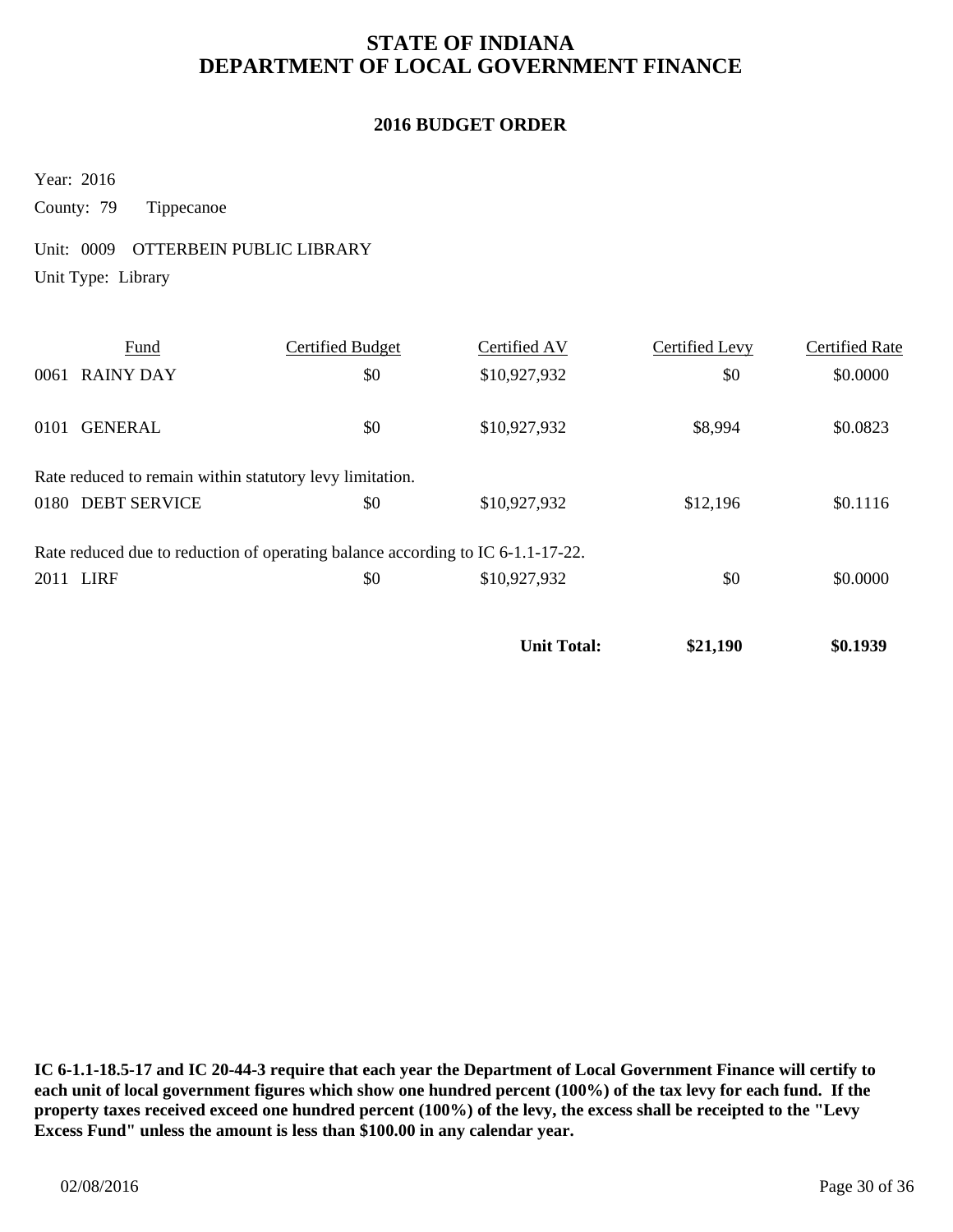#### **2016 BUDGET ORDER**

Year: 2016

County: 79 Tippecanoe

## Unit: 0221 WEST LAFAYETTE PUBLIC LIBRARY

Unit Type: Library

|                                                                                                                            | Fund                                                        | Certified Budget | Certified AV  |  | Certified Levy | <b>Certified Rate</b> |
|----------------------------------------------------------------------------------------------------------------------------|-------------------------------------------------------------|------------------|---------------|--|----------------|-----------------------|
|                                                                                                                            | 0061 RAINY DAY                                              | \$25,000         | \$811,517,444 |  | \$0            | \$0.0000              |
|                                                                                                                            | Budget approved for displayed amount.                       |                  |               |  |                |                       |
| 0101                                                                                                                       | <b>GENERAL</b>                                              | \$1,070,400      | \$811,517,444 |  | \$702,774      | \$0.0866              |
| \$89<br>To fund the 2016 budget, this unit is authorized to transfer<br>from the Levy Excess Fund, pursuant to PL 58-1993. |                                                             |                  |               |  |                |                       |
|                                                                                                                            | Budget approved for displayed amount.                       |                  |               |  |                |                       |
|                                                                                                                            | Rate reduced due to increased assessed valuation.           |                  |               |  |                |                       |
|                                                                                                                            | 0180 DEBT SERVICE                                           | \$888,000        | \$811,517,444 |  | \$1,114,213    | \$0.1373              |
|                                                                                                                            | Budget approved for displayed amount.                       |                  |               |  |                |                       |
|                                                                                                                            | Rate reduced due to underestimate of miscellaneous revenue. |                  |               |  |                |                       |

**Unit Total:** \$1,816,987 \$0.2239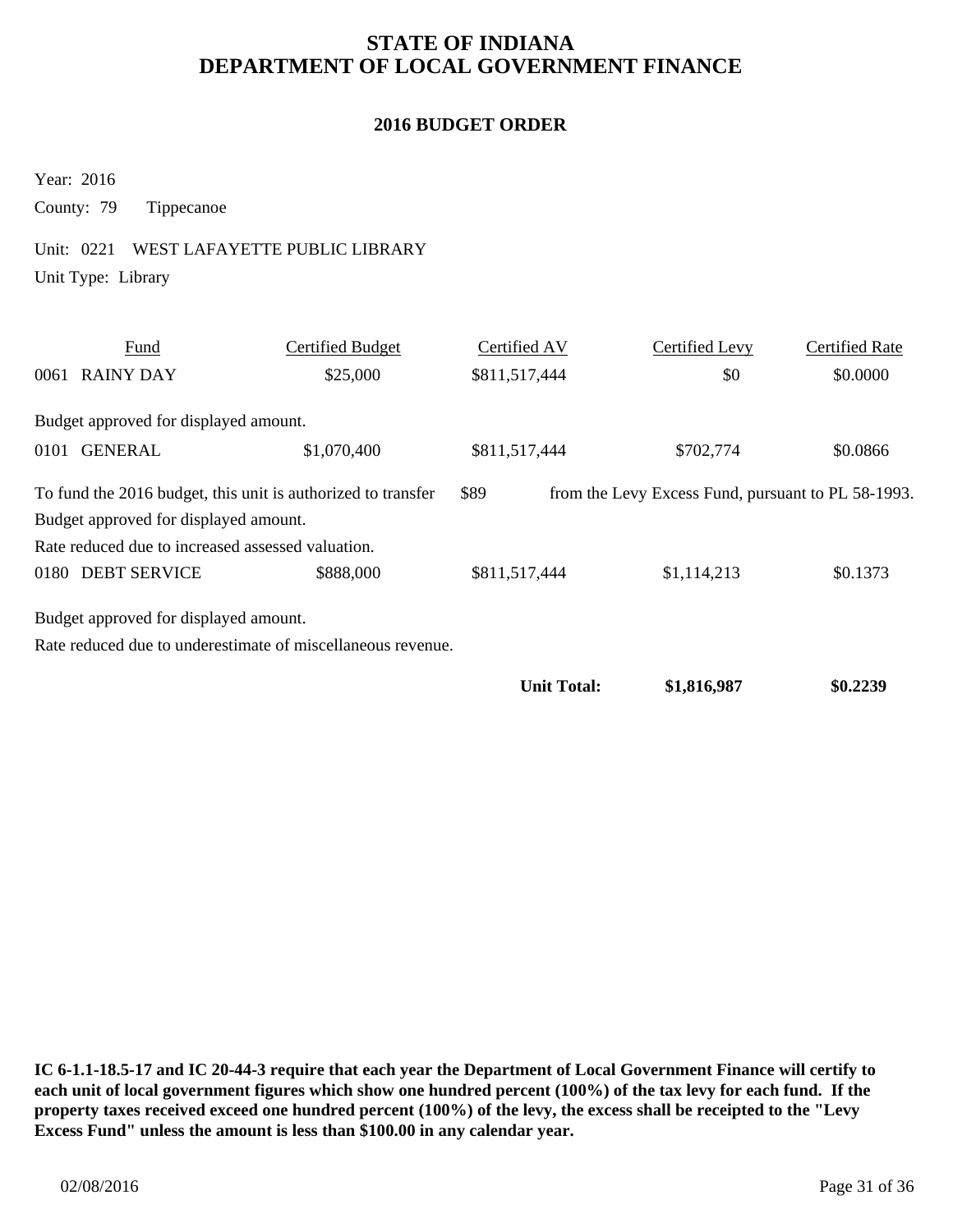#### **2016 BUDGET ORDER**

Year: 2016

County: 79 Tippecanoe

#### Unit: 0280 TIPPECANOE COUNTY PUBLIC LIBRARY

Unit Type: Library

|                                                                                             | Fund                                                         | Certified Budget | Certified AV    |  | Certified Levy                                     | <b>Certified Rate</b> |  |  |
|---------------------------------------------------------------------------------------------|--------------------------------------------------------------|------------------|-----------------|--|----------------------------------------------------|-----------------------|--|--|
| 0101                                                                                        | <b>GENERAL</b>                                               | \$5,400,668      | \$6,368,090,536 |  | \$3,254,094                                        | \$0.0511              |  |  |
|                                                                                             | To fund the 2016 budget, this unit is authorized to transfer |                  | \$270           |  | from the Levy Excess Fund, pursuant to PL 58-1993. |                       |  |  |
|                                                                                             | Budget approved for displayed amount.                        |                  |                 |  |                                                    |                       |  |  |
| Rate reduced due to increased assessed valuation.                                           |                                                              |                  |                 |  |                                                    |                       |  |  |
|                                                                                             | 0180 DEBT SERVICE                                            | \$694,719        | \$6,368,090,536 |  | \$592,232                                          | \$0.0093              |  |  |
| Budget approved for displayed amount.                                                       |                                                              |                  |                 |  |                                                    |                       |  |  |
| Rate and/or levy increased to provide necessary funds for debt obligations in current year. |                                                              |                  |                 |  |                                                    |                       |  |  |

| <b>Unit Total:</b> | \$3,846,326 | \$0.0604 |
|--------------------|-------------|----------|
|--------------------|-------------|----------|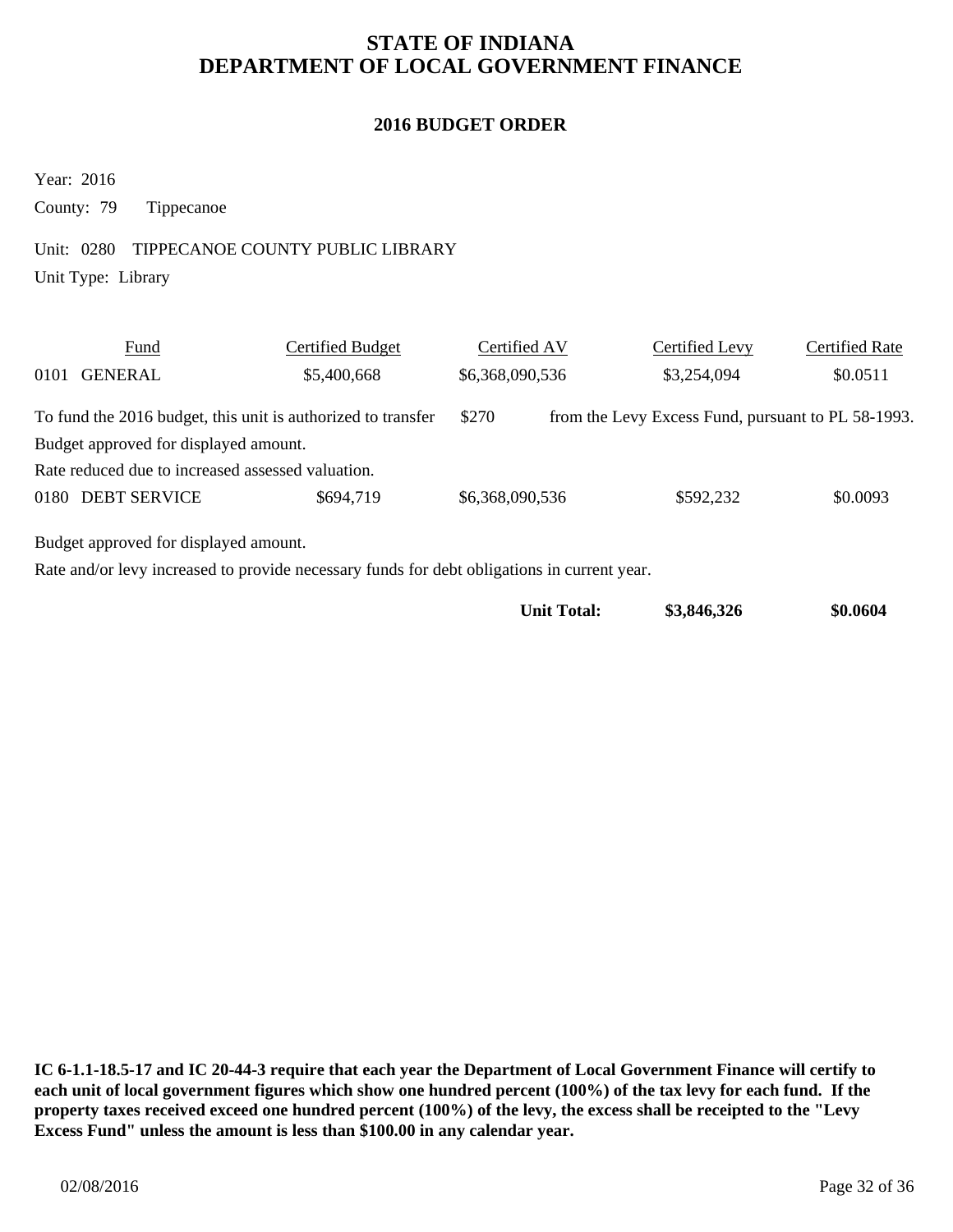#### **2016 BUDGET ORDER**

Year: 2016

County: 79 Tippecanoe

Unit: 0330 TIPPECANOE COUNTY SOLID WASTE MGMT DIST

Unit Type: Special

|                                                              | Fund                                                     | Certified Budget | Certified AV       | Certified Levy                                     | <b>Certified Rate</b> |
|--------------------------------------------------------------|----------------------------------------------------------|------------------|--------------------|----------------------------------------------------|-----------------------|
| 0101                                                         | GENERAL                                                  | \$205,300        | \$7,190,535,912    | \$215,716                                          | \$0.0030              |
| To fund the 2016 budget, this unit is authorized to transfer |                                                          |                  | \$14               | from the Levy Excess Fund, pursuant to PL 58-1993. |                       |
| Budget approved for displayed amount.                        |                                                          |                  |                    |                                                    |                       |
|                                                              | Rate reduced to remain within statutory levy limitation. |                  |                    |                                                    |                       |
|                                                              |                                                          |                  | <b>Unit Total:</b> | \$215,716                                          | \$0.0030              |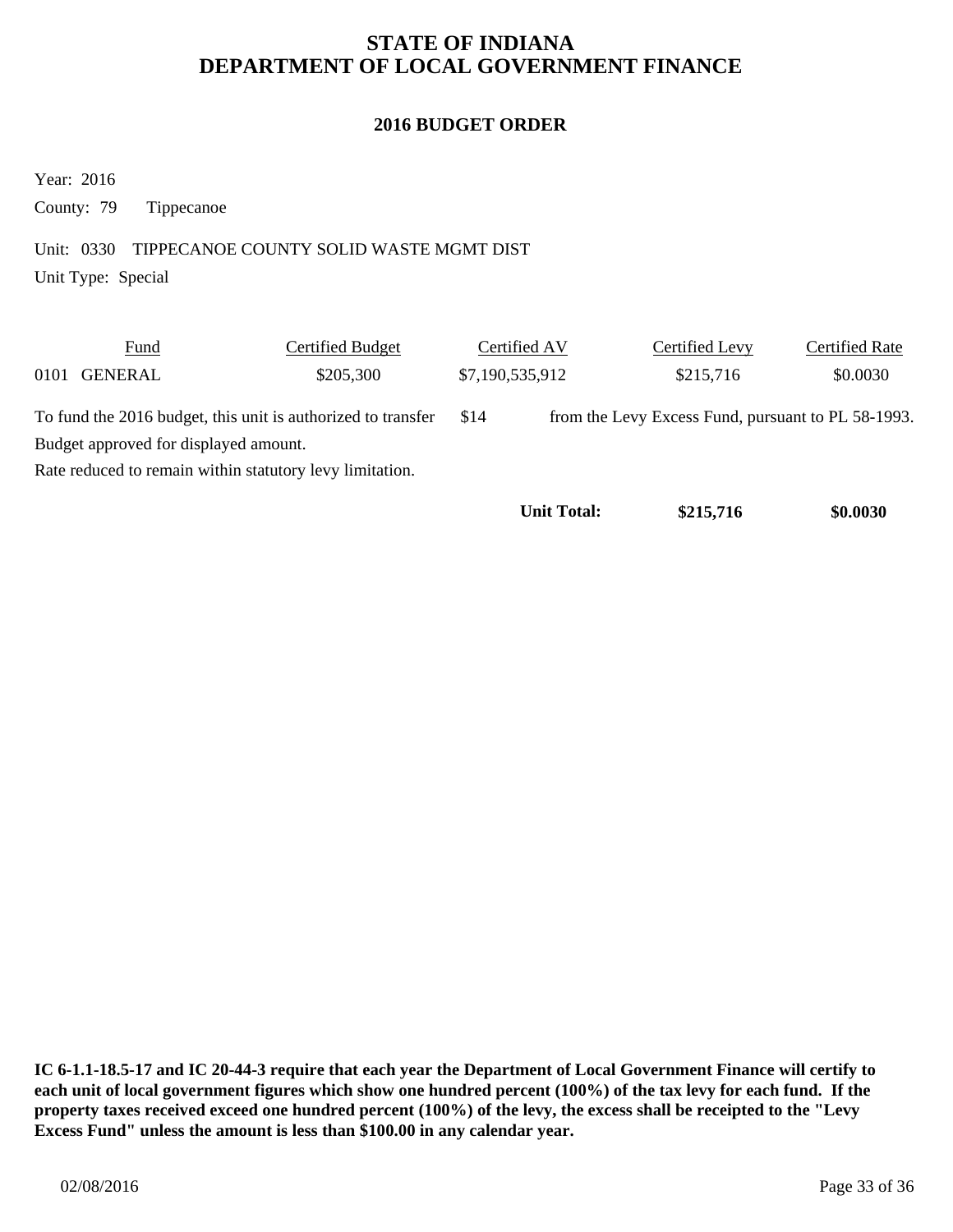#### **2016 BUDGET ORDER**

Year: 2016

County: 79 Tippecanoe

Unit: 0868 GREATER LAFAYETTE PUBLIC TRANSPORTATION

Unit Type: Special

|      | Fund                                                         | Certified Budget | Certified AV    |                    | Certified Levy                                     | Certified Rate |
|------|--------------------------------------------------------------|------------------|-----------------|--------------------|----------------------------------------------------|----------------|
| 8001 | <b>SPEC TRAN GEN</b>                                         | \$12,028,692     | \$5,255,178,262 |                    | \$1,424,153                                        | \$0.0271       |
|      | To fund the 2016 budget, this unit is authorized to transfer |                  | \$113           |                    | from the Levy Excess Fund, pursuant to PL 58-1993. |                |
|      | Budget approved for displayed amount.                        |                  |                 |                    |                                                    |                |
|      | Rate reduced to remain within statutory levy limitation.     |                  |                 |                    |                                                    |                |
|      | 8090 SPEC TRAN CUM                                           | \$942,000        | \$5,255,178,262 |                    | \$1,040,525                                        | \$0.0198       |
|      | Budget approved for displayed amount.                        |                  |                 |                    |                                                    |                |
|      | Rate Approved.                                               |                  |                 |                    |                                                    |                |
|      |                                                              |                  |                 | <b>Unit Total:</b> | \$2,464,678                                        | \$0.0469       |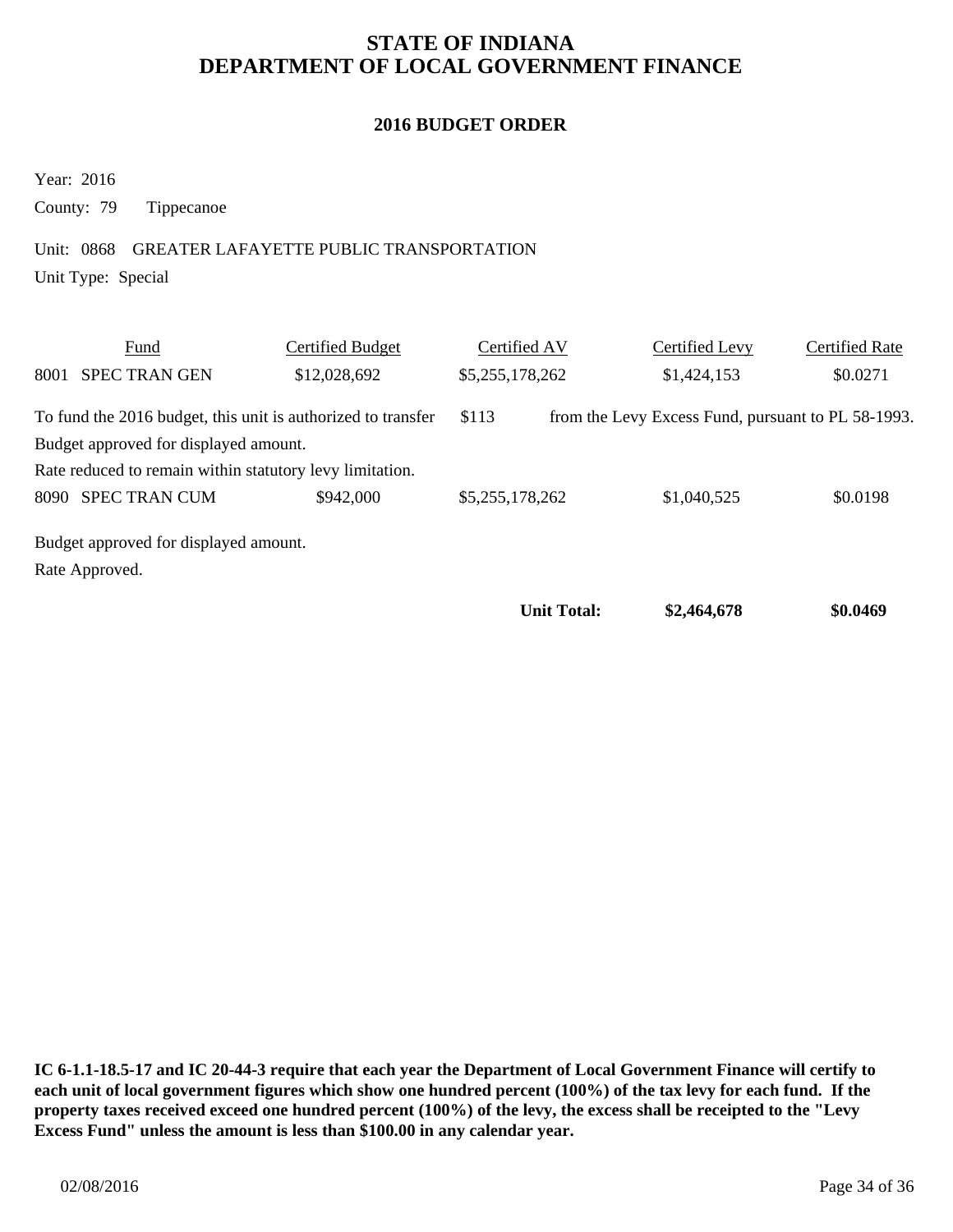#### **2016 BUDGET ORDER**

Year: 2016

County: 79 Tippecanoe

#### Unit: 0040 BATTLE GROUND CONSERVANCY DISTRICT

Unit Type: Conservancy

|                                                   | Fund           | Certified Budget | Certified AV       | Certified Levy | <b>Certified Rate</b> |  |  |
|---------------------------------------------------|----------------|------------------|--------------------|----------------|-----------------------|--|--|
| 0101                                              | <b>GENERAL</b> | \$433,900        | \$92,338,400       | \$115,146      | \$0.1247              |  |  |
| Budget approved for displayed amount.             |                |                  |                    |                |                       |  |  |
| Rate reduced due to increased assessed valuation. |                |                  |                    |                |                       |  |  |
|                                                   |                |                  | <b>Unit Total:</b> | \$115,146      | \$0.1247              |  |  |